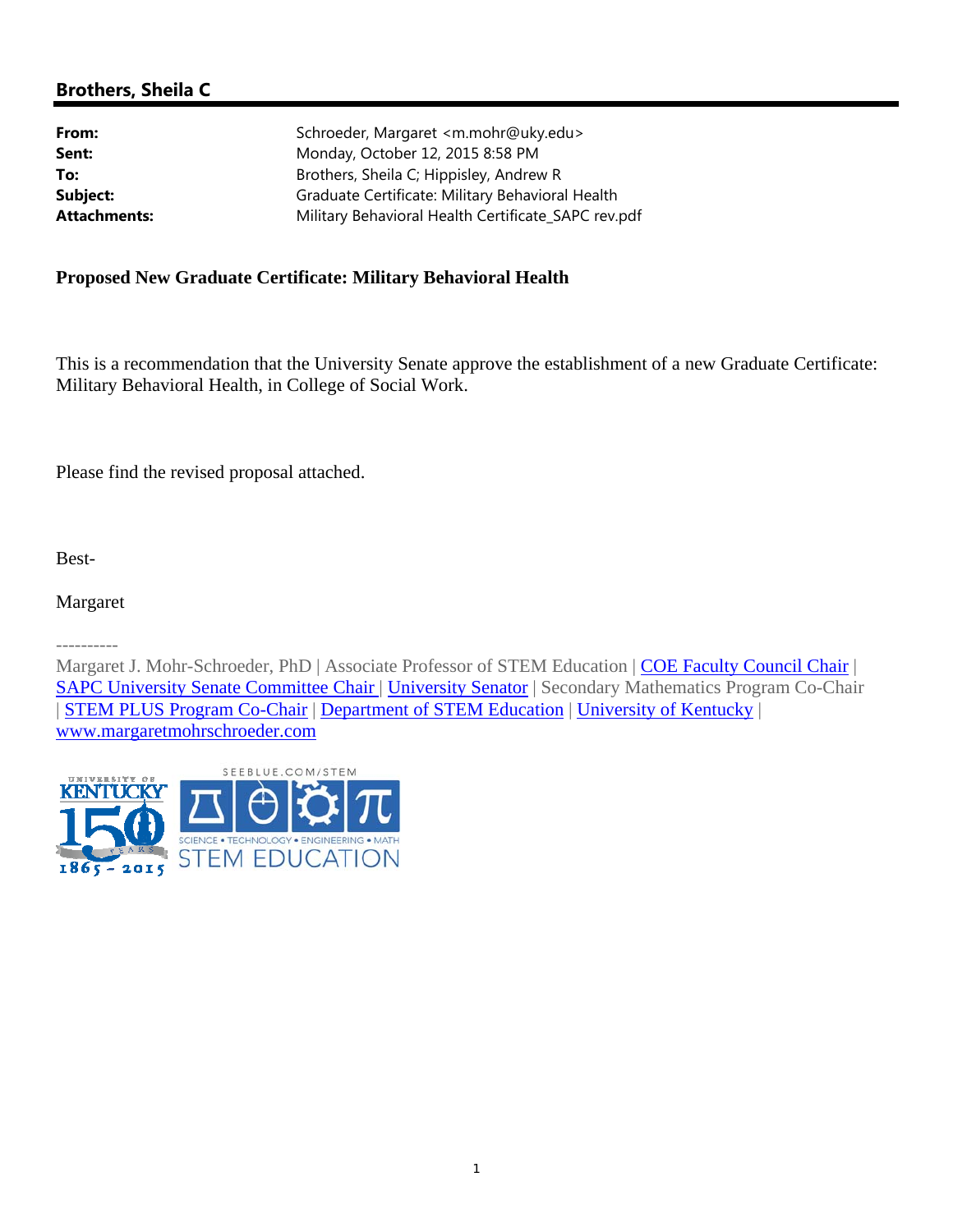#### PROPOSAL FOR AN INTERDISCIPLINARY GRADUATE CERTIFICATE IN MILITARY BEHAVIORAL HEALTH

Contents:

- 1. Background
- 2. Focus and Rationale
- 3. Certificate and University Needs
- 4. Eligibility and Program Description
- 5. Student Skills, Learning Outcomes, and Assessment
- 6. Resources and Budget
- 7. Advisory Board
- 8. Support from Colleges and Department Heads
- 9. Appendix I: SW 530 Syllabus
- 10. Appendix II: SW 738 Syllabus
- 11. Appendix III: FAM 759 Syllabus
- 12. Appendix IV: Elective Requirement: List of Approved Electives
- 13. Appendix V. Letters of Support

RECEIVED APR 10  $20/5$ 

OFFICE OF THE SENATE COUNCIL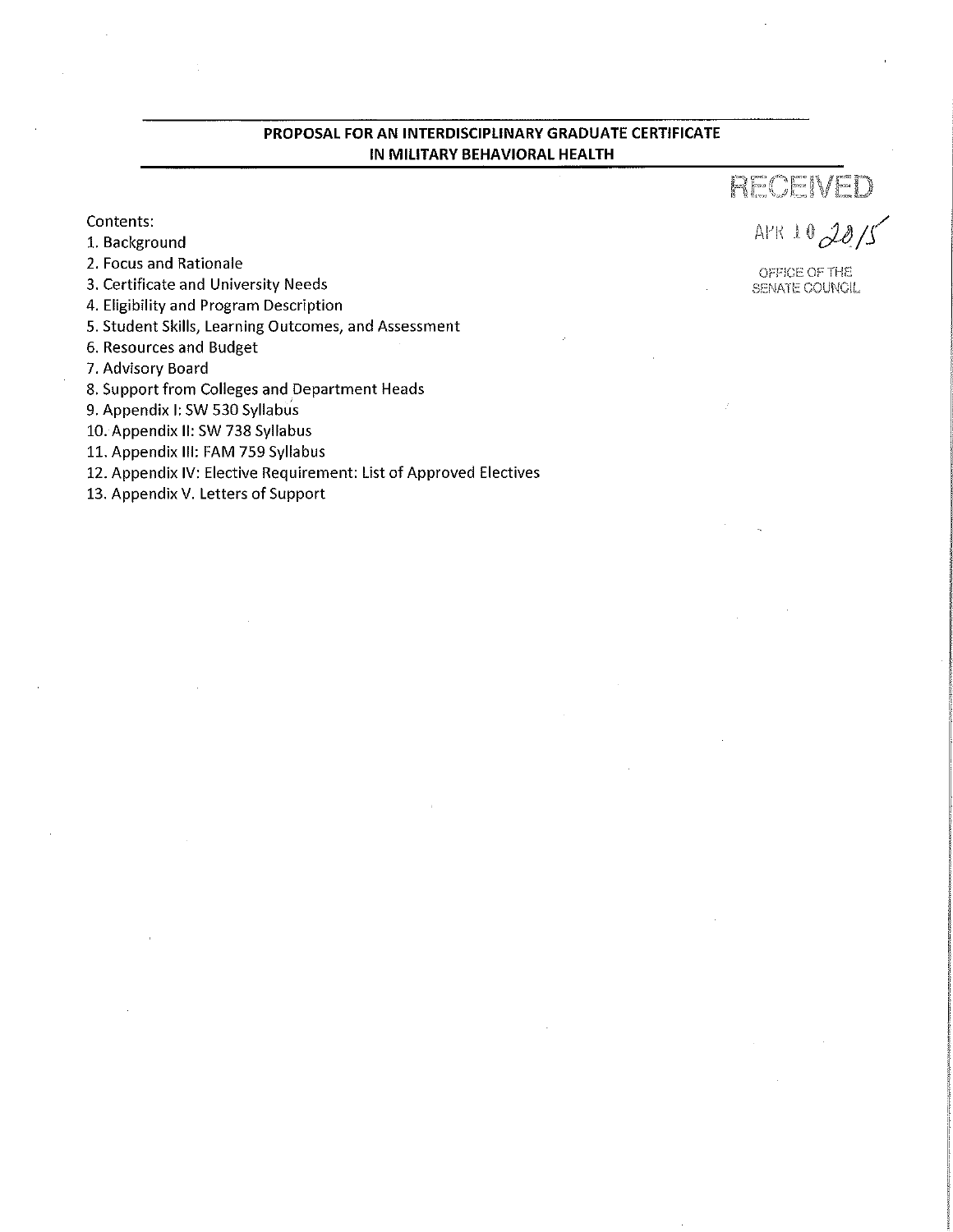#### **Proposal for Graduate Certificate in Military Behavioral Health**

#### **1. Background:**

Military operations conducted since 2001 have placed extraordinary demands on military members and their families. Current use of Reserve Component warriors in combat operations is unprecedented. Military families have endured repeated separations and thousands of returning veterans suffer from severe physical and psychological injuries. This is happening against a backdrop of a worldwide economic recession. Guard and Reserve members are also currently returning to communities affected by economic recession and a shrinking job base. The Department of Defense (DOD) and the Department of Veterans Affairs (VA) are struggling to meet the service demands of returning veterans and their families.

Military members and their families face unique demands and stresses including repeated, prolonged family separations, frequent family relocation, dislocation from informal support systems, extraordinary physical and psychological risk to the service member, and challenges related to role stress during reintegration of returning service member. Also, military society is characterized by its own laws, rules, customs and traditions. "…Military training, socialization, and indoctrination provided by the US armed forces creates a belief system, set of values, and lifestyle among service members (and their dependents) that is different enough from their pre-military, civilian values and behaviors to warrant the term 'military culture' "( Exum & Coll, 2008, p. xiii).

As of 2000, Kentucky had a veteran population of over 336,000 (US Census Bureau, 2012). The state is also the home of two large Army posts, Ft Knox and Fort Campbell. Fort Campbell hosts the  $101<sup>st</sup>$ Airborne Division, which has suffered disproportionate casualties in current operations. Behavioral health professionals working in Kentucky are likely to encounter military veterans and families in practice, regardless of whether their practice setting specializes in work with this population.

#### **2. Focus and Rationale:**

Providing effective mental health services to military personnel and returning veterans and military families requires specific knowledge and skills. Practitioners who serve veteran families must be attuned to the way military culture affects individual and group behavior, knowledgeable of military systems of care, and cognizant of unique limits on confidentiality inherent when serving military members. To gain trust and establish therapeutic relationships with veterans and military families, practitioners must be mindful of the cultural stigma attached to receipt of mental health services within this population. Military families may be reluctant to trust the helping professional unless they perceive the professional to be knowledgeable of military life. A specialized course of study that focuses on practice with military and veteran populations will assist in preparing graduates to meet these needs.

#### **3. Certificate and University Needs**

This initiative responds to several university needs. It provides an opportunity respond to an emerging need. Today, numerous universities are offering specialized instruction in this subject matter in order to respond to the increasing demands discussed above.

The certificate can also enhance recruitment to UK. High enrollment in the recently implemented SW 580‐221, Responding to Military and Veteran Populations, course suggests that current students are interested in this topic area. And, a survey of SW580 students revealed that 80% express interest in pursuing the certificate. Of course, this doesn't necessarily translate to enrollment in the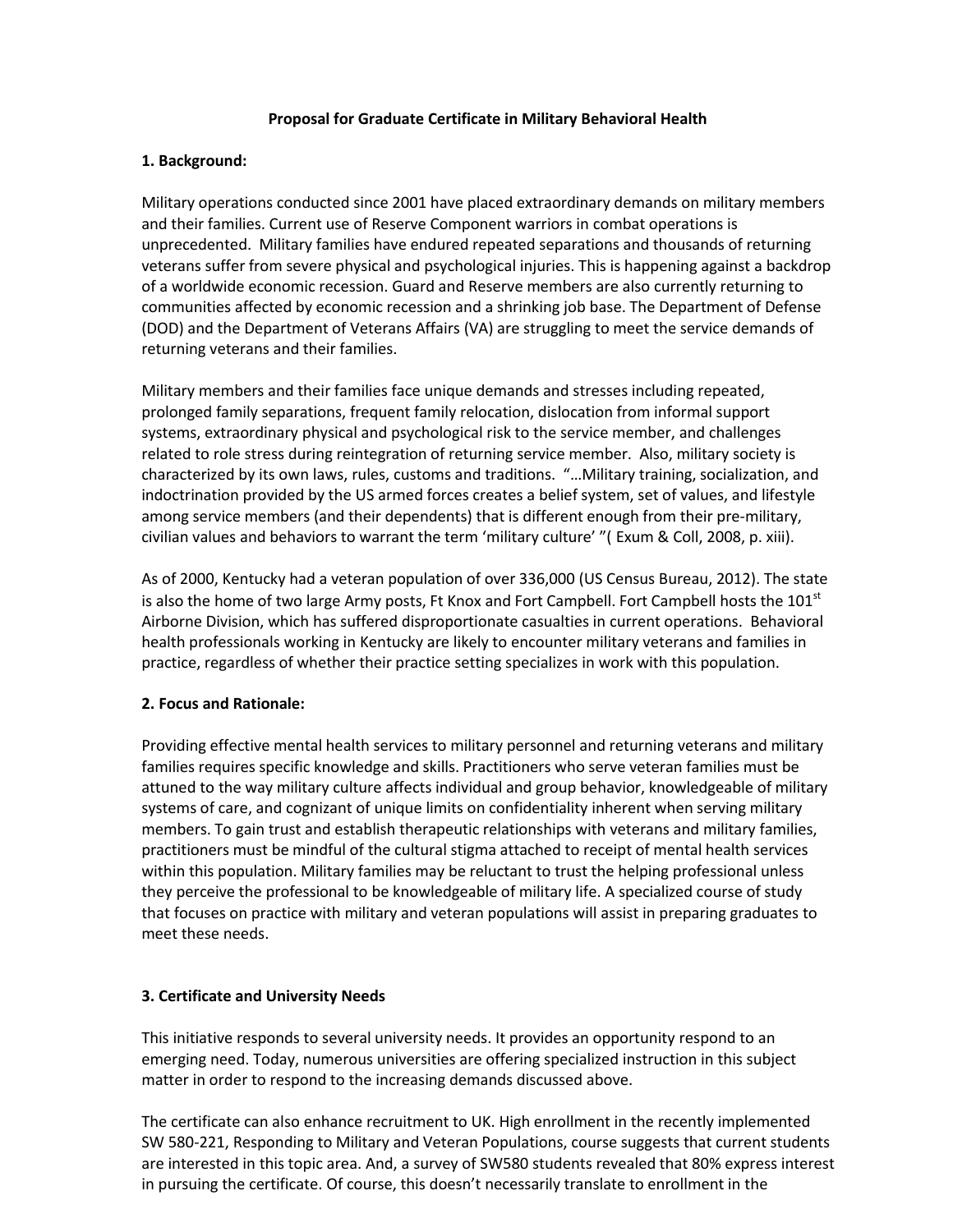certificate however, this response, in addition to very high enrollment in the first two offerings of SW 580‐221, indicate a substantial interest in this topic area among currently enrolled students. Also, once established, the certificate will be available to graduates who are interested in returning to the classroom to gain additional skills for working with military and veteran populations. Finally, implementation of specialized curricula in this area will make certain doctoral programs, such as the doctor of social work program at UK, more competitive in attracting Department of Defense sponsored doctoral students. The DoD routinely sends active duty social work officers to complete doctoral education in civilian schools of social work. These students are fully funded by the DoD, and tend to select doctoral programs with established military interests and connections.

The certificate can also provide important enrichment and retention opportunities. Students entering studies within the certificate will gain personalized instruction and unique contact with faculty members, military personnel, and veterans. Completion of SW 780, Independent Work, will provide students an opportunity to work closely with a faculty mentor to examine a relevant topic in‐depth. Increased contact with faculty has been shown to increase retention (Belcheir & Michener, 1997). Depending on the nature of this independent work, some students will also have the opportunity to interact with military personnel and/or with professional service providers who serve this population.

#### **4. Eligibility and Program Description**

#### Eligibility:

The certificate will be available to graduate and post‐graduate students from UK and other accredited universities. Eligibility is limited to students who hold, or are pursuing, a graduate degree in the counseling professions. These include Social Work, Family Sciences, Clinical Psychology, and Educational, School and Counseling Psychology. Graduate and post‐graduates from other human services disciplines may petition the advisory board for acceptance to the certificate. Exceptions will be evaluated by the advisory board on a case‐by‐case basis. The board will consider exceptions based on assessment of the applicant's academic and vocational history. All applicants must apply to the certificate director for admission.

Students must obtain a grade point average of 3.0, or above in certificate‐specific coursework in order to successfully complete the certificate.

Undergraduate students who complete SW 580 will not be required to repeat the course as graduate if the course was completed within two years of enrolling in the certificate. These students may substitute an additional approved elective to meet the overall credit hour requirements for the certificate.

Graduate students who complete SW 580 and/or FAM 759 certificate within two years prior to being accepted to the certificate may count this previously completed coursework toward completion of the certificate. However, if substantial changes are made to these courses the advisory board retains the option of requiring students to accomplish these courses.

#### Enrollment:

Enrollment will be capped at 10 for the pilot year. Upon completion of the first cohort, the advisory board will make a determination regarding future enrollment caps.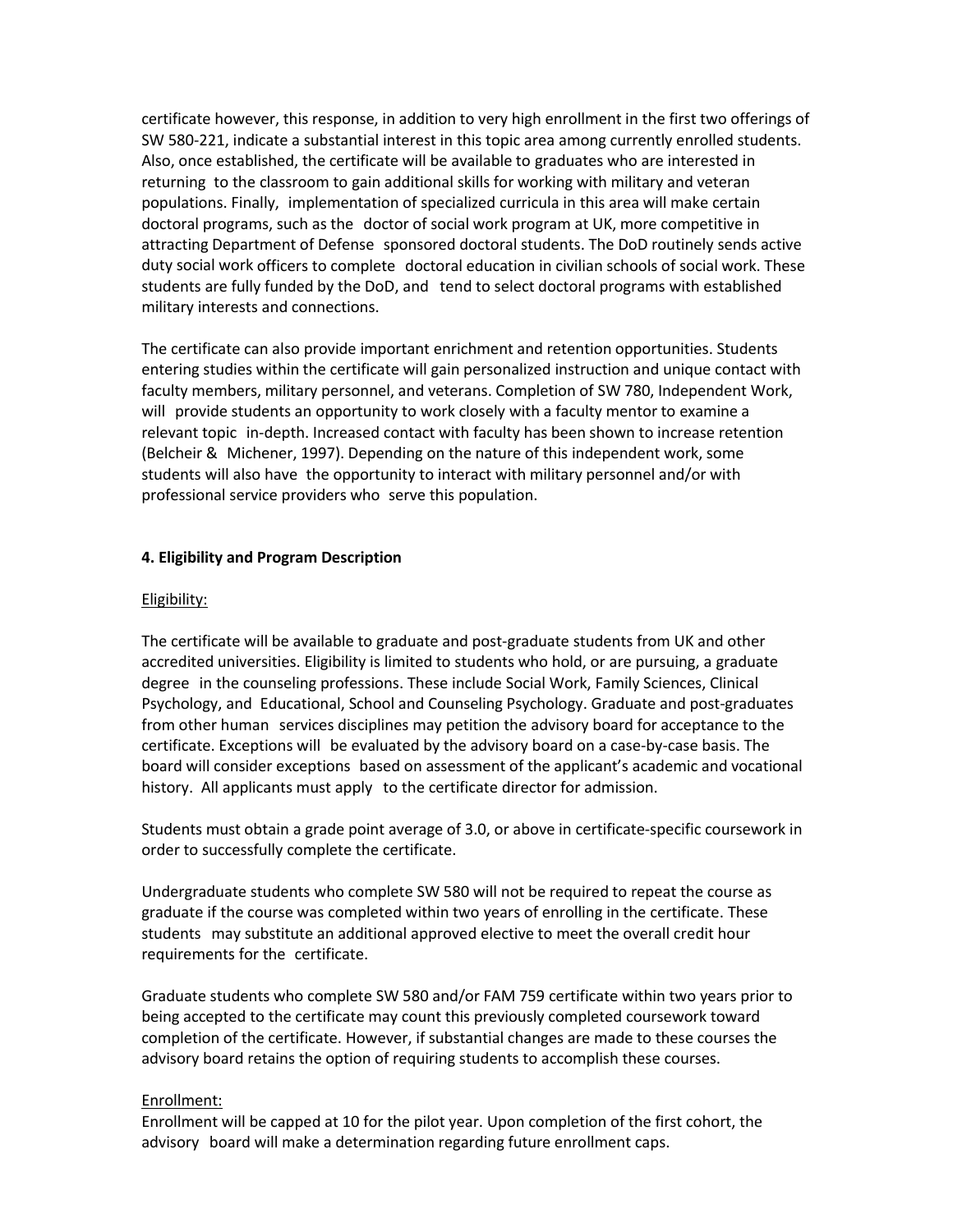#### Program Description

In order to earn the graduate certificate, students must complete a total of 12 credit hours. Students will complete three designated 3 credit hour courses, SW 580 (replace with permanent #) Responding to Military and Veteran Populations (Appendix I), , and SW 780 Independent Work with Military Populations (Appendix II), FAM 759 Special Topics: Working with Military Families (Appendix III), as well as three hours of elective credit approved by the Certificate Advisory board. Students may select from a list of pre‐approved electives (Appendix IV), or may petition the advisory board to consider alternative electives. Approved electives were selected based on their potential to enhance knowledge and skills relevant to working with military and veteran populations in a variety of venues (e.g. Veterans Administration, Department of Defense healthcare and educational settings). Students petitioning for acceptance of other elective courses must present a credible argument that knowledge and skills derived from the alternate course will meet this criterion.

SW 780 will serve as a capstone experience, incorporating knowledge and skill obtained in the other required courses. Therefore, students must complete SW 580 and FAM 759 prior to enrolling in SW 780. The approved elective course may be taken in advance of, or concurrently with, SW 780.

The advisory board will develop a variety learning opportunities, in liaison with local military and veteran organizations, such as the Veterans Administration and military medical treatment facilities. Students will chose from a list of available opportunities, or may submit a proposal to the advisory board for an alternative learning experience. These Independent learning experiences will vary considerably, based on opportunity and student interest. Some students may select learning experiences that allow them to interact with military personnel in a medical or field setting, while others may complete an independent research project on a military/veteran related topic.

Students will develop a detailed learning agreement, in collaboration with their SW 780 instructor and on‐site mentor that addresses student learning outcomes defined in the SW 780 syllabus. The advisory board will assist students to gain access to resources necessary to complete the learning experience (e.g. assist a student to arrange an opportunity to shadow a treatment provider in a military medical setting).

#### **5. Student Skills, Learning Outcomes, and Assessment**

The Military Behavioral Health curriculum will benefit students by enhancing their understanding and appreciation of cultural and environmental factors that affect individual and family functioning for military and veteran populations. They will gain skills in assessment, intervention, and prevention of psychosocial problems typically encountered by this population.

SW 780, Independent Work with Military and Veteran Populations, will serve as a capstone experience. Students will develop an electronic portfolio, addressing each address each learning outcome described below. Additionally, specific course assignments in SW 580 and FAM 759 will address these outcomes, as detailed below.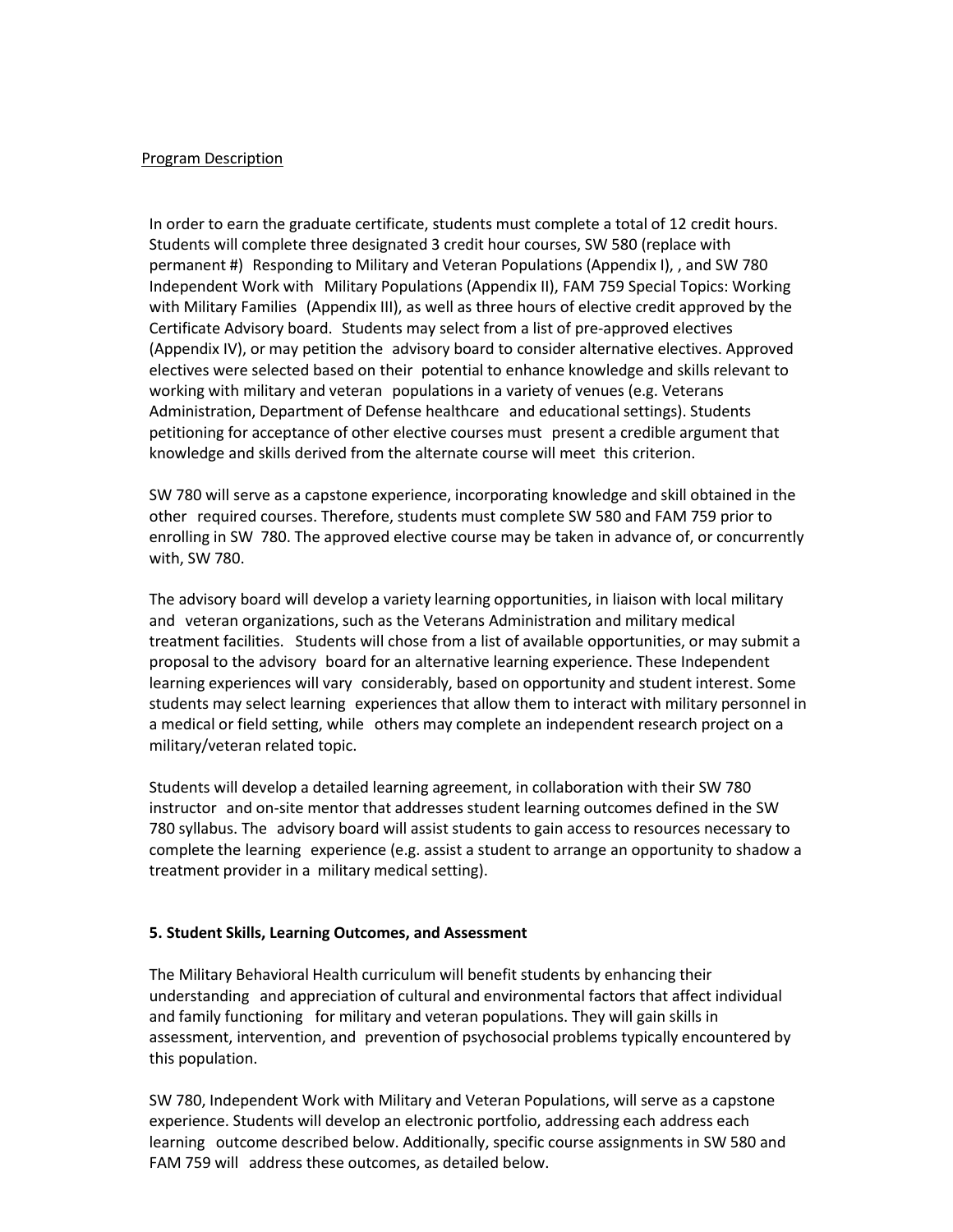Table 2 below presents student learning outcomes to be addressed in the program, and the mechanisms by which these will be assessed. Outcomes were adapted from the Council on Social Work Education's Core Competencies for Advances Social Work Practice in Military Social Work (CSWE, 2010).

| <b>Outcome</b>                                                                                                                                                                                                                 | <b>Measure</b>                                                                                                                                                                                                                                                                                                                                | <b>Method</b>                                                                                                                                                          |  |
|--------------------------------------------------------------------------------------------------------------------------------------------------------------------------------------------------------------------------------|-----------------------------------------------------------------------------------------------------------------------------------------------------------------------------------------------------------------------------------------------------------------------------------------------------------------------------------------------|------------------------------------------------------------------------------------------------------------------------------------------------------------------------|--|
| 1. Demonstrate professional                                                                                                                                                                                                    | Student exhibits                                                                                                                                                                                                                                                                                                                              | a) Survey of study cite                                                                                                                                                |  |
| behavior that reflects<br>awareness of and respect for<br>military and veteran cultures                                                                                                                                        | professionalism in all<br>interactions with study site<br>personnel, clients, and other<br>students                                                                                                                                                                                                                                           | supervisor regarding<br>student's behaviors during<br>site visits<br>b) Course instructor's<br>observation of student's<br>interactions with other<br>seminar students |  |
| 2. Demonstrate knowledge<br>related to risk and protective<br>factors associated with<br>deployment, military service,<br>and other aspects of life and<br>role transitions that service<br>members and veterans<br>experience | Student demonstrates a<br>sophisticated level of<br>understanding of challenges<br>and stresses related to<br>military service, the effects of<br>these on functioning and<br>wellbeing of military<br>populations, as well as an<br>understanding of the role of<br>specific protective factors in<br>ameliorating distress and<br>pathology | a) Capstone course; electronic<br>portfolio part 1<br>b) SW 580 signature<br>assignment<br>c) FAM 759 Research paper                                                   |  |
| 3. Locate, evaluate, and<br>analyze current research<br>literature related to military<br>behavioral health                                                                                                                    | Student identifies and<br>critically analyzes scientific<br>literature regarding<br>psychosocial interventions<br>that address problems and<br>pathologies that commonly<br>affect military and veteran<br>populations.                                                                                                                       | a) Capstone course; electronic<br>portfolio parts 2 & 3<br>b) SW 580 signature<br>assignment<br>c) FAM 759 research paper                                              |  |
| 4. Demonstrate the ability to<br>critically appraise the impact<br>of the social environment on<br>overall wellbeing of service<br>members, veterans, their<br>families, and their<br>communities                              | Student identifies and<br>critically assesses the role of<br>environmental factors that<br>affect a specific military<br>population in terms of health<br>and wellbeing                                                                                                                                                                       | a) Capstone course; electronic<br>portfolio assignment part 1<br>b) SW 580 signature<br>assignment                                                                     |  |

Table 2. Student Learning Outcomes and Assessment Mechanisms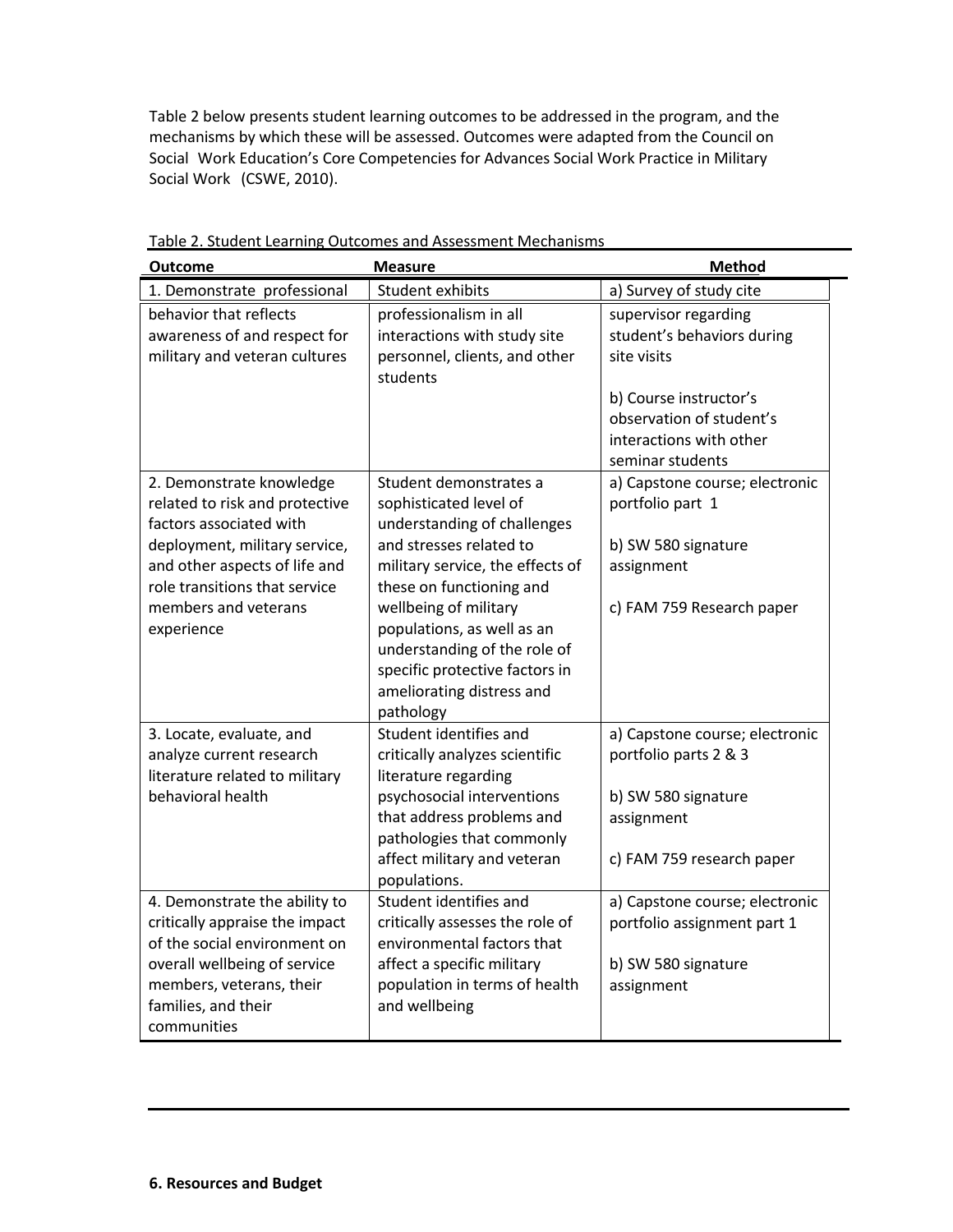It is difficult to estimate exactly how much support needed to carry out the certificate, but it is expected that the certificate can be implemented with relatively small investments on the part of the certificate associates. Relevant expertise in the topic areas currently exists among the faculty. No new permanent faculty positions will be required and relevant expertise is currently available through the affiliated academic units

#### Instruction:

A part‐time instructor will be required to teach SW 780 Independent Work. Due to the nature of this course, enrollment will be capped at approximately 10‐12 students per section. If enrollment in the certificate were to exceed expectations, it may be necessary to add an additional section of SW 780. This cost will be covered by the College of Social Work, and will be offset by revenue generated from additional student credit hours generated by the course.

The Certificate Director will require one course release per academic year in order to attend to administrative duties related to implementation and management of the certificate. The College of Social Work will absorb the cost of replacing this teaching assignment.

Family Sciences will also need to fund an instructor for FAM 759. The same considerations discussed above will apply to this expenditure, as well.

Other affiliates may see an increased demand for approved electives, which may require the addition of course sections. Increased enrollment is generally desired by most academic units, and an increase in student credit hours tends to make expansion of course offerings revenue positive. Decisions regarding expansion of course sections to accommodate certificate‐seeking students are no different than those made in response to increased enrollment for other reasons. Colleges and departments are not required to make elective seats available to students seeking the certificate. Rather, students will select approved electives based on interest and availability.

#### Other Expenses:

It is anticipated that some local travel expenses will be incurred in order to accomplish certain activities related to implementation and management of the certificate. These will likely involve occasional local travel to military installations and other agencies. Travel expenses will be funded by the individual faculty member's educational unit. Also, the advisory board may choose to invite guest speakers for specific events or classes related to the certificate. This would likely involve speakers who reside within driving distance of the UK campus. Decisions regarding invitation of outside speakers will be made by the advisory board, in consultation with deans and department heads, and will be based on available funding from the certificate affiliates.

| Expense of hiring a part-time instructor to cover teaching of one course |       |
|--------------------------------------------------------------------------|-------|
| Per academic year for Certificate Director                               | 2,600 |
| Part-time instructor for (new course- independent study)                 |       |
|                                                                          | 2,600 |
| <b>Travel/Guest Speakers</b>                                             | 1,500 |
| Total                                                                    | 6,700 |

#### Table 1. Proposed Annual Budget: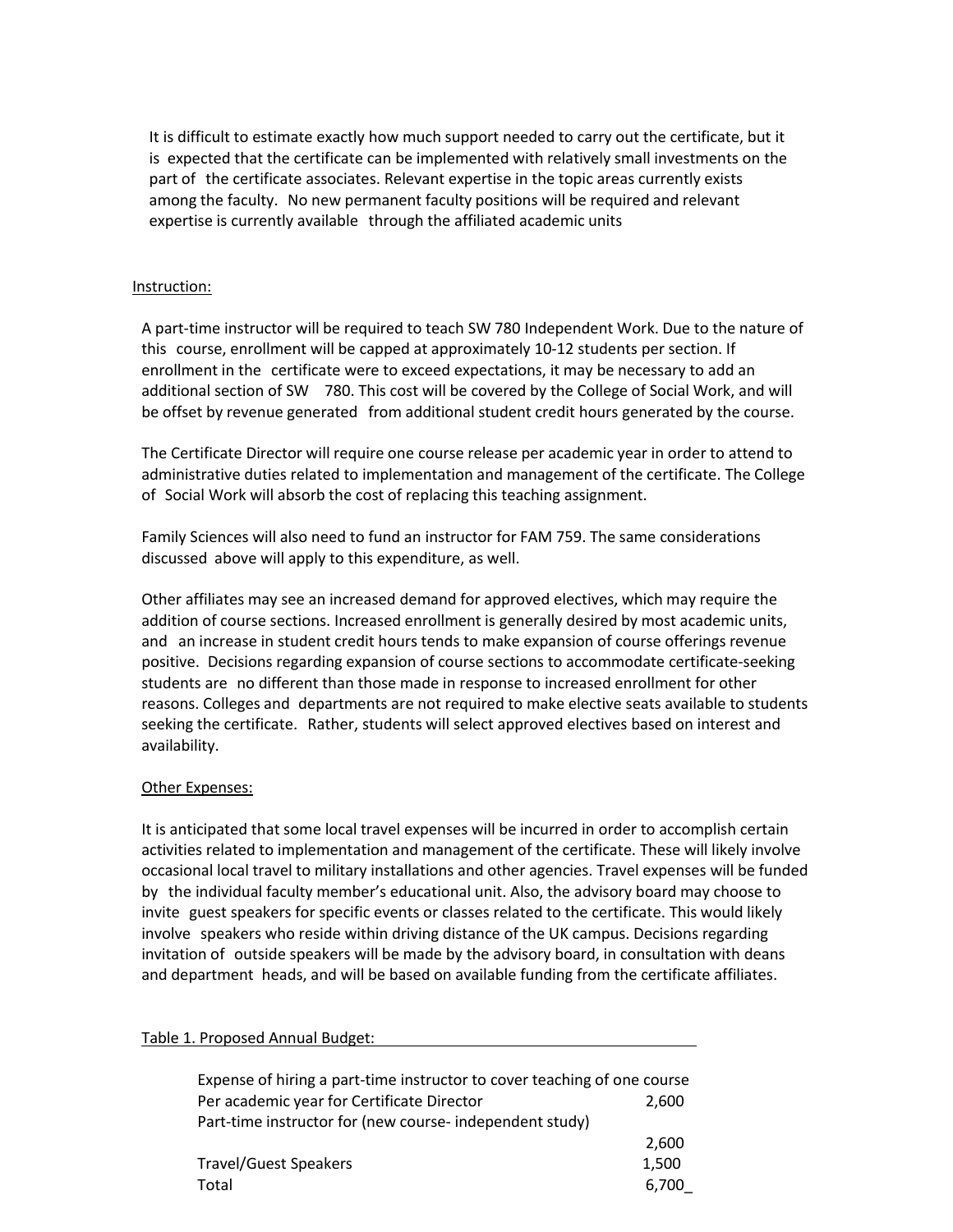#### **Key Personnel:**

Graduate Certificate Director: Dr. Chris Flaherty, Associate Professor, College of Social Work. Prior to joining the faculty of the College of Social Work, Dr. Flaherty served 20 years in the US Air Force, practicing in the service's mental health and social services systems. He has developed an elective course titled, Responding to Military and Veteran Populations. He is current a co‐investigator for the UK Veteran Suicide Bereavement Study, funded by the Department of Defense.

#### **Certificate Associates:**

College of Social Work: The graduate certificate will be housed in the College of Social Work. Social work's position in serving military members and their families is well established. Over 500 active duty social work officers are currently serving in uniform (National Association of Social Workers, 2011). Hundreds more serve the Department of Defense (DOD) as contractors and civil service employees.

Department of Family Sciences: The Department of Family Sciences brings invaluable knowledge and skills in the effort to prepare human service providers working with military and veteran populations. Military families face unique stressors, including the omnipresent risk of loss of a family member, severe role strain due to the military deployment cycle, and frequent, forced family relocations, resulting in extreme demands on families' adaptive capacities. Helping professionals serving military and veteran populations need to develop skills to apply culturally appropriate interventions to their work with these populations. The Family Sciences faculty brings invaluable knowledge regarding family‐focused assessment and interventions to the learning environment.

Early Childhood, Special Education, and Rehabilitation Counseling: The University of Kentucky Rehabilitation Counseling Program brings expertise in the development and dissemination of best practices for treating individuals or chronic illnesses to maximize personal, educational, and vocational independence and functioning. These skills are especially relevant to those seeking the certificate due to the large number of veterans returning from military operations with physical and psychological wounds that inhibit potential for educational and vocational success in the civilian sector. Also, military social work has a long tradition of providing services for military families with special medical or educational needs.

UK Veterans Resource Center Coordinator: The Veterans Resource Center is the primary contact for student veterans, pursuing studies at UK. The VRC seeks to make transition from military service to college is as smooth as possible. The center offers numerous services, including providing guidance to student veterans regarding use of military educational benefits, sponsoring veteran-focused student organizations, and increasing faculty and staff awareness of issues relevant to supporting and retaining student veterans. The VRC also provides valuable linkages to military organizations and agencies within Kentucky, such as the Kentucky National Guard, active duty military installations, the Department of Veterans Affairs, and local Veterans Centers.

#### **7. Advisory Board**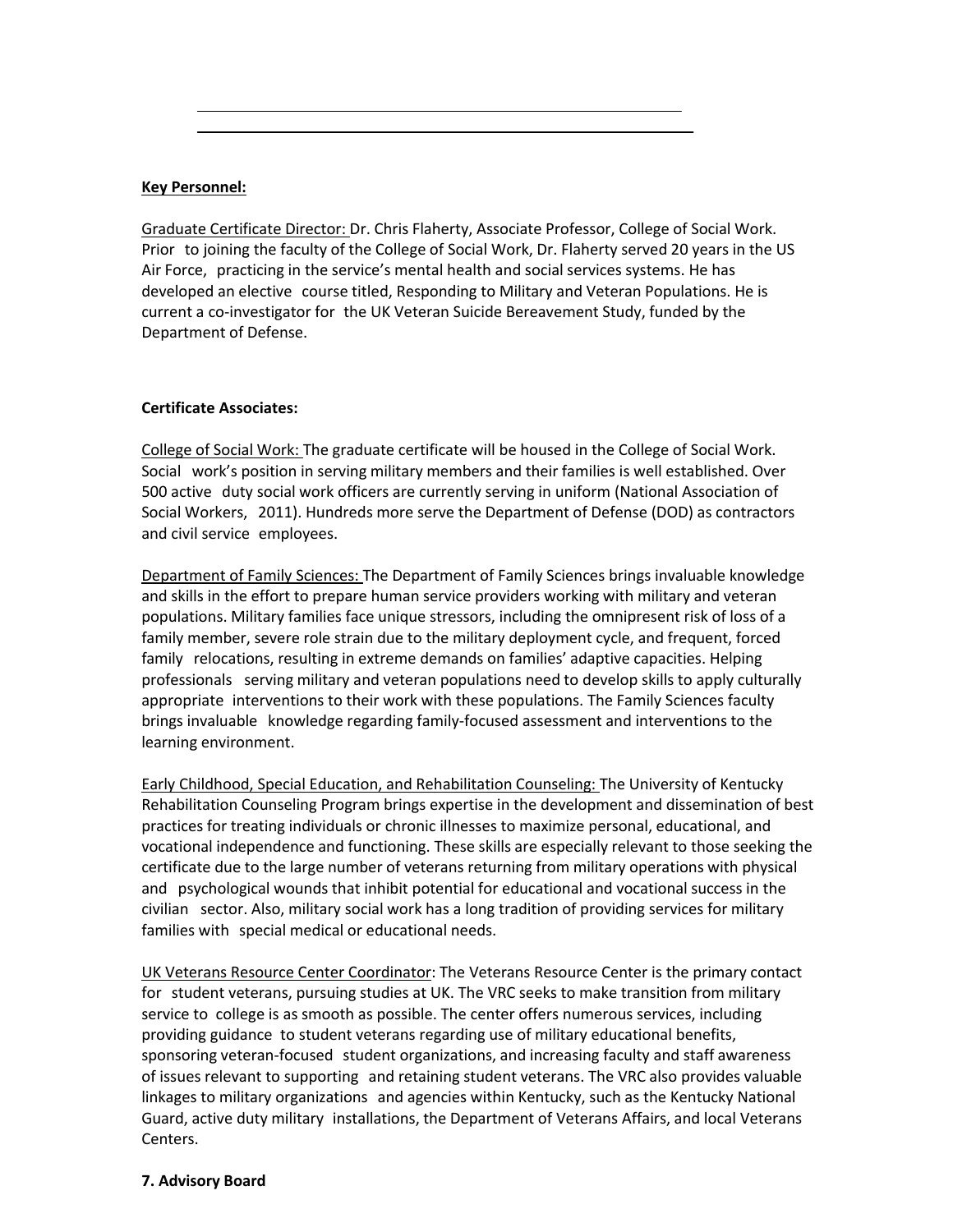An advisory board will direct all activities related to deployment and maintenance of the certificate. The committee will be comprised of a minimum of three members: The Certificate Director, the Chair, Family Sciences Department (or designee), and the Veterans Resource Center Coordinator.

Other associated faculty members may serve on the advisory board, as desired, and approved by the certificate director. Associated faculty members who choose not to serve on the advisory board will serve as consultants to the board on matters related to their academic units and programs of study, as they relate to the certificate.

**Faculty of Record and Staff Members:** Dr. Chris Flaherty, Associate Professor, College of Social Work; Dr. Ron Werner‐Wilson, Director, Department of Family Sciences; Dr. Carlton Craig, Director of Graduate Studies, College of Social Work; Anthony Dotson, M.A., Veterans Resource Center Coordinator and adjunct Faculty, College of Family Sciences; Dr. Judy Van de Venne, part‐ time faculty research staff member, UK Veteran Suicide Bereavement Study; Doctors Malachy Bishop,

Sonja Feist‐Price, and Jackie Rodgers, Department of Early Childhood, Special Education, and Rehabilitation Counseling.

 Faculty of record for the certificate will meet and vote on addition of new members when a member becomes ineligible (e.g., leaves the university, no longer teaches in the program).

#### Roles of the Advisory Board

Guidance: The advisory board will provide guidance to the certificate director regarding development of policies, selection of candidates, and development of educational resources. The advisory board will meet at least twice per academic year, and at additional times, as needed.

Assessment: The advisory board will review program assessment data annually, and will make recommendations for program improvement to the certificate director. Assessment findings and recommendations will then be discussed with Faculty Associates of the Certificate and COSW faculty, and follow‐up actions implemented as appropriate. Program assessment measures are outlined in Table 3.

Student Mentorship: In order to complete SW 780 Independent Work, students will work under the direction of course instructor. However, depending on the topic of independent project, students may require mentorship from one or more advisory board members in order to optimize the learning experience. Mentorship of specific student projects will be assumed by board members based on student need and faculty availability. Additionally, board members will provide academic and career advising to certificate candidates on a case by case basis, as desired by the candidate.

This advising process will be in addition to academic advising that takes place in the students' academic units.

#### Program Assessment:

In addition to student learning outcomes addressed above, several programmatic outcomes will be assessed on a yearly basis.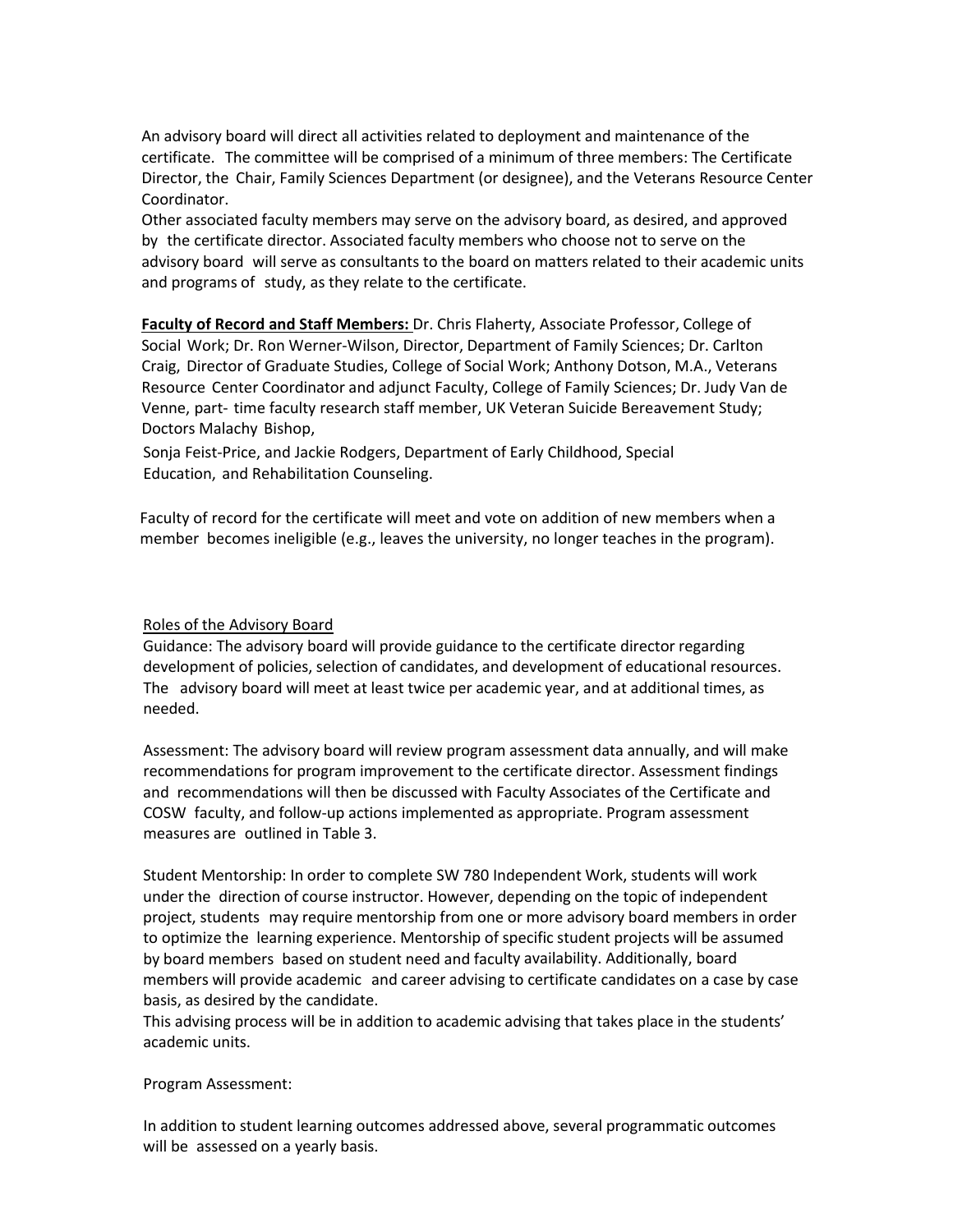| Table 3. Program Outcomes and Assessment Methods                                                                                      | Program Outcomes                                                                                                                                                                                                                             |
|---------------------------------------------------------------------------------------------------------------------------------------|----------------------------------------------------------------------------------------------------------------------------------------------------------------------------------------------------------------------------------------------|
| 1. The Military Behavioral Health certificate<br>will produce students who are able to<br>respond to emerging and cutting-edge fields | Data collected on exit and post-graduate<br>surveys regarding experiences with, and<br>perceived skill in working with target<br>populations.                                                                                                |
| 2. The certificate will enhance recruitment to<br>UK.                                                                                 | Survey of students entering the certificate<br>regarding the influence of the certificate in<br>decision to attend UK. Records of number of<br>DoD-sponsored doctoral students<br>matriculating in a behavioral science discipline<br>at UK. |
| 3. The certificate will enhance retention of UK<br>Students.                                                                          | Certificate enrollment and retention rates.                                                                                                                                                                                                  |
| 4. The certificate will provide strong<br>mentorship to guide academic and career<br>plans of certificate candidates                  | Records of number of mentoring sessions with<br>certificate students. Exit and post graduate<br>surveys of students regarding role of<br>mentorship in selection of career path.                                                             |

#### **8. Support from Colleges and Departments**

The certificate is supported by the following academic and administrative units: College of Social Work; Department of Family Sciences, Department of Early Childhood, Special Education, and Rehabilitation Counseling; Graduate Center for Gerontology; and the Student Veteran Resources Center. See Appendix V, letters of support.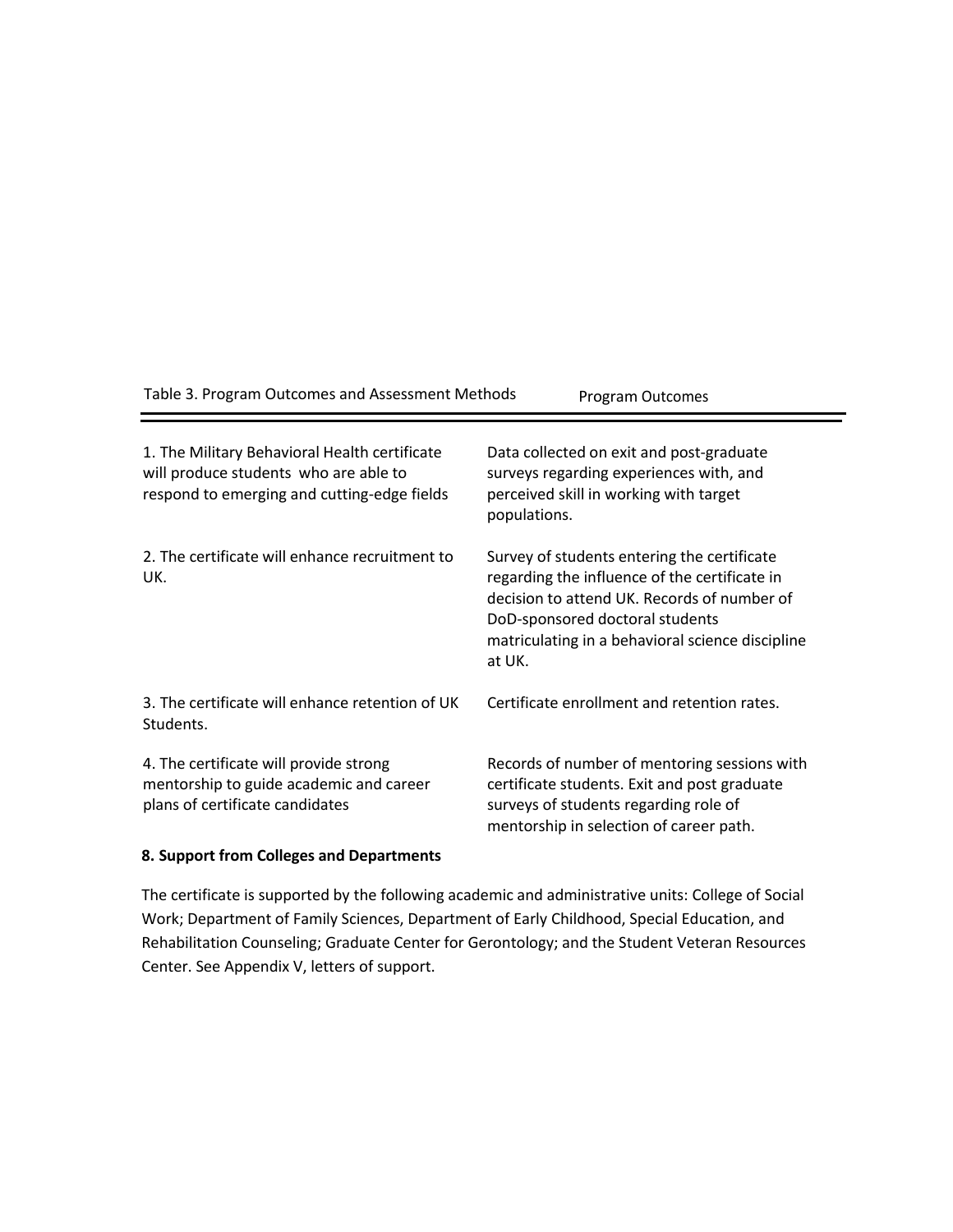#### References

Belcheir, M.J., & Michener, B. (1997). *Dimensions of retention: Findings from quantitative and qualitative approaches.* [http://files.eric.ed.gov/fulltext/ED414869.pdf]. January 1, 1997; Available from: ERIC, Ipswich, MA. Accessed August 20, 2014.

Council on Social Work Education (2010). *Advanced Social Work Practice in Military Social Work*. PDF retrieved August 28, 2014 from: http://www.cswe.org/File.aspx?id=42466

- Exum, H. & Coll, J.E. (2008). *A civilian counselor's primer for counseling veterans*. Deer Park, NY:Linus Publications, Inc.
- National Association of Social Workers (2011).*Social workers in government agencies: Occupational profile*. Washington, DC: NASW, Center for Workforce Studies.
- US Census Bureau (2012). *Statistical abstract of the United States*. Retrieved August 19, 2014 from: http://www.census.gov/compendia/statab/2012/tables/12s0520.pdf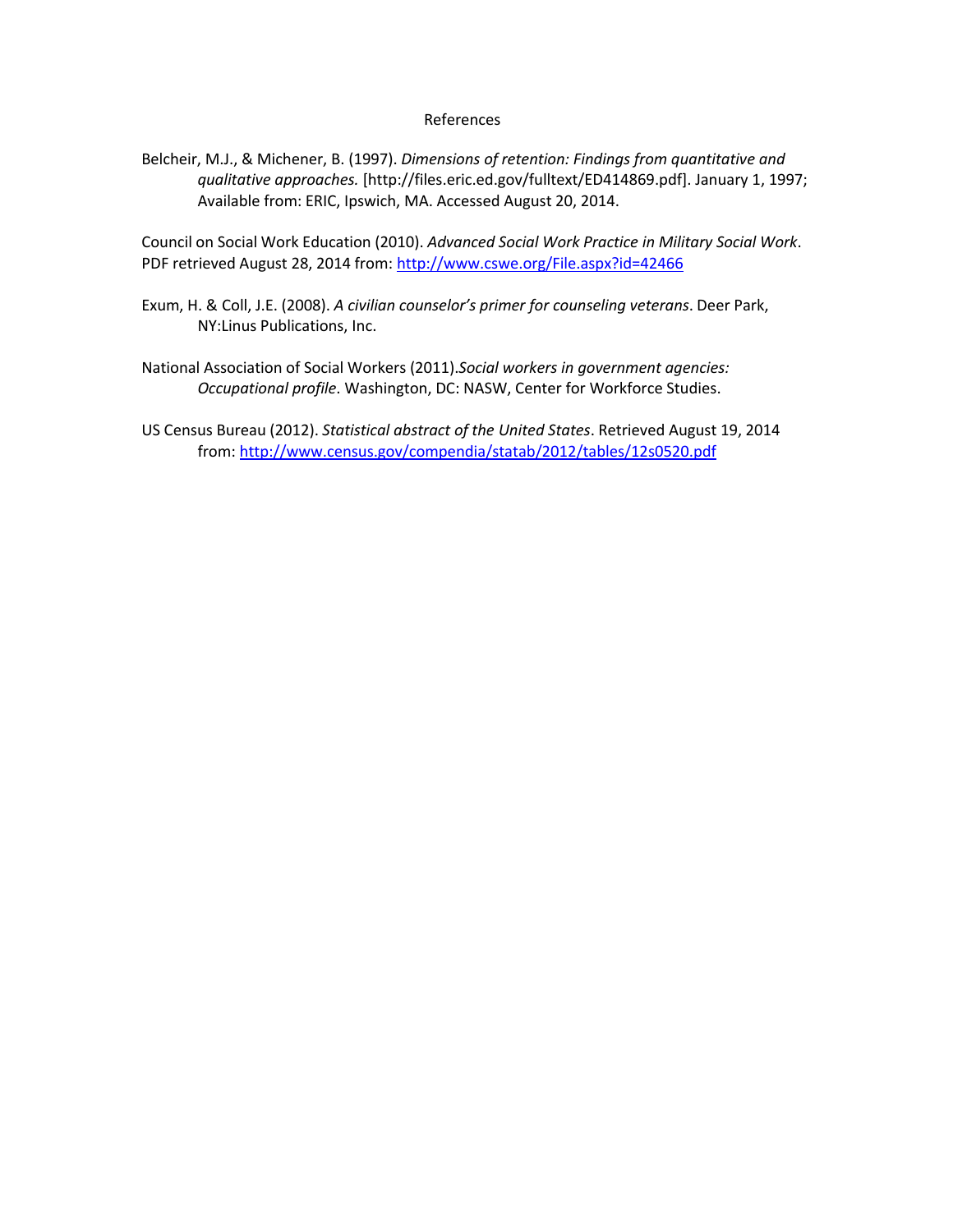#### Appendix I

# SW 580‐221 Responding to Military And Veteran Populations

**Instructor: Chris Flaherty, PhD Office Phone: 859‐257‐3254 Office Address: 649 Patterson Office Tower Email: chris.flaherty@uky.edu**

**Meeting Times:** The course meets exclusively online. See *Course Structure* section below.

*Note: I respond to student emails within a 24 hour time period, with the exception of weekends, wherein it may be 72 hours. Please use the e-mail feature on your Blackboard course shell for all correspondence regarding the course.*

#### **Course Description:**

This course provides an overview of social work practice with military members, veterans, and military families. Students will learn to appreciate the unique experiences and stresses of military members and their families, and resultant implications for helping professionals serving this population. Topics to be covered include: (a) Warfare's historical role in shaping public policy (b)the military as a distinct subculture of American society, (c) common psychosocial problems and stresses experienced by military members, veterans, and military families, (d)a survey of evidenced-based treatments for common psychopathologies and psychosocial problems experienced by this population, (e) an overview of systems of care serving this population, including the roles of social workers within these systems, and special ethical considerations for social workers serving military and veteran populations.

**Prerequisites:** Open to graduate students and upper division undergraduate students.

Content Warning: Some material used in this course depicts graphic combat imagery. Some students, especially those who have experienced combat, may find this material distressing. Students who have experienced combat-related trauma are encouraged to use discretion in selecting this elective course. If you experience excessive stress while engaging the course material, you are strongly encouraged to seek the services of a qualified mental health professional. University of Kentucky students may receive services through the Counseling Center (http://www.uky.edu/StudentAffairs/Counseling/services.html : (859) 257-8701). Your instructor is also available to assist in helping students to access these services, as needed. Additionally, students will be exposed to coarse language in some media used in the course.

#### **Goals/Objectives:**

Students completing SW 580 will develop competencies to inform practice with military and veteran populations, whether within Department of Defense/Veterans Administration service settings, or in community-based practice. Course material is presented within a socio-cultural context, emphasizing unique strengths and challenges inherent to this population, as well as a survey of evidence‐based interventions for commonly encountered psychosocial problems. The course will build upon knowledge and skills obtained through previously completed human behavior and psychopathology courses.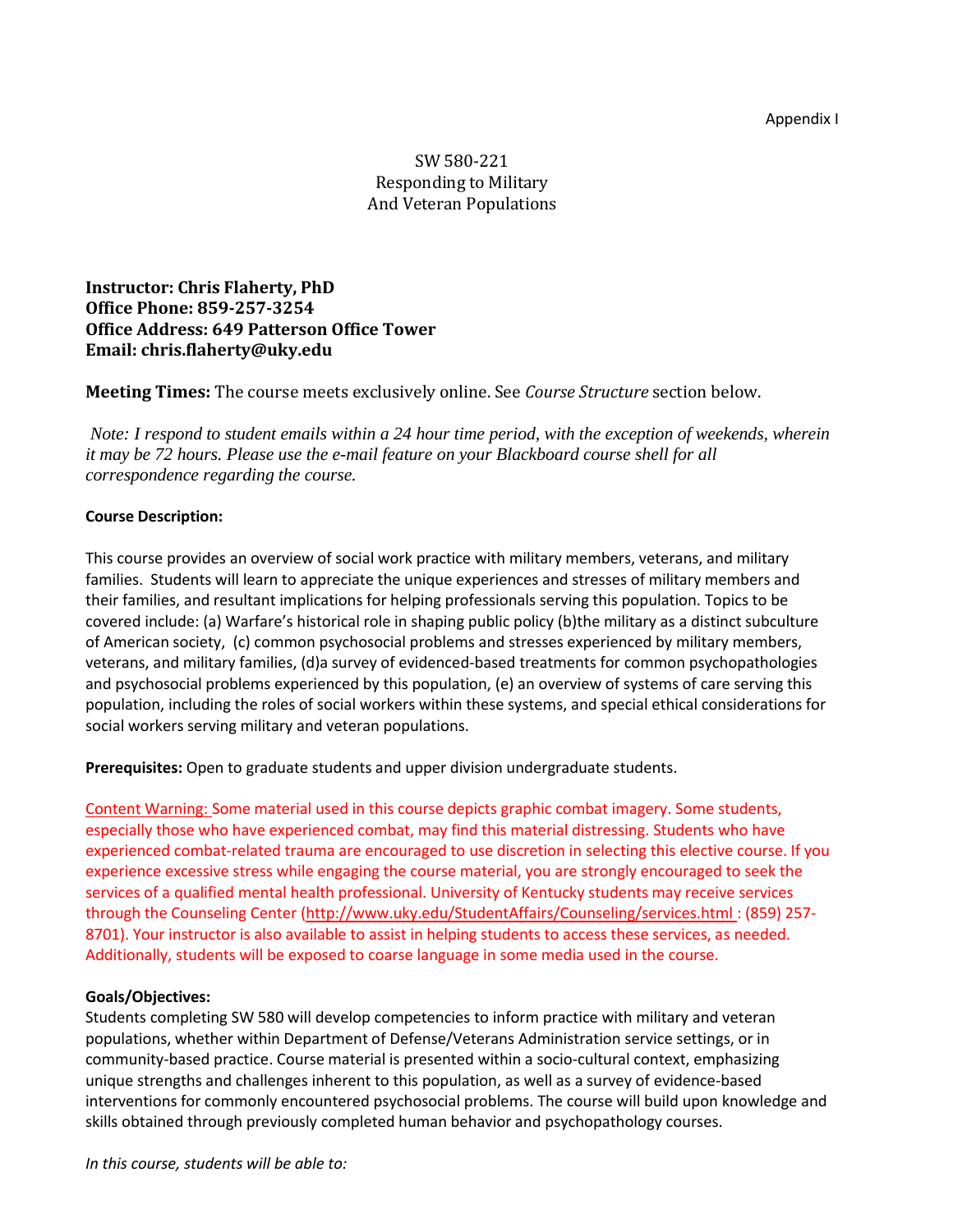- 1. Describe the military's distinct subculture, encompassing specific values, customs, rituals and behavior; and to articulate implications for social work practice within this culture.
- 2. Analyze the impact of the socio-cultural milieu of military life and its potential impact on individual and family functioning.
- 3. Explicate evidence‐based intervention strategies directed toward alleviating psychopathologies and psychosocial stresses commonly encountered by service members and their families.
- 4. Distinguish the functions of DoD and VA systems of health and mental health care and methods through which these systems intersect with community‐based practice settings, and can collaboratively enhance care provision.
- 5. Identify and describe historical and contemporary roles of social workers in serving military and veteran populations.
- 6. Examine special ethical considerations for helping professionals serving military populations.

#### **Practice Behaviors (Learning Outcomes)**

This course assists students to develop competency in the following practice behaviors:

#### **Primary Practice Behaviors:**

- 1. Identify and practice within professional roles and boundaries (2.1.1.3).
- 2. Recognize and manage personal values so that professional values guide practice (2.1.2.1)
- 3. Recognize personal biases and values to manage their influence in working with diverse groups (2.1.4.1).
- 4. Recognize the extent to which a culture's structure and values may influence marginalization, privilege, power, and the forms and mechanisms of oppression (2.1.4.2).
- 5. Recognize and communicate their understanding of the importance of differences (diversity) in the shaping of an individual's life experiences (2.1.4.3).
- 6. Critique and apply knowledge to understand person and environment (2.1.7.2)
- 7. Analyze models of (a) prevention, (b) assessment, and (c) intervention (2.1.3.2)

#### **Secondary Practice Behaviors**

- 1. Develop a commitment to engage in career long learning (2.1.1.5).
- 2. Make ethical decisions by applying standards of the NASW and other social work code of ethics  $(2.1.2.2)$
- 3. Demonstrate professional demeanor in behavior, appearance, and communication (2.1.1.4).
- 4. View themselves as learners and engage with clients to understand their clients' lives, cultures, and experiences (2.1.4.4).
- 5. Continuously discover, appraise, and attend to contextual changes (for example current events, changing locales, populations, scientific and technological development and emerging societal trends to provide relevant services) (2.1.9.1).

#### **Means Practice Behaviors**

- 1. Distinguish, appraise, and integrate multiple sources of knowledge including research‐based knowledge and practice wisdom (2.1.3.1)
- 2. Demonstrate effective oral and written communication in professional settings (2.1.3.3).
- 3. Continuously discover, appraise, and attend to contextual changes (for example current events, changing locales, populations, scientific and technological development and emerging societal trends to provide relevant services) (2.1.9.1).

#### **Texts:**

#### **Required:**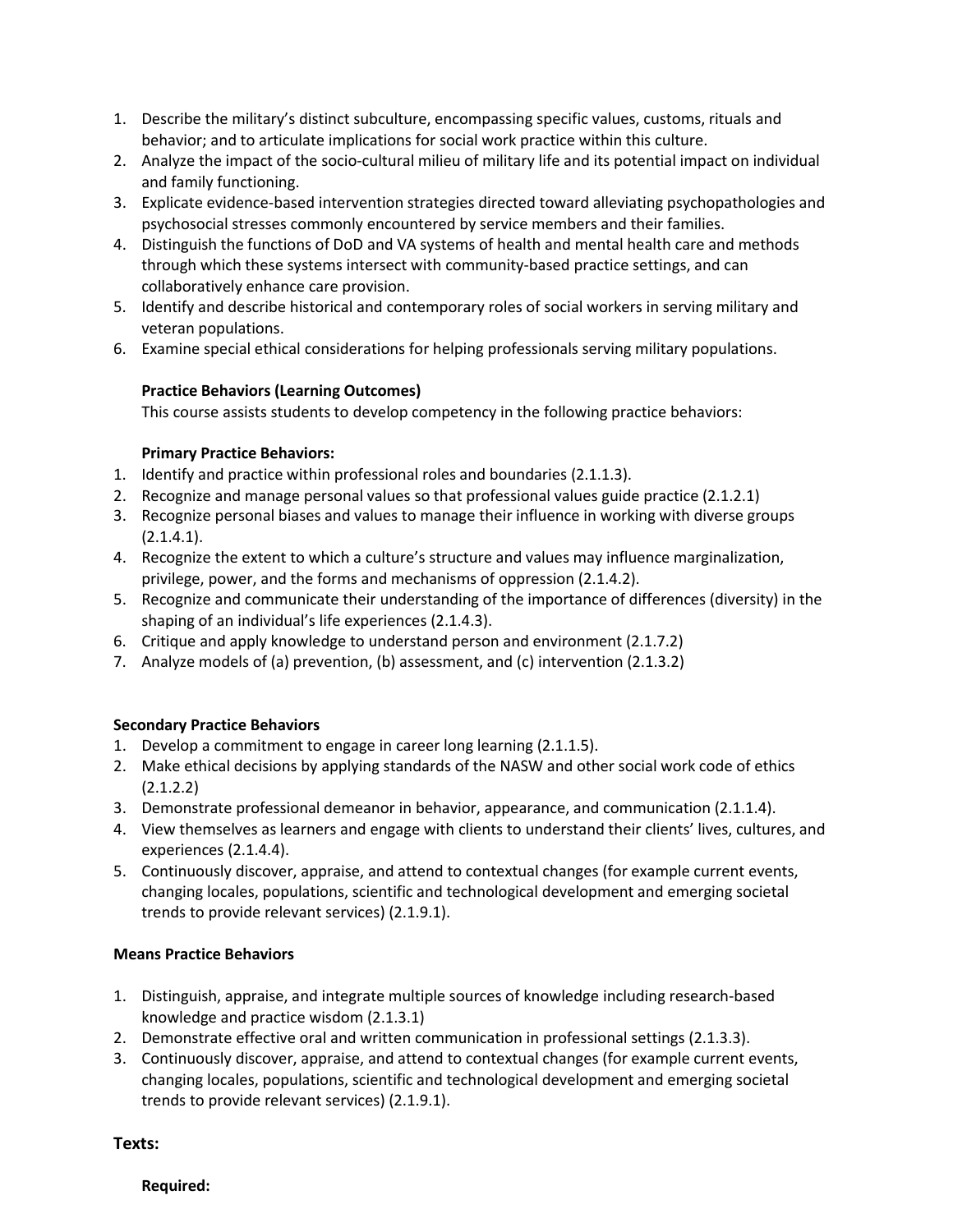Rubin, A., Weiss, E.L., & Coll, J.E. (Eds.) (2013). Handbook of Military Social Work. Hoboken, NJ: Wiley & Sons, Inc.

#### **Other Useful Resources:**

- American Psychiatric Association. (2013). *Diagnostic and statistical manual of mental disorders* (5<sup>th</sup> ed., text revision). Washington, DC: American Psychiatric Association.
- Beder, J. (2012). *Advances in Social Work with the Military*. New York, NY: Routledge.
- Hall, L.K. (2008). *Counseling Military Families: What Mental Health Professionals Need to Know*. New York, NY: Routledge.

#### **Course Structure**

**Distance Learning Format:** The course content and interaction are delivered using Blackboard (web‐based). Digitally recorded lectures, along with other multimedia content, will be presented via Blackboard each week. The majority of online activities take place in an *asynchronous* manner, that is, material is posted each week, and students have one week to complete assigned tasks. The first week's material will be posted Monday, June 16<sup>th</sup>. All assignments will be due on designated Mondays throughout the semester (see course calendar). There will one *synchronous* activity; the mid-term exam will be administered online in real-time, meaning students will need to be available to complete the online exam at a designated time (see course calendar).

**Class Online Discussion Boards/Quizzes** graded online class assignments and quizzes will be administered throughout the semester. Students will be required to participate in on-line discussion activities regarding each week's content. This interaction will constitute the participation portion of the course grade. Only students who miss assignment deadlines for a reason that constitutes an excused absence (see the Student's Rights and Responsibilities Handbook) will be provided an opportunity to make up an in‐class assignment given on the day of an absence from class (verification of excused absence is required). Check Blackboard for rubric for online discussion posts. Online discussion post answers are due before the start of class on the date assigned.

**Technologies requirements for this course:** Because this course relies on a web‐based interaction (use of Blackboard), you should have ready access to a computer with a reliable internet connection and should meet the technological requirements outlined in the Blackboard course shell for this course – see "Technical Requirements" tab in Blackboard to assess your readiness for this course or at this website: http://www.uky.edu/DistanceLearning/current/technology/techReqs.html

#### **Technical Difficulties**

Questions regarding technical difficulties may be directed towards UK's Information Technology Customer Service Center (http://www.uky.edu/UKIT) or 859‐218‐HELP.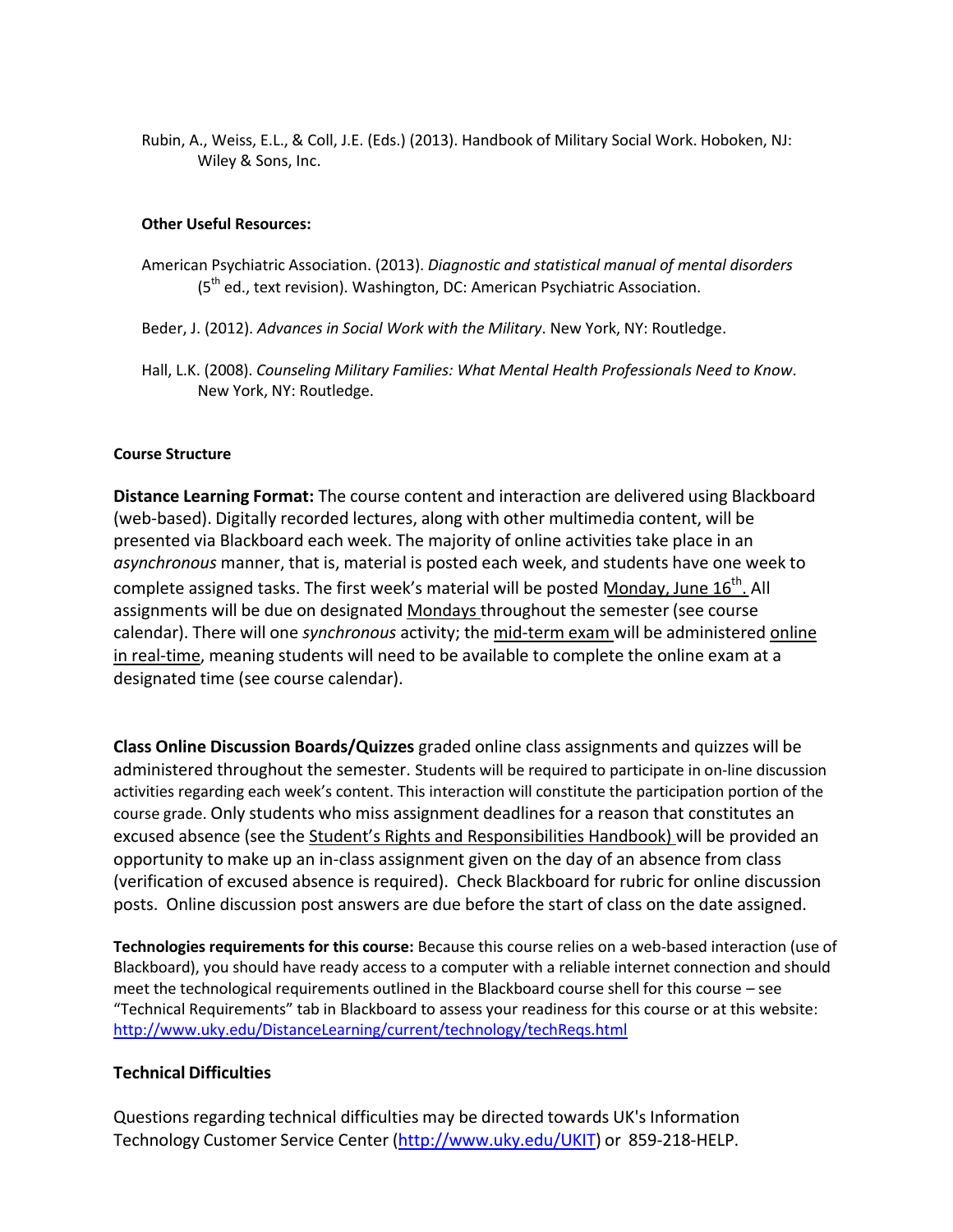**Course Expenses:** This course makes extensive use of streaming videos. The majority of the video resources assigned are available via free file sharing sites such as YouTube. However, on occasion, students will be assigned a video that must be purchased on a pay‐per‐view basis through a commercial vender such as Amazon Prime. Typically, these fees are small (\$1‐2 per view). The total cost for video fees will be negligible, as compared to the cost of a second text or workbook.

# **Distance Learning Library**

Information about distance learning library services can be accessed at (http://libraries.uky.edu/dlls). The distance learning librarian for the University of Kentucky is Carla Cantagallo (Carla@uky.edu; 859-257-0500, ext. 2171). All distance learning students and main campus students receive link blue and library accounts. These accounts allow students to have remote access via proxy servers to electronic library services and materials. There is also a library resource tutorial available that is specific to social work and reviews library services and how to navigate the website: http://libguides.uky.edu/LibGforSW.

#### **Grading Scale:**

| Undergraduate:                      | Graduate:                     |
|-------------------------------------|-------------------------------|
| $A = 90-100$<br>$B = 80 - 89$       | $A = 90-100$<br>$B = 80 - 89$ |
| $C = 70 - 79$                       | $C = 70 - 79$                 |
| $D=60-69$                           | $E = 70$                      |
| $E = 60$                            |                               |
|                                     |                               |
| <b>Undergraduate Grade Weights:</b> |                               |
| Electronic poster                   | 25%                           |
| Mid-term:                           | 30%                           |
| Research Paper                      | 30%                           |
| Participation:                      | 15%                           |
| <b>Graduate Assignments:</b>        |                               |
| <b>Graduate Grade Weights:</b>      |                               |
| Electronic poster                   | 10%                           |
| Accompanying paper                  | 15%                           |
| Mid-term:                           | 30%                           |
| <b>Research Paper</b>               | 30%                           |
| Participation:                      | 15%                           |

#### **Mid‐term Grades**

Mid‐term grade will be provided to undergraduate students prior to the mid‐term date. This grade will include all work that has been completed before the close of mid-term excluding credit for class participation.

#### **Disability Statement**

If you have a documented disability that requires academic accommodations, please see me as soon as possible during scheduled office hours or by appointment. In order to receive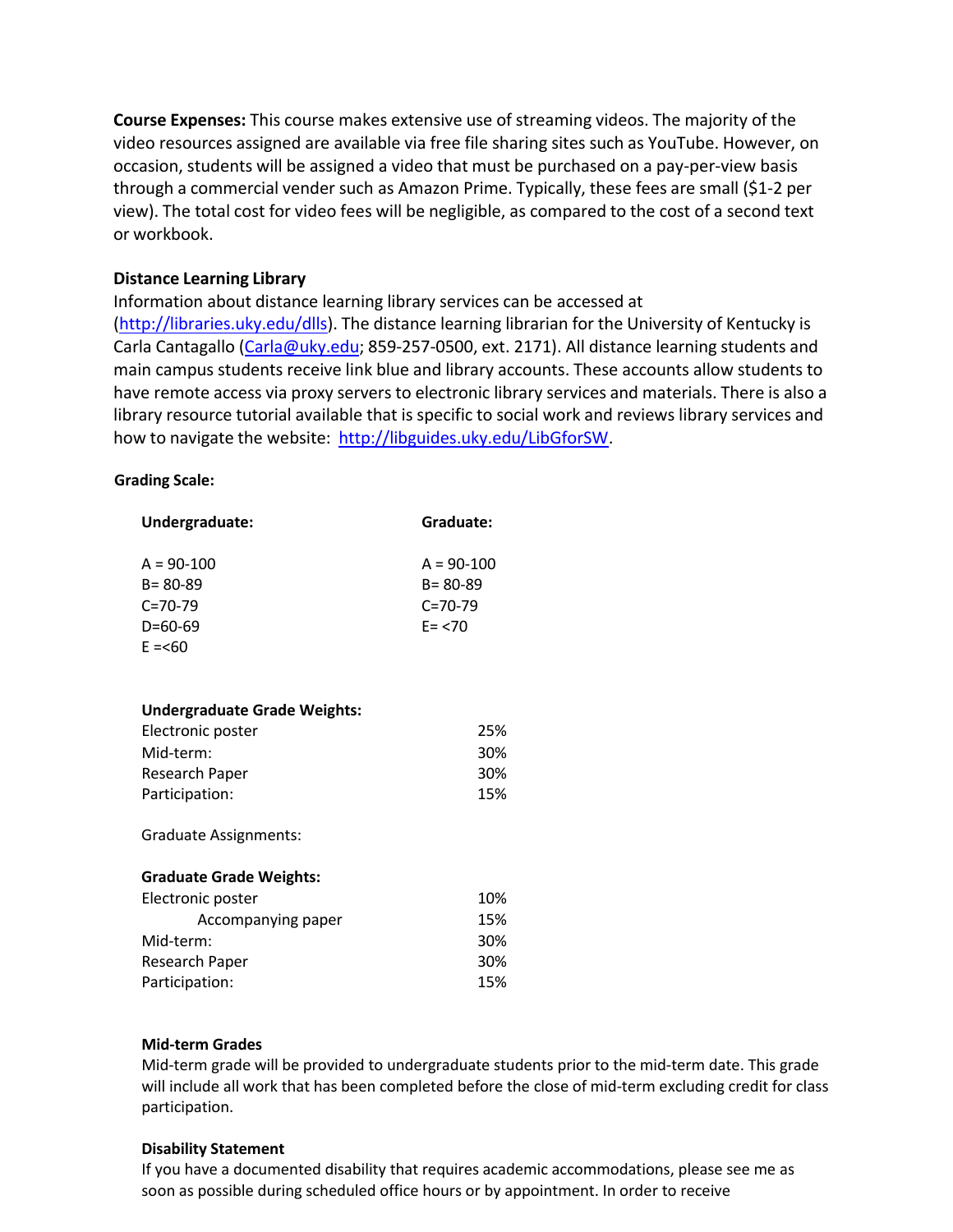accommodations in this course, you must provide me with a Letter of Accommodation from the Disability Resource Center (Room 2, Alumni Gym, 257-2754, email address jkarnes@email.uky.edu) for coordination of campus disability services available to students with disabilities.

#### **Course Assignments & Exams**

**Small Group Presentation (electronic poster)** – Students will be assigned to groups of 3‐4. Select an historical US military conflict for examination. Prepare an electronic poster that covers the following:

[1] Discuss pertinent political and cultural antecedents to the conflict, including: (a) the roles of various nation‐states and other international entities, including formal and informal alliances (b) a timeline of significant events that precipitated armed conflict, including the process by which the US ultimately became involved in armed conflict [2] Describe the American public's reaction to the buildup of tensions, and ultimate decision by US leaders to enter the conflict. Include: (a) to what extent was the military intervention supported by the general populace? (Include statistical data, where available) (b) Was there an organized opposition to the conflict? If so, what tactics did these entities use? (c) Did public opinion regarding the conflict change after the cease of military operations? [3] Describe a social consequence of the conflict. For instance, did the conflict result in the large scale orphaning of children? Did the conflict result in significant economic change, such as economic boom, recession, major shifts in the labor market (use relevant statistical data to support this discussion) [4] Discuss one or more "lessons learned", from a psychosocial perspective, from this conflict. This discussion might include lessons learned regarding the relationship between war‐ related trauma and psychopathology, proper treatment of psychological injuries, or insights gained through social changes necessitated by the conflict.

*Note: Students may need to search bodies of literature outside typical social science databases. Searches of political science and history databases may be especially useful.*

*Note: Groups must get pre‐approval from the course instructor for selected topic.*

#### **Additional assignment for graduate students**

Graduate students will write a 6-8 page paper, examining the effects of the selected armed conflict on the general population, or a selected sub‐population of the opposing nation‐state. This paper should include discussion of: [1] the political and economic systems in place leading up to the time of armed conflict [2] the process by which the nation became involved in armed conflict with the US [3] perceived level of support for conflict by the nations state's population [4] The socioeconomic consequences of the conflict for the state's population, and [5] the state's current political and economic structures, and nature its current political relationship with the US.

The paper should cite a minimum of  $6$  scholarly sources, and should comply with writing and formatting standards outlined in the American Psychological Association Publication Manual, 6<sup>th</sup> Edition.

Grading: The electronic poster will account for 25% of the final course grade for undergraduate students and 10% of the final course grade for graduate students. The related written assignment required for graduate students will account for 15% of the final course grade.

**Mid‐term exam:** This will be a comprehensive examination of all material covered in the first half of the course. Questions will be in multiple choice and short‐answer formats. The exam will be timed and completed via Blackboard synchronously (in real time), and will be administered during the scheduled class meeting time.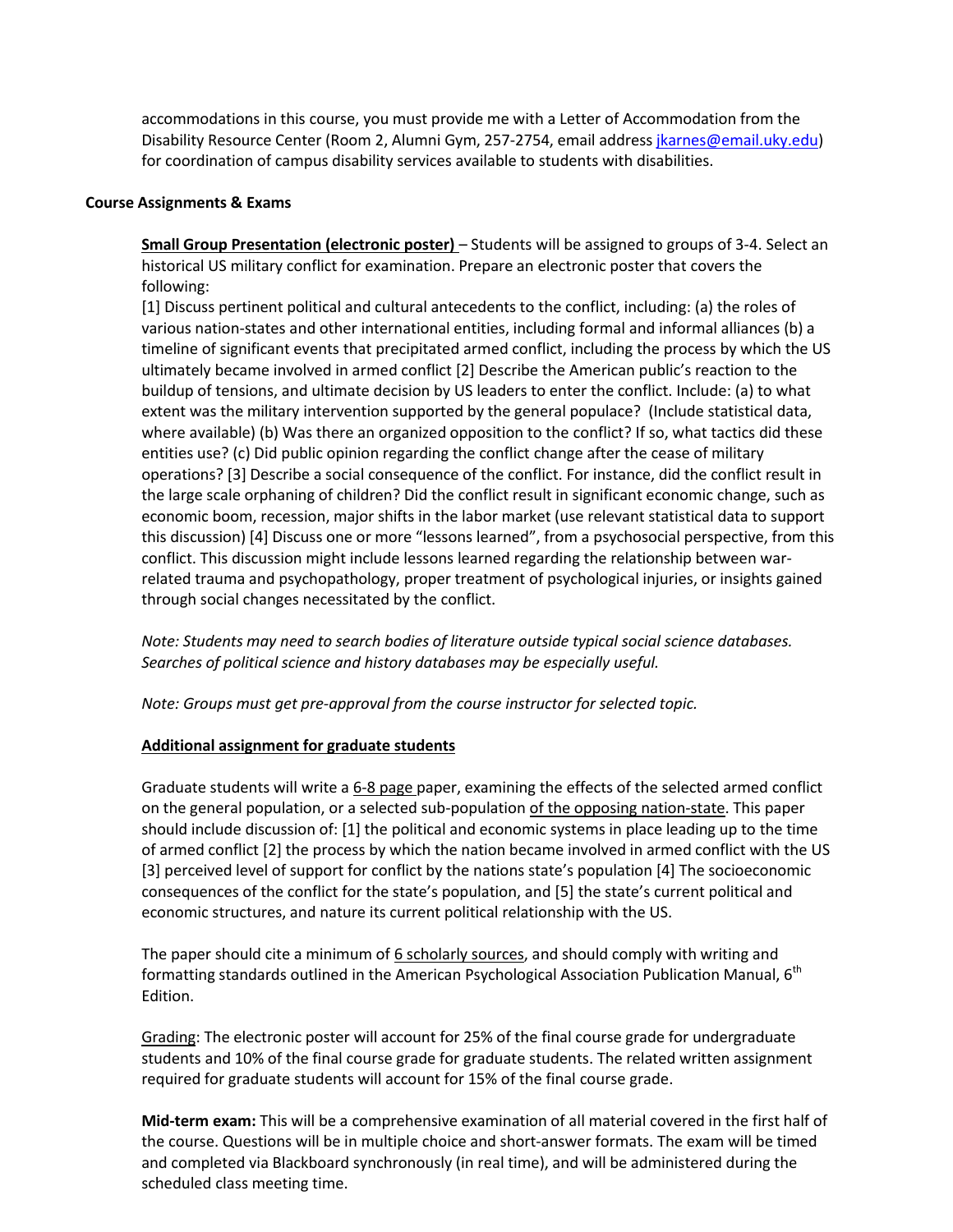**Individual research paper** – Students will select a macro or micro social problem currently or historically relevant to military and/or veteran populations. Some examples of macro-level issues include integration of minority groups into the military, economic hardship, geographic mobility, reintegration into the civilian workforce. Some examples of micro‐level issues include, substance use disorders, conflict‐specific injury, family dysfunction [note: you may not select PTSD unless pre‐ approved by instructor].

#### Papers will include:

- 1) Background information regarding the presentation and historical development of the selected macro or micro problem. For instance, did the problem arise from a particular military conflict, or was an existing social problem exacerbated by the conflict? Relevant background data will depend on how you frame your paper. You may choose a problem, such as substance misuse, and examine its relationship to a specific conflict (e.g. the Vietnam War). Or, you might choose to examine a problem such as depression, and how it has been related to a several conflicts over time. This section should contain properly cited epidemiological data.
- 2) A discussion of the social response to the problem. What policy initiatives were undertaken toward addressing the problem? Relevant policies may include federal, state, and local laws, as well as policies implemented by governmental organizations or changes in standards of practice for particular professional entities. Were novel micro or macro interventions developed in response to the problem?
- 3) Discuss the current state of the problem. Were intervention efforts successful? To what extent? Cite relevant research findings to support your arguments.
- 4) Describe the limitations of our current knowledge of the issue. What important information is unavailable at this time? What is the impact of these knowledge deficits on society's ability to ameliorate the problem?

For Graduate Students only:

5) Propose a research plan to address a specific knowledge gap related to the social problem. The plan should include: a) Study design (experimental, quasi‐experimental, epidemiological, etc.), b) Description of the research sample. Explain which characteristics are specifically sought, and why, c) Study methods: What exactly will be done? How will data be analyzed? And d) Implications of the findings for guiding social work practice.

[This section should be approximately 3‐4 pages]

#### General Instructions for the research paper:

Undergraduate students: Total length 8‐10 pages, minimum of 8 scholarly references.

Graduate students: Total length 11‐13 pages, minimum of 12 scholarly references.

*All: Papers should comply with standards describes in the Publication Manual of the American Psychological Association, 6th edition.*

Grading: This assignment will account for 25% of the course grade.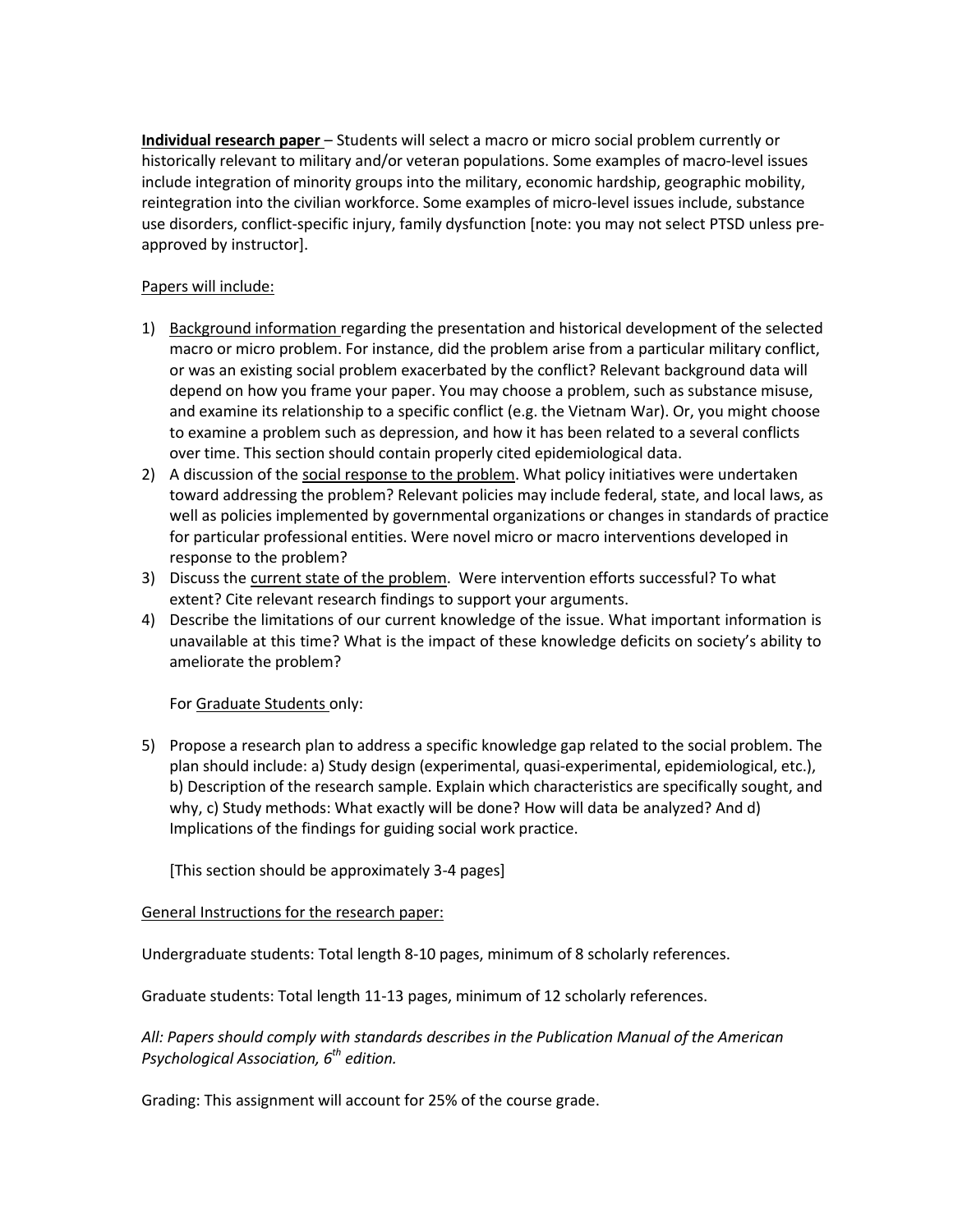#### **Course Policies**

#### **Verification of Absences**

Except for the mid-term examination, this course will be delivered in an asynchronous format, meaning students will complete course requirements at times of their convenience, within specified deadlines, typically on a week‐to‐week basis. Students who are unable to complete the mid‐term exam on the scheduled time, or who are unable to complete assigned tasks by designated deadlines, must verify their absences in order for them to be considered excused. Senate Rule 5.2.4.2 states that faculty have the right to request "appropriate verification" when students claim an excused absence because of illness or death in the family. Appropriate notification of absences due to university‐related trips is required.

#### **Submission of Assignments**

Papers need to be formatted according to **APA publication guidelines (6th edition).** Please see the professor if you are unfamiliar with APA style writing**.** All written work is expected to be typed using 12 point font, double space and printed on white paper with 1" margins on all sides. You are expected to submit papers free of grammatical and spelling errors, and to use citations when appropriate. You should strive to write with clarity, and support your ideas and assertions with sound, informed reasoning. The ability to explain your ideas is absolutely essential for sound social work practice. Please use spell check, grammar check and proof reading work is expected prior to the submission of any assignments. **Grades will be lowered for work submitted not in accordance with these guidelines.**

**All assignments are due by 11:59 pm, on the designated due date, and must be submitted via Blackboard. Late assignments will be penalized 5% each day late unless otherwise arranged with the professor.**

#### **Make–up Opportunities**

Make‐up quizzes/project work/exams will only be considered for those students for whom the conditions for excused absences outlined in the Student Handbook apply. Students who miss graded projects because of unexcused absence will not be able to make up that graded work. Only students who miss a class with verified excused absences will be able to make‐up exams/quizzes or other graded projects. **It is the student's responsibility to inform the instructor of an excused absence preferably in advance, but no later than one week after it.**

#### **Academic Integrity Statement**

It is expected that students at UK will refrain from plagiarism and cheating. Plagiarism and cheating are serious breaches of academic conduct and may result in permanent dismissal. Each student is advised to become familiar with the various forms of academic dishonesty as explained in the Code of Student Rights and Responsibilities. Complete information can be found at the following website: http://www.cs.uky.edu/%7Epaulp/Plagiarism.htm A plea of ignorance is not acceptable as a defense against the charge of academic dishonesty. It is important that you review this information as all ideas borrowed from others need to be properly credited.

#### Part II of *Student Rights and Responsibilities* (available online

http://www.uky.edu/StudentAffairs/Code/part2.html) states that all academic work, written or otherwise, submitted by students to their instructors or other academic supervisors, is expected to be the result of their own thought, research, or self‐expression. In cases where students feel unsure about the question of plagiarism involving their own work, they are obliged to consult their instructors on the matter before submission.

When students submit work purporting to be their own, but which in any way borrows ideas, organization, wording or anything else from another source without appropriate acknowledgement of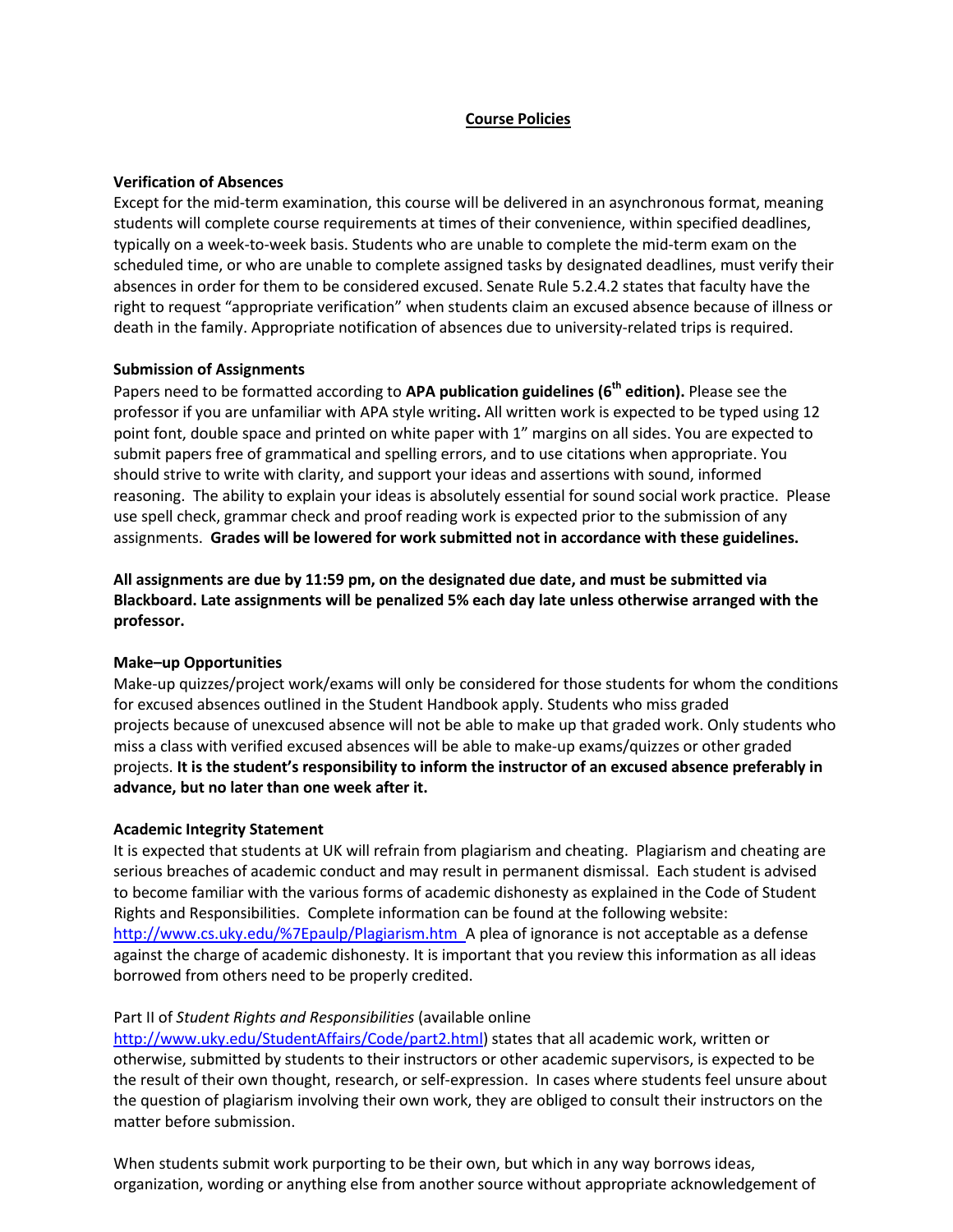the fact, the students are guilty of plagiarism. Plagiarism includes reproducing someone else's work, whether it be a published article, chapter of a book, a paper from a friend or some file, or something similar to this. Plagiarism also includes the practice of employing or allowing another person to alter or revise the work which a student submits as his/her own, whoever that other person may be.

Students may discuss assignments among themselves or with an instructor or tutor, but when the actual work is done, it must be done by the student, and the student alone. When a student's assignment involves research in outside sources of information, the student must carefully acknowledge exactly what, where and how he/she employed them. If the words of someone else are used, the student must put quotation marks around the passage in question and add an appropriate indication of its origin. Making simple changes while leaving the organization, content and phraseology intact is plagiarism. However, nothing in these Rules shall apply to those ideas which are so generally and freely circulated as to be a part of the public domain (Section 6.3.1).

**Please note:** Any assignment you turn in may be submitted to an electronic database (such as Turnitin.com or Safeassign in Blackboard) to check for plagiarism comparison. A penalty for an academic offense, such as cheating or plagiarism, can be as severe as a failing grade **on the assignment or failing the course.**

#### **Classroom Behavior, Decorum, and Civility**

The College of Social Work has strong commitments to respect of diversity and the valuing of differences among members of our academic community. Academic discovery includes discussion and debate, and the right to respectfully disagree from time-to-time. Students have a right to voice reasoned opinions contrary to those offered by the instructor and/or other students (S.R. 6.1.2) but should do so respectfully and civilly. Disagreements and opinion statements that include attacks of a personal nature or statements degrading another on the basis of race, sex, religion, sexual orientation, age, national/regional origin or other irrelevant factors may affect one's grade because they are unacceptable and do not contribute to a safe, productive learning environment. These expectations apply regardless of medium used for communication: face‐to‐face, electronic discussions, etc.

Students are expected to actively participate in the course by:

- Demonstrating a commitment to share thoughts and feelings with other students
- $*$  Actively participating in on-line discussions
- \* Assuming responsibility for involving the other students in all subjects discussed (listening, asking others questions, and allowing space for others to contribute)
- Sharing relevant information from one's knowledge base or life experiences with classmates
- Contributing substantially to small group assignments and behaving in a constructive, collegial manner with other students

 $*$  Students are expected to follow social work ethics by respecting their colleagues and maintaining confidentiality.

#### **Course Calendar**

Week  $1$  Introduction to the Course – Overview of the military as a social institution & social work's historical role in serving military populations

Text- A brief history of social work with the military and veterans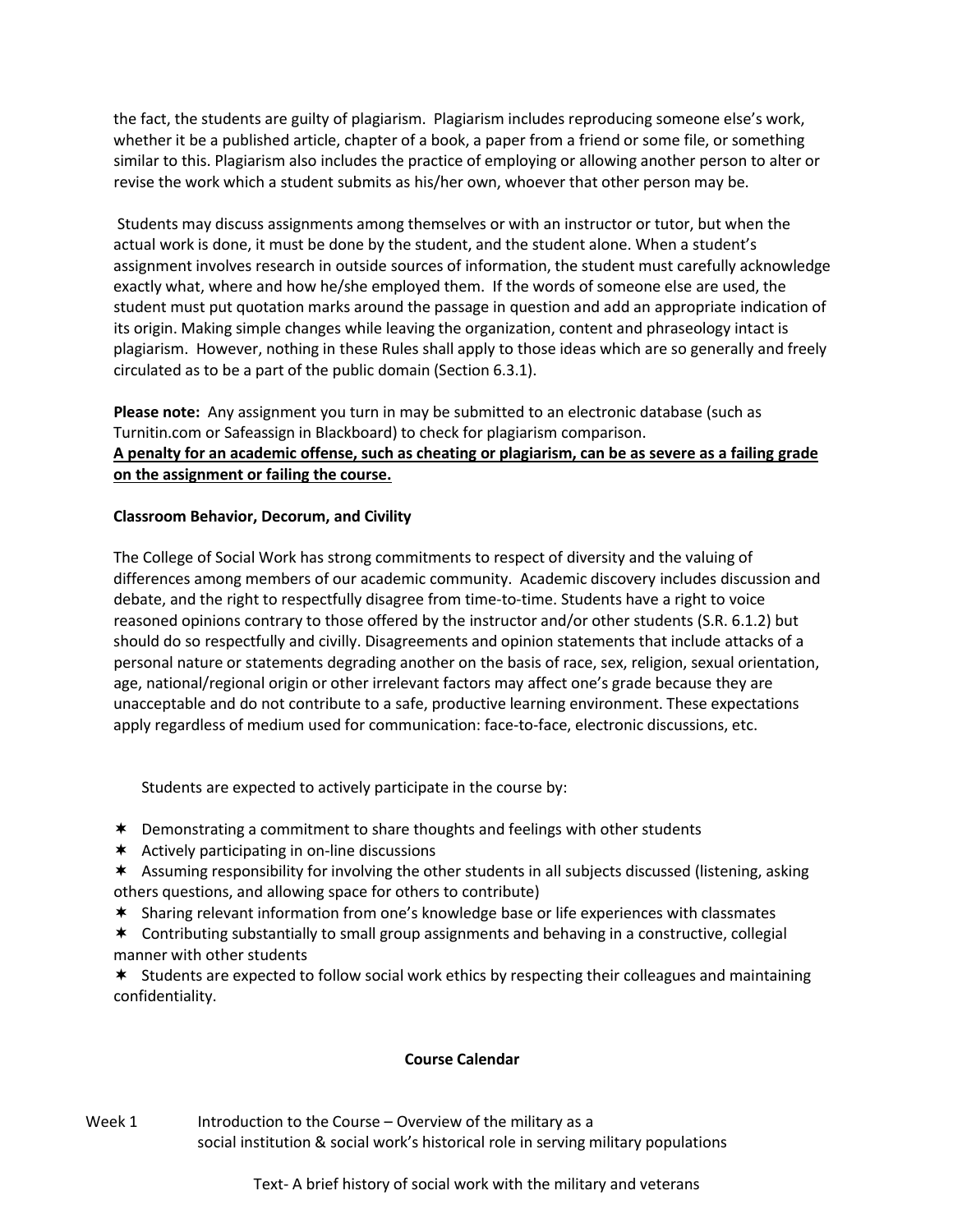| Week 2 | US Military Culture - Implications for social work practice                                                                                                                                                                    |
|--------|--------------------------------------------------------------------------------------------------------------------------------------------------------------------------------------------------------------------------------|
|        | <b>Readings:</b>                                                                                                                                                                                                               |
|        | Text - Military culture and diversity                                                                                                                                                                                          |
|        | Shelton, I. (2022). The civil-military gap need not become a chasm. National Defense<br>University Press, US Department of Defense: (64),<br>pp. 6-66. Full text available at http://www.ndu.edu/press/civil-military-gap.html |
|        | Parco, J.E. & Levy, D.A. (2013). Policy and paradox: Grounded theory at the<br>moment of DADT repeal, Journal of Homosexuality, 60:356-380.                                                                                    |
| Week 3 | The Warrior, the family, and the veteran - Examining the roles and experiences of those<br>who serve                                                                                                                           |
|        | <b>Readings:</b>                                                                                                                                                                                                               |
|        | A brief history of US military families & the role of social workers<br>Text-                                                                                                                                                  |
|        | Supporting National Guard and Reserve members and their families                                                                                                                                                               |
|        | Manske, J.E. (2006). Social work in the department of Veterans Affairs: Lessons<br>learned. Health and Social Work, 31(3), pp. 233-238.                                                                                        |
| Week 4 | The cost of service – Psychosocial stress and pathology in the warrior community<br>(part $1$ – the warrior)                                                                                                                   |
|        | <b>Readings:</b>                                                                                                                                                                                                               |
|        | Levy, B.S. & Sidel, V.W. (2009). Health effects of combat: A life-course perspective.<br>Annual Review of Public Health, 30, pp.123-136.                                                                                       |
|        | Text - Post traumatic stress disorder (PTSD) in veterans                                                                                                                                                                       |
|        | Text - Suicide in the military                                                                                                                                                                                                 |
| Week 5 | The cost of service - Psychosocial stress and pathology in the warrior community<br>(part 2 - the family)                                                                                                                      |
|        | <b>Readings:</b>                                                                                                                                                                                                               |
|        | Text - Cycle of deployment & family well-being                                                                                                                                                                                 |
|        | Text - Grief, loss, & bereavement in military families                                                                                                                                                                         |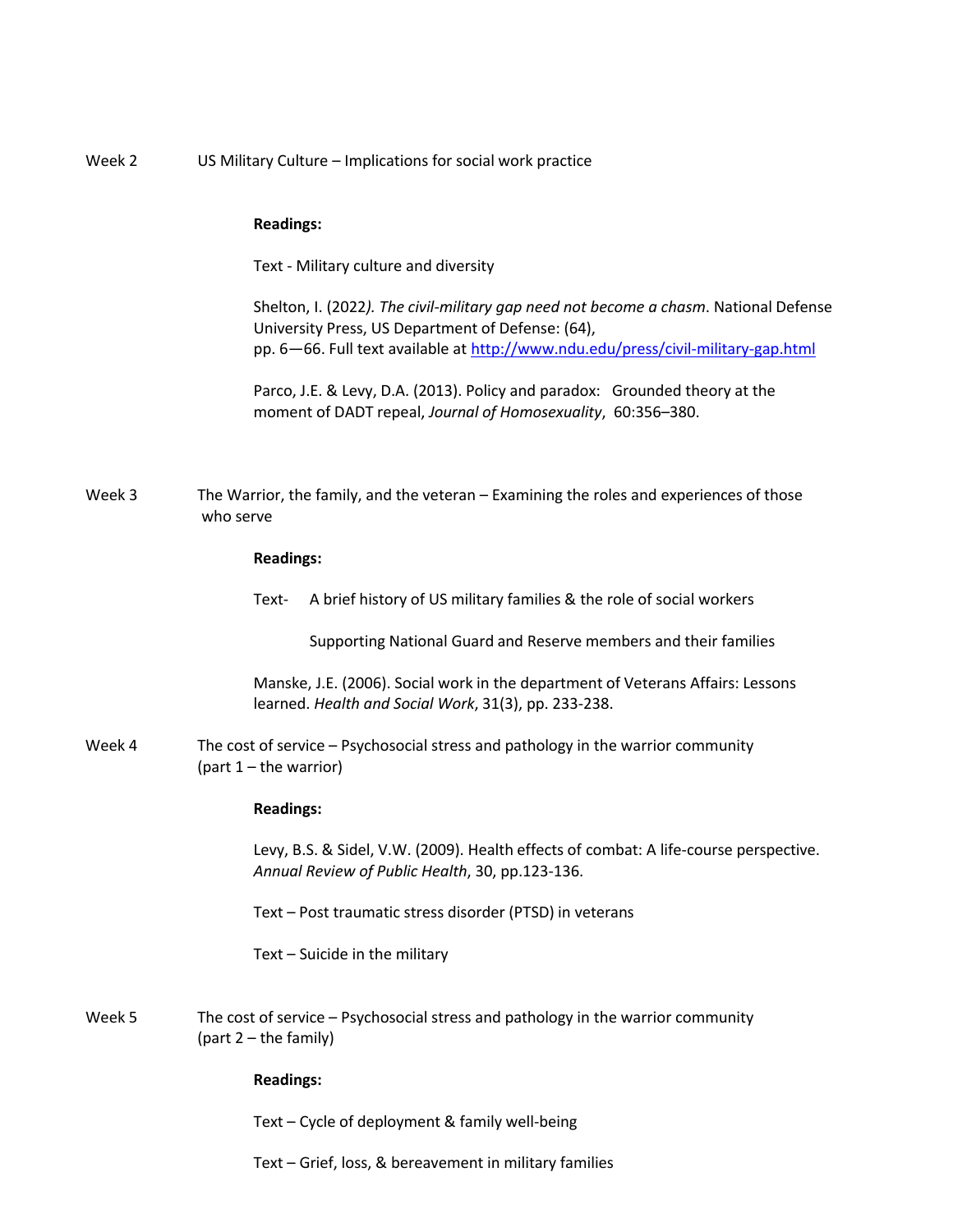| Week 6  | Women warriors - Unique stresses                                                                                                                                                                                         |
|---------|--------------------------------------------------------------------------------------------------------------------------------------------------------------------------------------------------------------------------|
|         | <b>Readings:</b>                                                                                                                                                                                                         |
|         | Text - Women in the military                                                                                                                                                                                             |
|         | Bell, M.E. & Reardon, A. (2011). Experiences of sexual harassment and sexual assault in the<br>military among OEF/OIF veterans: Implications for health care providers. Social Work in<br>Health Care, 50(1), pp. 34-50. |
| Week 7  | * Mid-term exam *                                                                                                                                                                                                        |
| Week 8  | Evidence-based interventions - Traumatic brain injury (TBI)                                                                                                                                                              |
|         | <b>Readings:</b>                                                                                                                                                                                                         |
|         | Text - Traumatic brain jury (TBI) in the military                                                                                                                                                                        |
|         | Text - TBI and social work practice                                                                                                                                                                                      |
| Week 9  | *Electronic Posters due*                                                                                                                                                                                                 |
|         | Evidence-based Interventions - Post Traumatic Stress Disorder                                                                                                                                                            |
|         | <b>Readings:</b>                                                                                                                                                                                                         |
|         | Text - The neurobiology of PTSD and Cognitive Processing Therapy (CPT)                                                                                                                                                   |
|         | Text - Treating combat-related PTSD with Virtual Reality Exposure Therapy                                                                                                                                                |
|         | Text - Psychopharmacology for PTSD and co-occurring disorders                                                                                                                                                            |
| Week 10 | Evidence-based interventions - Substance Use Disorders & Co-morbidity                                                                                                                                                    |
|         | <b>Readings:</b>                                                                                                                                                                                                         |
|         | Text - Assessing, preventing, and treating substance use disorders in active duty military<br>settings                                                                                                                   |
|         | Text - Preventing and intervening with substance use disorders in veterans                                                                                                                                               |
| Week 11 | Evidence-based interventions - Marital and Family Stress                                                                                                                                                                 |
|         | <b>Readings:</b>                                                                                                                                                                                                         |
|         | Text - Family-centered programs and interventions for military children & youth                                                                                                                                          |
|         | Text - Couple therapy for redeployed military veteran couples                                                                                                                                                            |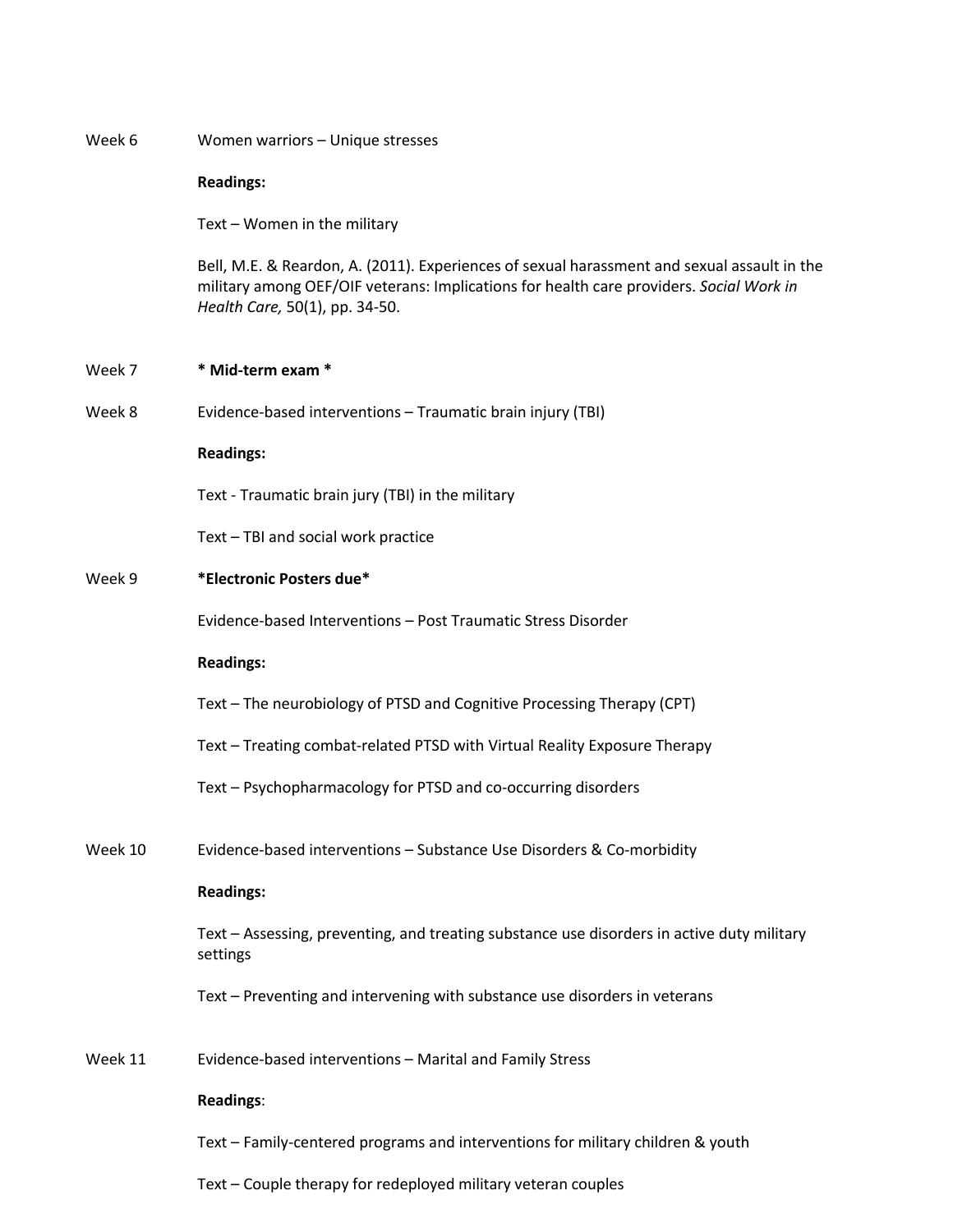|         | Text - Theory and practice with military couples and families                                                                                                                             |
|---------|-------------------------------------------------------------------------------------------------------------------------------------------------------------------------------------------|
| Week 12 | Evidence-based interventions - Loss & bereavement                                                                                                                                         |
|         | <b>Readings:</b>                                                                                                                                                                          |
|         | Text - Grief, loss and bereavement in military families                                                                                                                                   |
| Week 13 | *Research paper due*                                                                                                                                                                      |
|         | Coming home - Challenges to transition from military to civilian life                                                                                                                     |
|         | <b>Readings:</b>                                                                                                                                                                          |
|         | Text - Transitioning veterans into civilian life                                                                                                                                          |
|         | Text - Homelessness among veterans                                                                                                                                                        |
|         | Text - The stress process model for supporting long-term family caregiving                                                                                                                |
| Week 14 | Systems of Care -- Department of Defense, Department of Veterans Affairs, and<br>community-based services                                                                                 |
|         | <b>Readings:</b>                                                                                                                                                                          |
|         | Text - Navigating DoD and VA systems of care                                                                                                                                              |
|         | Beder, J., Postiglione, P & Strolin-Goltzman, J.(2012). Social Work in the Veterans<br>Administration Hospital System: Impact of the Work. Social Work in Health Care, 51:8, 661-<br>679. |
| Week 15 | Serving those who serve -- Ethical considerations for helping professionals                                                                                                               |
|         | Text - Ethical decision making in military social work                                                                                                                                    |
|         | Text - Secondary trauma in military social work                                                                                                                                           |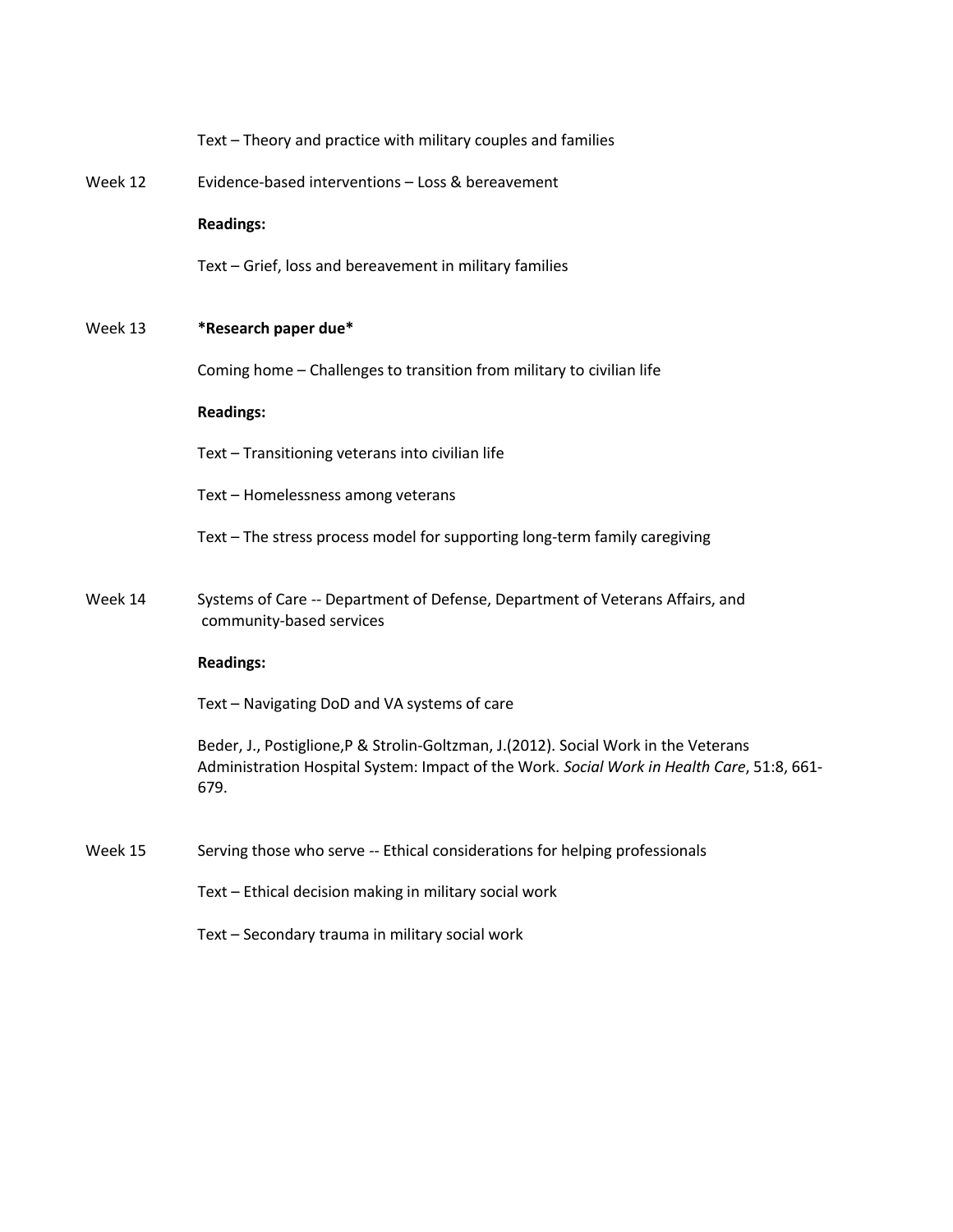#### Appendix II

#### **University of Kentucky** College of Social Work

#### **SW 780: Guided Independent Work: Military and Veteran Populations (3 credit hours)**

Instructor: and the contraction of the contraction of the contraction of the contraction of the contraction of the contraction of the contraction of the contraction of the contraction of the contraction of the contraction Office hours: By appointment Email:

Phone number:

Classroom: TBA Meeting pattern: TBA

Note: I respond to student emails within a 24 hour time period, with the exception of weekends, wherein it may be 72 hours. Please use the e-mail feature on your Blackboard course shell for all correspondence *regarding the course.* **Course Description**

# **SW 780 Independent Work**

Organized study, research and/or tutorial focused on special issues or problems affecting military and veteran populations.

**Prerequisites:** Graduate standing of 3.0 overall GPA. SW 580 (replace with permanent #) and FAM 759, one of which may be completed concurrently with SW 780.

#### **Course Objectives**

This guided independent study is a graduate student‐directed learning experience, for which faculty provide oversight and direction. Participation in SW 780 requires critical thinking and reflection regarding relevant material, conceptualization of an independent study project and the development of an electronic portfolio which addresses each learning outcome. Students will meet with the course instructor and/or other certificate‐seeking students via electronic resources such as Echo 360, Adobe Connect, or Skype. The seminar instructor will determine the most effective means of communication with students, considering access to various web‐based communication tools.

The purpose of this course is to provide students with an opportunity to independently explore, investigate, and critically analyze specific issues or problems, or conduct research activities of interest to the student, in relation to working with military and/or veteran populations. Students complete this study by working with the seminar instructor. The Military Behavioral Health Certificate Advisory Board may also assign students to work with an additional mentor, based on interest and expertise. Students will work collaboratively with the seminar instructor to and formulate focused project that addresses required student learning outcomes. Students will apply knowledge and skills gained from other areas of the curriculum.

To pursue a guided learning experience, students will work collaboratively with the seminar instructor to identify a study project and/or area of focus. Working the seminar instructor, students complete a learning agreement that delineates how the student's final electronic portfolio will reflect successful completion of each learning outcome. (See attached sample Independent Study Form).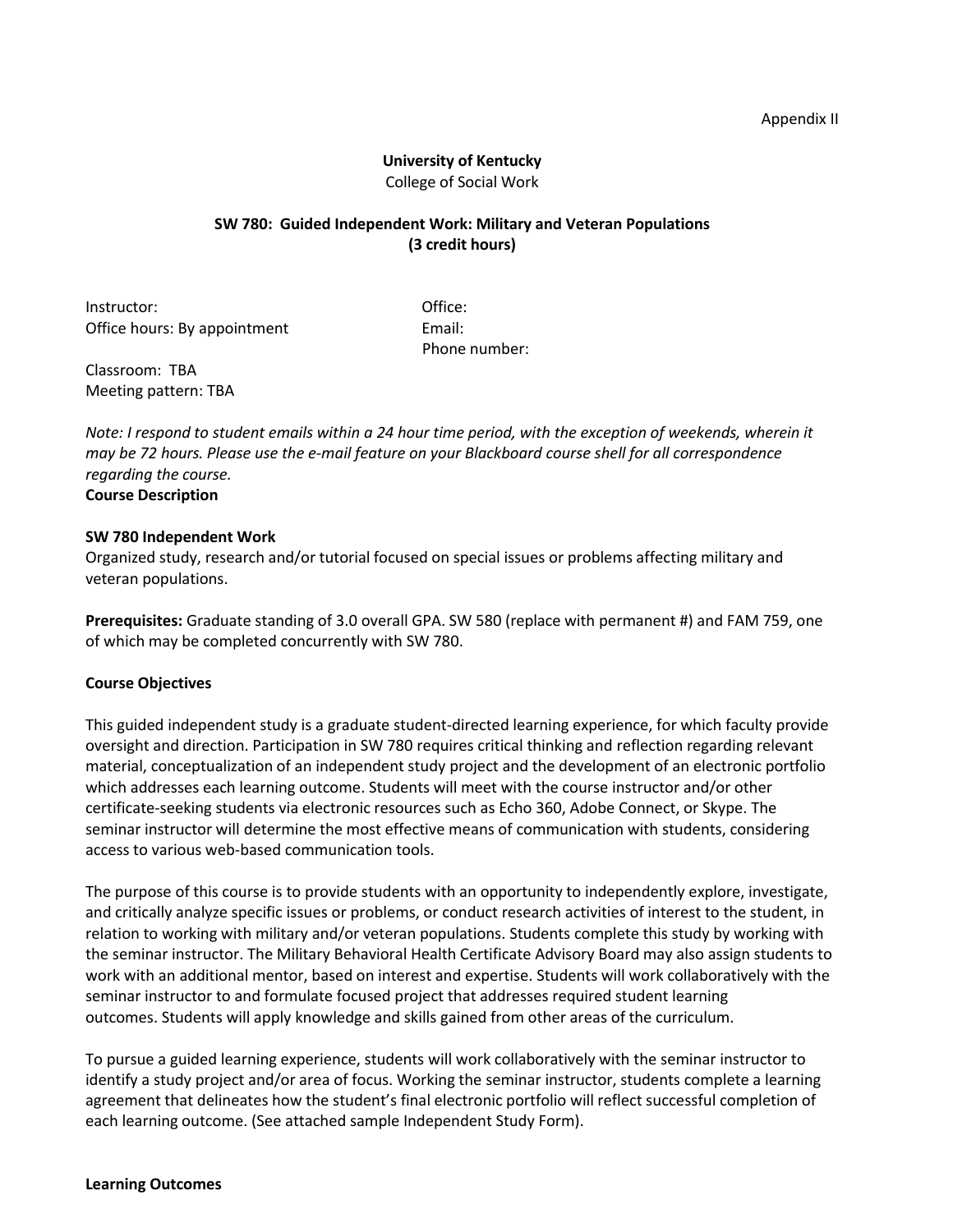Student learning outcomes will be addressed through assessment of relevant advanced practice behaviors. Student work will address the following student learning outcomes:

*In this course, students will be able to:*

1. Demonstrate professional behavior that reflects awareness of and respect for military and veteran cultures

2. Demonstrate knowledge related to risk and protective factors associated with deployment, military service, and other aspects of life and role transitions that service members and veterans experience

3. Locate, evaluate, and analyze current research literature related to military behavioral health

4. Demonstrate the ability to critically appraise the impact of the social environment on overall wellbeing of service members, veterans, their families, and their communities

#### **Primary Practice Behaviors (Learning Outcomes)**

This course assists students to develop competency in the following practice behaviors:

1. Exhibit professionalism in all interactions with study site personnel, clients, and other students

2. Demonstrate a sophisticated level of understanding of challenges and stresses related to military service, the effects of these on functioning and wellbeing of military populations, as well as an understanding of the role of specific protective factors in ameliorating distress and pathology

3. Identify and critically analyze scientific literature regarding psychosocial interventions that address problems and pathologies that commonly affect military and veteran populations.

4. Identify and critically assess the role of environmental factors that affect a specific military population in terms of health and wellbeing

#### **Secondary Practice Behaviors**

- 6. Develop a commitment to engage in career long learning
- 7. Make ethical decisions by applying standards of the NASW and other social work code of ethics
- 8. Demonstrate professional demeanor in behavior, appearance, and communication
- 9. View themselves as learners and engage with clients to understand their clients' lives, cultures, and experiences
- 10. Continuously discover, appraise, and attend to contextual changes (for example current events, changing locales, populations, scientific and technological development and emerging societal trends to provide relevant services)

#### **Means Practice Behaviors**

- 4. Distinguish, appraise, and integrate multiple sources of knowledge including research-based knowledge and practice wisdom
- 5. Demonstrate effective oral and written communication in professional settings
- 6. Continuously discover, appraise, and attend to contextual changes (for example current events, changing locales, populations, scientific and technological development and emerging societal trends to provide relevant services)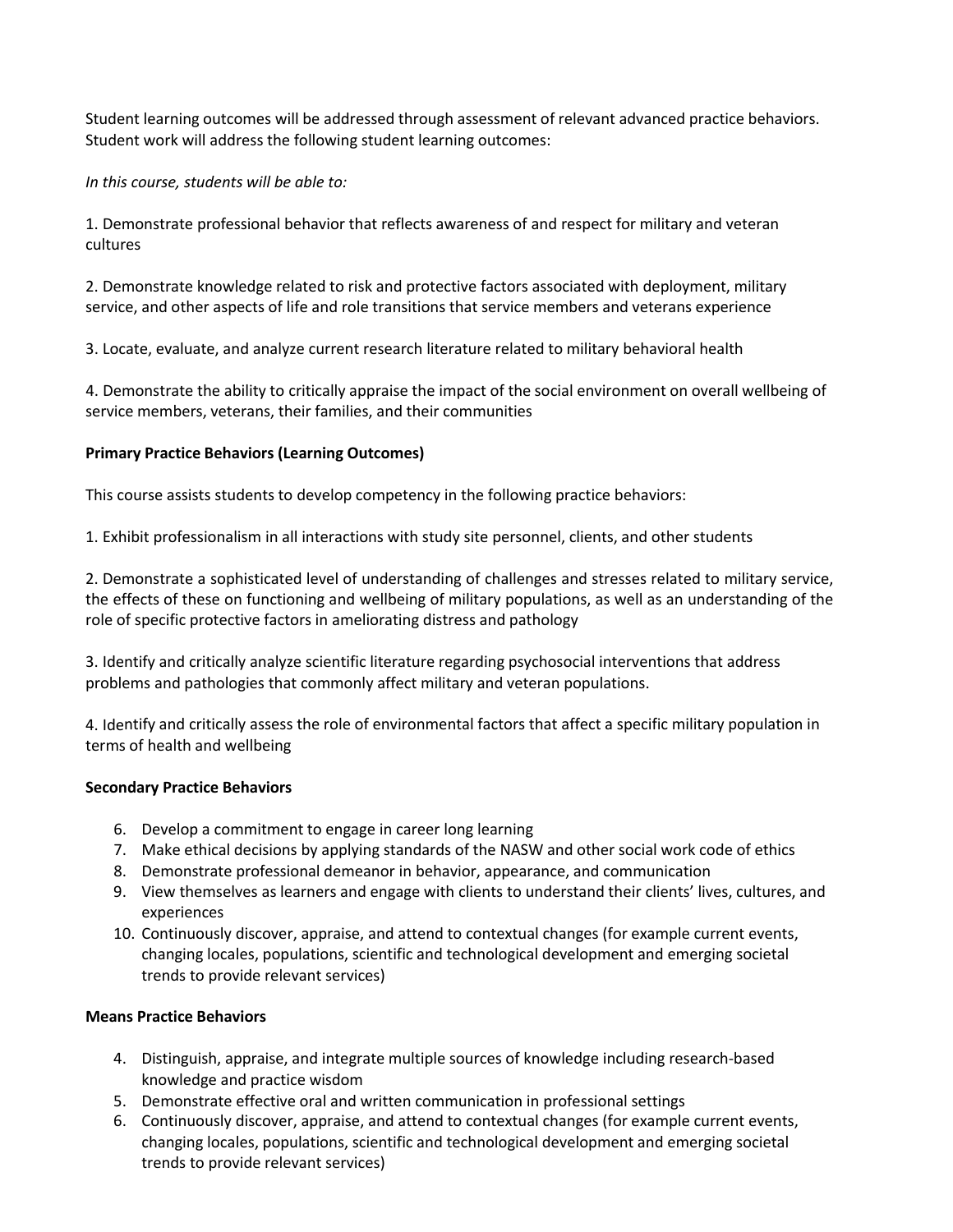Assessment Methods:

#### **Electronic Portfolio:**

An assessment of the student's achievement of learning outcomes will be accomplished through the development and submission of an electronic portfolio. The portfolio will demonstrate successful completion of each learning outcome described above. See Appendix A for portfolio structure and contents. The portfolio will be the primary means of assessment of quality of work submitted, and course grade. Participation, including proactive communication with the course instructor regarding the process of developing the portfolio, will also contribute the final evaluation of course grades. See detailed description of portfolio components below.

Components of Final Course Grade:

80% Electronic Portfolio 20% Participation

#### **Required Reading**

Reading assignments will be determined by the student and faculty mentor. **Note:** For a project to be considered appropriate for SW 780 there must be an academic component beyond participating in experiential learning.

#### **Teaching Format:**

The seminar will be conducted in a distance learning format. The course instructor will develop a schedule for individual and group seminar discussions based on student needs. These communications will be conducted via web‐based tools, as described above. The instructor has discretion to schedule mandatory synchronous meetings, as needed.

**Technologies requirements for this course:** Because this course relies on a web‐based interaction (use of Blackboard), you should have ready access to a computer with a reliable internet connection and should meet the technological requirements outlined in the Blackboard course shell for this course – see "Technical Requirements" tab in Blackboard to assess your readiness for this course or at this website: http://www.uky.edu/DistanceLearning/current/technology/techReqs.html

#### **Technical Difficulties**

Questions regarding technical difficulties may be directed towards UK's Information Technology Customer Service Center (http://www.uky.edu/UKIT) or 859‐218‐HELP.

#### **Distance Learning Library**

Information about distance learning library services can be accessed at (http://libraries.uky.edu/dlls). The distance learning librarian for the University of Kentucky is Carla Cantagallo (Carla@uky.edu; 859-257-0500, ext. 2171). All distance learning students and main campus students receive link blue and library accounts. These accounts allow students to have remote access via proxy servers to electronic library services and materials. There is also a library resource tutorial available that is specific to social work and reviews library services and how to navigate the website: http://libguides.uky.edu/LibGforSW.

#### **Graduate Grading Scale**

 $A = 90 - 100$  $B = 80 - 89$  $C = 70 - 79$  $E =$  Below 70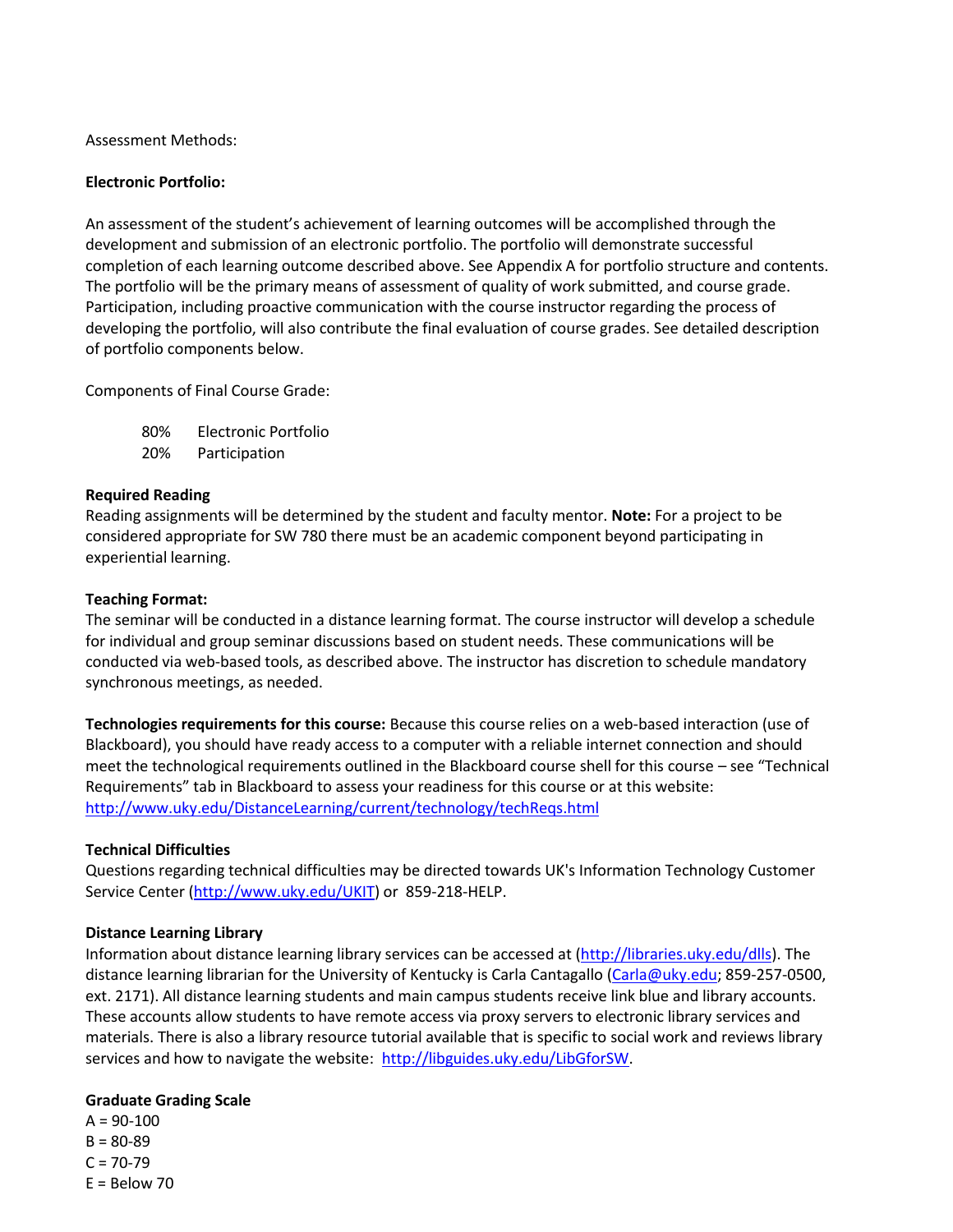#### **Disability Statement**

Any student who has a disability that may prevent him/her from fully demonstrating his/her abilities should contact the Disability Resource Center at 859‐257‐2754 to discuss accommodations necessary to ensure his/her full participation in this course.

#### **Submission of Assignments**

Any papers required as part of the individual study are to be written and formatted according to **APA publication guidelines (6th edition).** Students should consult with their instructor if they have questions about requirements of APA style writing**.** Students are expected to submit required papers free of grammatical and spelling errors, and to use citations when appropriate. Students should strive to write with clarity, and support your ideas and assertions with sound, informed reasoning.

#### **Academic Integrity Statement**

It is expected that students at UK will refrain from plagiarism and cheating. Plagiarism and cheating are serious breaches of academic conduct and may result in permanent dismissal. Each student is advised to become familiar with the various forms of academic dishonesty as explained in the Code of Student Rights and Responsibilities. Complete information can be found at the following website: http://www.uky.edu/Ombud/Plagiarism.pdf .A plea of ignorance is not acceptable as a defense against the charge of academic dishonesty. It is important that you review this information as all ideas borrowed from others need to be properly credited.

#### Part II of *Student Rights and Responsibilities* (available online

http://www.uky.edu/StudentAffairs/Code/part2.html) states that all academic work, written or otherwise, submitted by students to their instructors or other academic supervisors, is expected to be the result of their own thought, research, or self‐expression. In cases where students feel unsure about the question of plagiarism involving their own work, they are obliged to consult their instructors on the matter before submission.

When students submit work purporting to be their own, but which in any way borrows ideas, organization, wording or anything else from another source without appropriate acknowledgement of the fact, the students are guilty of plagiarism. Plagiarism includes reproducing someone else's work, whether it be a published article, chapter of a book, a paper from a friend or some file, or something similar to this. Plagiarism also includes the practice of employing or allowing another person to alter or revise the work which a student submits as his/her own, whoever that other person may be.

Students may discuss assignments among themselves or with an instructor or tutor, but when the actual work is done, it must be done by the student, and the student alone. When a student's assignment involves research in outside sources of information, the student must carefully acknowledge exactly what, where and how he/she employed them. If the words of someone else are used, the student must put quotation marks around the passage in question and add an appropriate indication of its origin. Making simple changes while leaving the organization, content and phraseology intact is plagiaristic. However, nothing in these Rules shall apply to those ideas which are so generally and freely circulated as to be a part of the public domain (Section 6.3.1).

**Please note:** Any assignment you turn in may be submitted to an electronic database (such as Turnitin.com or Safeassign in Blackboard) to check for plagiarism comparison.

A penalty for an academic offense, such as cheating or plagiarism, can be as severe as a failing grade on **the assignment or failing the course.**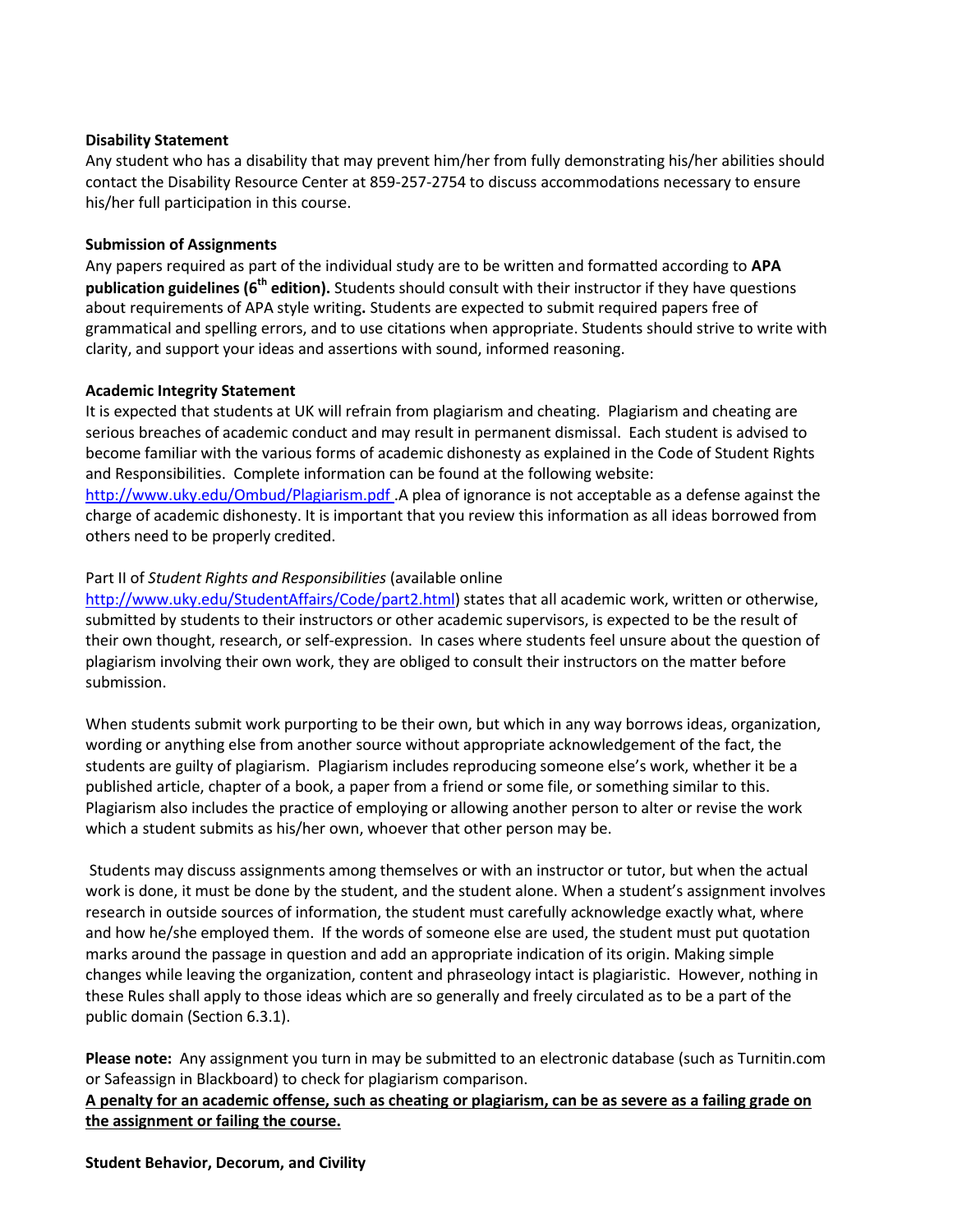The College of Social Work has strong commitments to respect of diversity and the valuing of differences among members of our academic community. Academic discovery includes discussion and debate, and the right to respectfully disagree from time‐to‐time. Students have a right to voice reasoned opinions contrary to those offered by the instructor and/or other students (S.R. 6.1.2) but should do so respectfully and civilly. Disagreements and opinion statements that include attacks of a personal nature or statements degrading another on the basis of race, sex, religion, sexual orientation, age, national/regional origin or other irrelevant factors may affect one's grade because they are unacceptable and do not contribute to a safe, productive learning environment.

#### **Student Participation Expectations**

Students are expected to actively participate in the SW 780 by:

- \* Initiating the independent study idea and actively participating in its planning.
- Attending meetings with the faculty mentor and other community or faculty personnel having completed the necessary work and reading and being prepared to discuss them

 Demonstrating an active interest in the topic of the independent study as demonstrated by verbal and nonverbal behaviors and follow‐through with assignments

#### **Professional Preparation**

As a graduate student in social work, you are expected to adhere to the standards and guidelines for professional behavior as outlined in the *NASW Code of Ethics* and social work licensure rules and regulations expectations.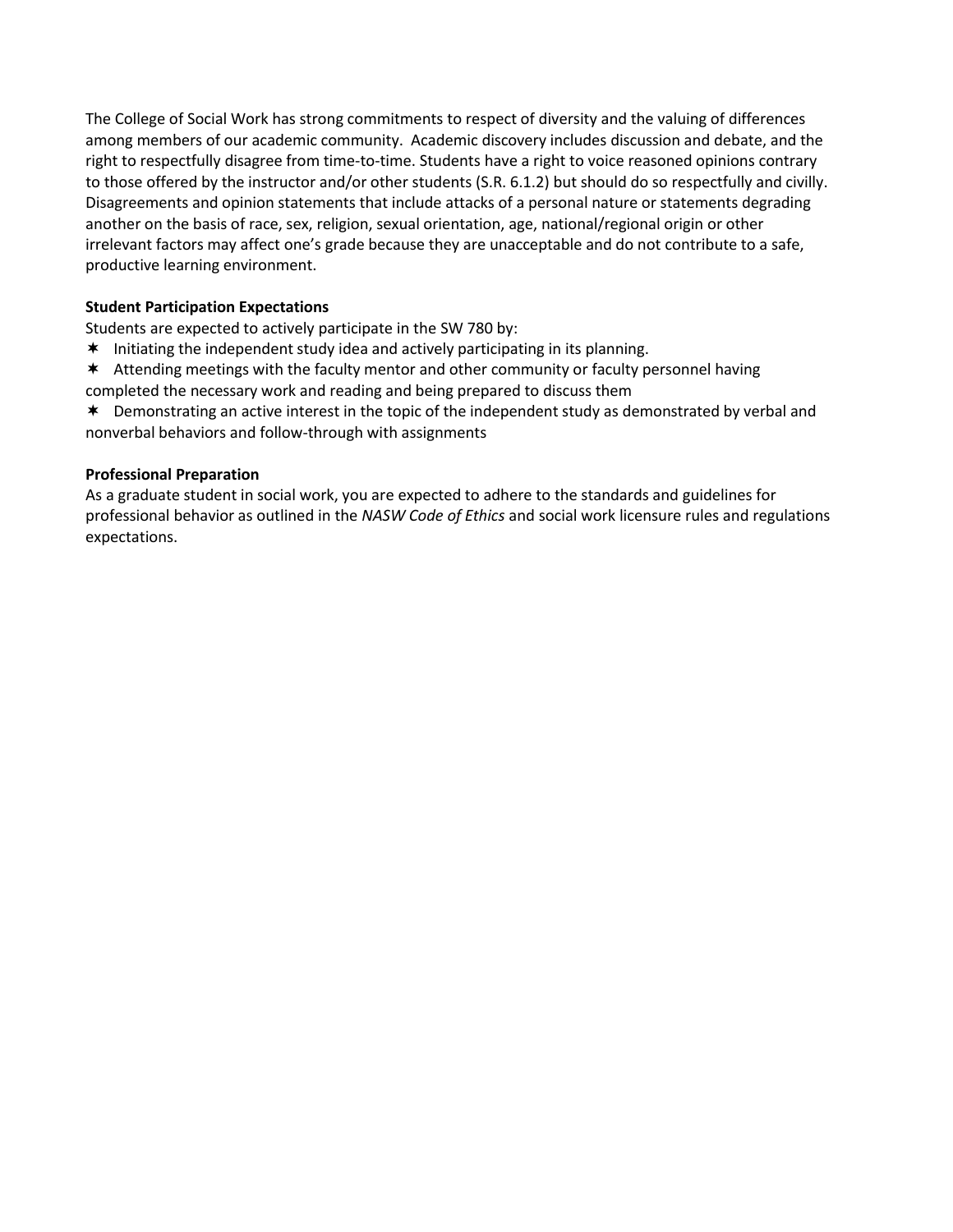#### **Instructions for Electronic Portfolio**

The electronic portfolio chronicles the student's learning experience, using various electronic media, and addressing specified learning outcomes. The course instructor, in collaboration with the student, will set deadlines for each element of the portfolio based on the nature of the student's experiential learning arrangement. The portfolio must address all learning outcomes in order to successfully complete the course.

Unless, an alternative format is approved by the course instructor, the elements of the portfolio will be structured in the following way:

#### Portfolio Contents:

Part 1 (25 points : Develop an electronic poster detailing the unique experiences and challenges of a particular military or veteran sub-population associate with your placement. The e-poster should include:

- A demographic description of the population, including relevant information regarding age, gender, and sexual orientation, as applicable
- A detailed discussion of this group's history within the Armed Forces
- A detailed discussion of unique experiences and challenges experienced by this population, including perceptions of relative power, oppression, or stigma experienced within the military system

Part 2 (20 points): Develop an annotated bibliography of scholarly work that addresses a particular challenge faced by the identified population. Include a minimum of 15 scholarly sources.

Part 3 (50 points): Submit an 11‐13 research paper that critically examines the body of literature relevant to the experiences/challenges experienced by the identified target population. The paper should be written in accordance to APA guidelines, and should address:

- A summary of the historical experiences of the population within the military
- A detailed discussion or one or more psychosocial stresses or pathologies that uniquely affect this population
- A critical analysis of the extant research literature regarding prevention and/or intervention strategies that have been implemented to address the particular problem within this population. Include:
	- o Discussion of your assessment of the effectiveness of current interventions
	- o Discussion of cultural factors that may influence the effectiveness of interventions with this particular population, in relation to the identified stresses/challenges
- A proposal for improving services to this population and/or a research plan to address limitations of current knowledge in this area.

Part 4 (5 points): A list of electronic resources or services available to assist the population or the specific challenges discussed above. Provide a brief description of purpose and components of each resource.

If no such resources are available, write a one page paper, proposing the creation of a new resource that would serve to address the identified problem area.

Appendix III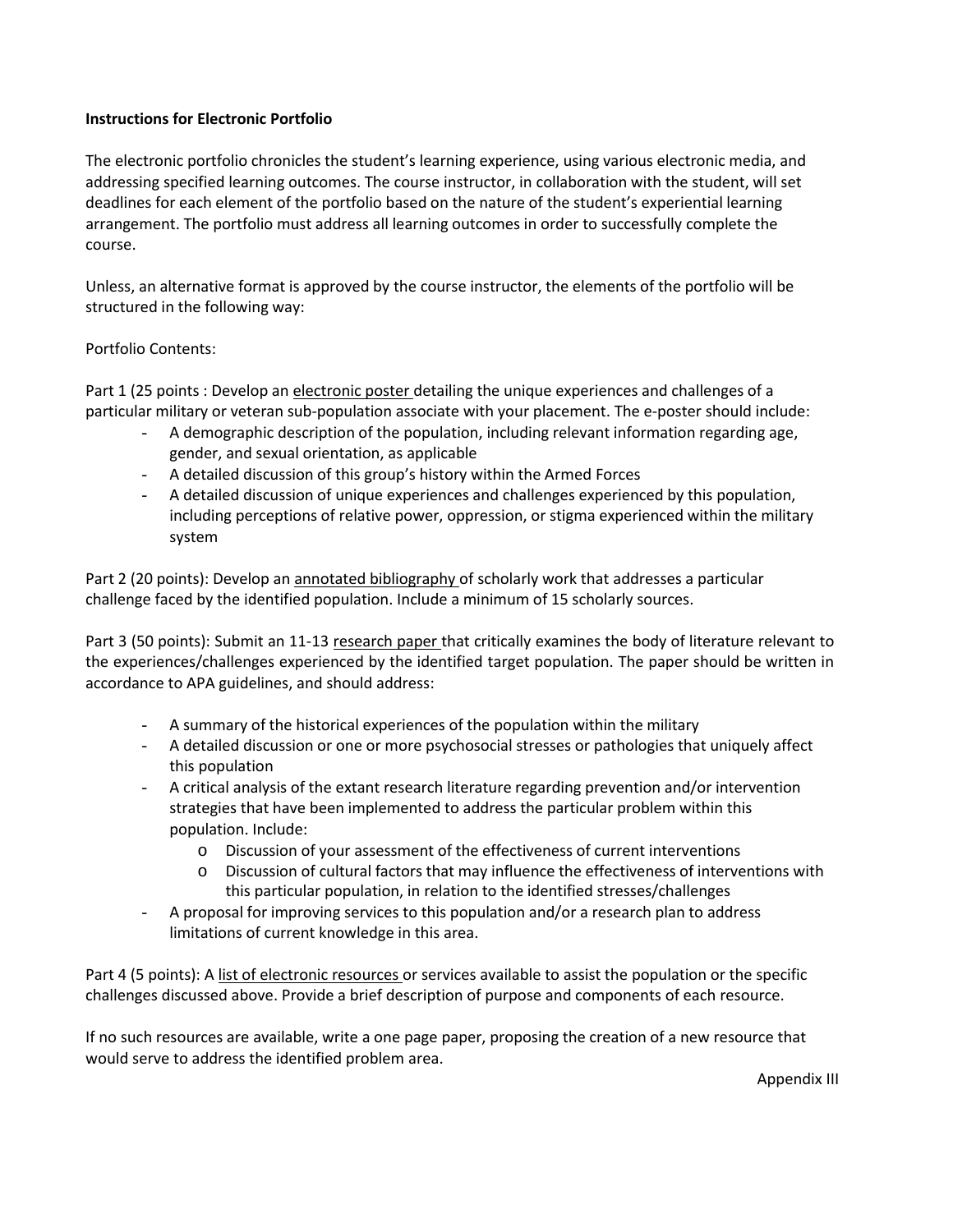# FAM 759 – Section 201

# Special Topics - Working with Military Families

**Instructor:** Laura M. Frey **Office Phone:** (859) 257‐4033

**Office Address:** 316D Funkhouser Building **Email:** laura.frey@uky.edu

# **Course Description:**

This course provides an overview of military work-and-family connections. Students will gain familiarity with the challenges unique to military individuals and families and the resources available to address them. Topics to be covered include (1) theoretical approaches to understanding the impact of military work on individuals and families; (2) demographic profiles of and organizational demands on military service personnel and their families;  $(3)$ military service and outcomes for children and adolescents and the roles and challenges of military spouses; (4) family policy in the military, including formal and informal support structures and emerging trends in serving military families.

# **Student LearningOutcomes:**

At the end of the course, students should be able to

- 1. Explain about military culture, military organizations, and the theoretical frameworks that guide understanding of outcomes to military service
- 2. Describe the unique challenges and opportunities facing active duty personnel and their families
- 3. Identify differing effects of military service (including deployment and injury) on military personnel and family members
- 4. Analyze the benefits, formal programs, policies, and support services for personnel, their spouses, and their children.
- 5. Demonstrate and synthesize knowledge through discussion, interviews, papers, and/or information pieces.

#### **Required Materials:**

Macdermid Wadsworth, S., & Riggs, D. (2011). *Risk and resiliency in military families.* New York, NY: Springer.

# **COURSEREQUIREMENTS**

# **A. Weekly Discussion Posts (10 points each –140 points total)**

Each week, the instructor will post a discussion topic on Blackboard. The assignment is to post a critical analysis on the given subject based on knowledge you have acquired and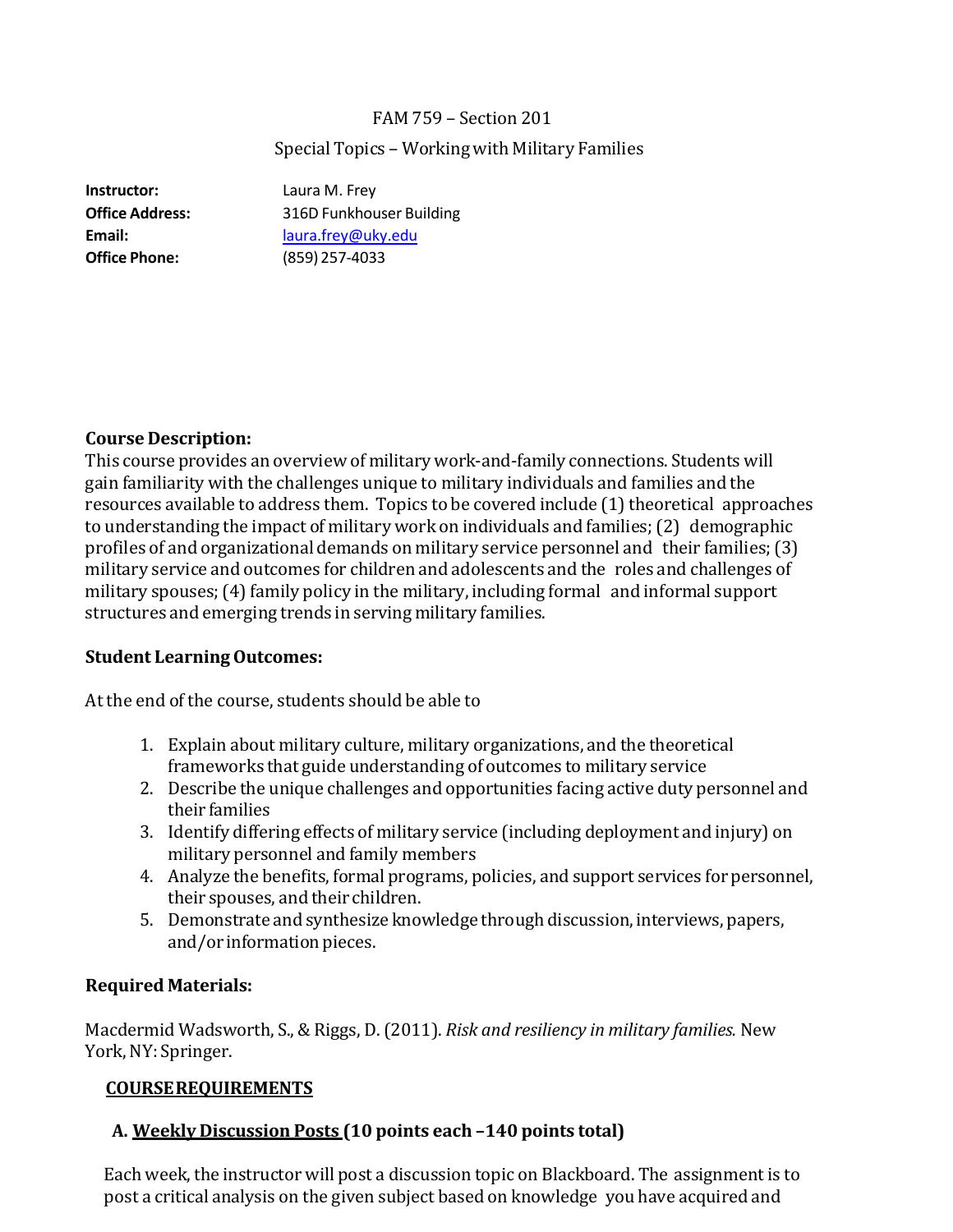synthesized from your readings. This post should be roughly two paragraphs in length at least and incorporate ideas, language, and vour thinking stimulated by the reading. In addition, you must comment on at least two other students' postings, after everyone has posted their initial responses. In doing so, you may wish to clarify their information with information of your own or agree/disagree with their positions. No one-liners, flames, or reiteration of a classmate's comment. These responses do not need to be lengthy, perhaps a paragraph, but they should still be analytical in nature and drawn from the material in the assigned readings. You must support your responses and/or positions with material found in your readings or with another source. Use APA guidelines when citing sources.

Each new discussion topic will appear on Blackboard on the Wednesday before the week it is due. Your initial post should be posted by midnight on Wednesday of the week it *is* due. Your responses to classmates' posts should be made by midnight on Friday of that week. As an example, Week 2 will begin on January 16. Therefore, (a) the discussion topic will appear on Wednesday January 11, (b) you should post your initial response by January 18, and (c) your responses to classmates' posts will be due January 20.

# **B. Three Learning Activities (25 points each – 75 points total)**

The assignment is to complete 3 learning activities and write a report of the activities completed. Written reports will be posted on Blackboard and shared with other students. Below, options for activities are listed. **Assignment due: April 23.**

- 1. Visit a military museum, VA hospital, military installation, or other service agency serving military personnel and their families. Write a 1-2 page synopsis about where you went, what you learned, and how it relates to information covered in class.
- 2. Attend a conference concerning military family support issues and write a 1-2 page synopsis about where you went, what you learned, and how the conference information relates to information covered in class.
- 3. Participate in a military support activity and give a  $1-2$  page report. This option can include a wide array of activities, such as writing letters to service men and women, offering support to a family with a deployed member, putting together a care package for a deployed member or donating time to work on another type of military care project through your religious community or civic

organization.

- 4. Utilizing information you have learned in the course, conduct an interview with a military service member and/or a member of their family. Write a 1-2 page report noting the issues you discussed such as the challenges of military work, and family life, resources and strategies that the families uses during different phases of the deployment cycle, the impacts of military service on different family members.
- 5. Take an hour of your time and take a thorough visit of two or three websites designed to assist military families. Write a critique on the strengths and weaknesses of the websites you choose (at least one page per website). Do they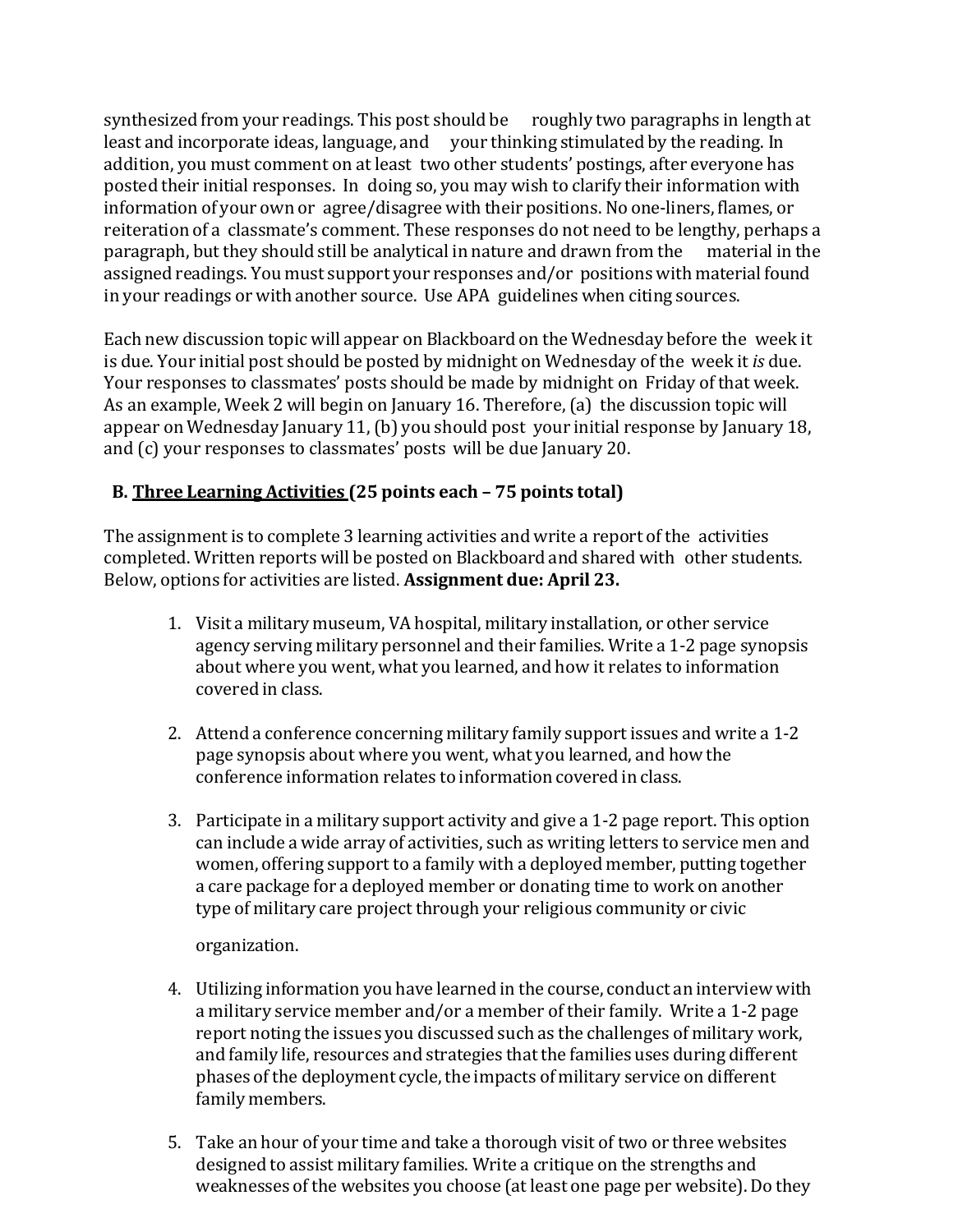address relevant issues for the populations targeted? Do links work? Are relevant services offered? How many hits exist on each web page? Are articles and information pieces up to date? How could it be improved? See some examples of military websites below or you may use a search engine and find others. 

Military Community: www.military.com Military One Source: www.militaryonesource.com USA 4 Military Families: www.usa4militaryfamilies.dod.mil Military Wives: www.militarywives.com Operation Military Kids (OMK): www.operationmilitarykids.org Our Military Kids: www.ourmilitarykids.org

# **C. Research Project (100 Points) – Two Options**

This project will be completed in two stages: an annotated bibliography due at midterm and the research paper itself which is due the last week of class.

**Research Topic – 5 points –** Before beginning the next two assignments, you must choose a research topic that is approved by the instructor. Your topic should be one that you can discuss for at least 6-10 pages. You are welcome to contact the instructor by phone or email to discuss your options. **Assignment due: February 6**

**Annotated Bibliography - 30 points -** Utilizing APA format, the student will compose an annotated bibliography of the sources they will use in their research paper / information pieces. The bibliography should include approximately 10-15 references. Please see Blackboard under Course Documents for a 3-page APA Format for Annotated Bibliographies which includes examples. **Assignment due: March 5**

**Research Paper – 65 points –** Choose one of the following options:

**Option 1:** Using the 10-15 references from your annotated bibliography, write an 8-10 page paper covering a relevant military family issue

**(approved by instructor).** You may choose a topic covered in class readings or one that has not been covered. The paper can be written as an informative piece concerning the given issue or as a positional piece where you will defend an argument regarding a current policy being utilized by the armed forces. **Assignment due: April 30**

**Option 2:** Utilizing the 10-15 references from your annotated bibliography, design a 6-10 page activity or information piece on a topic (approved by instructor) that could be used with military families or with those within the general population who may have issues that are similar. For example, you may design an activity to help different family members through the moving process (i.e., before, during, and after the move) or you may design several pages of helpful tips for transitioning into a new home, school, or community. Several Cooperative Extension information pieces are available on Blackboard as examples. **Assignment due: April 30**

# **Course Grading**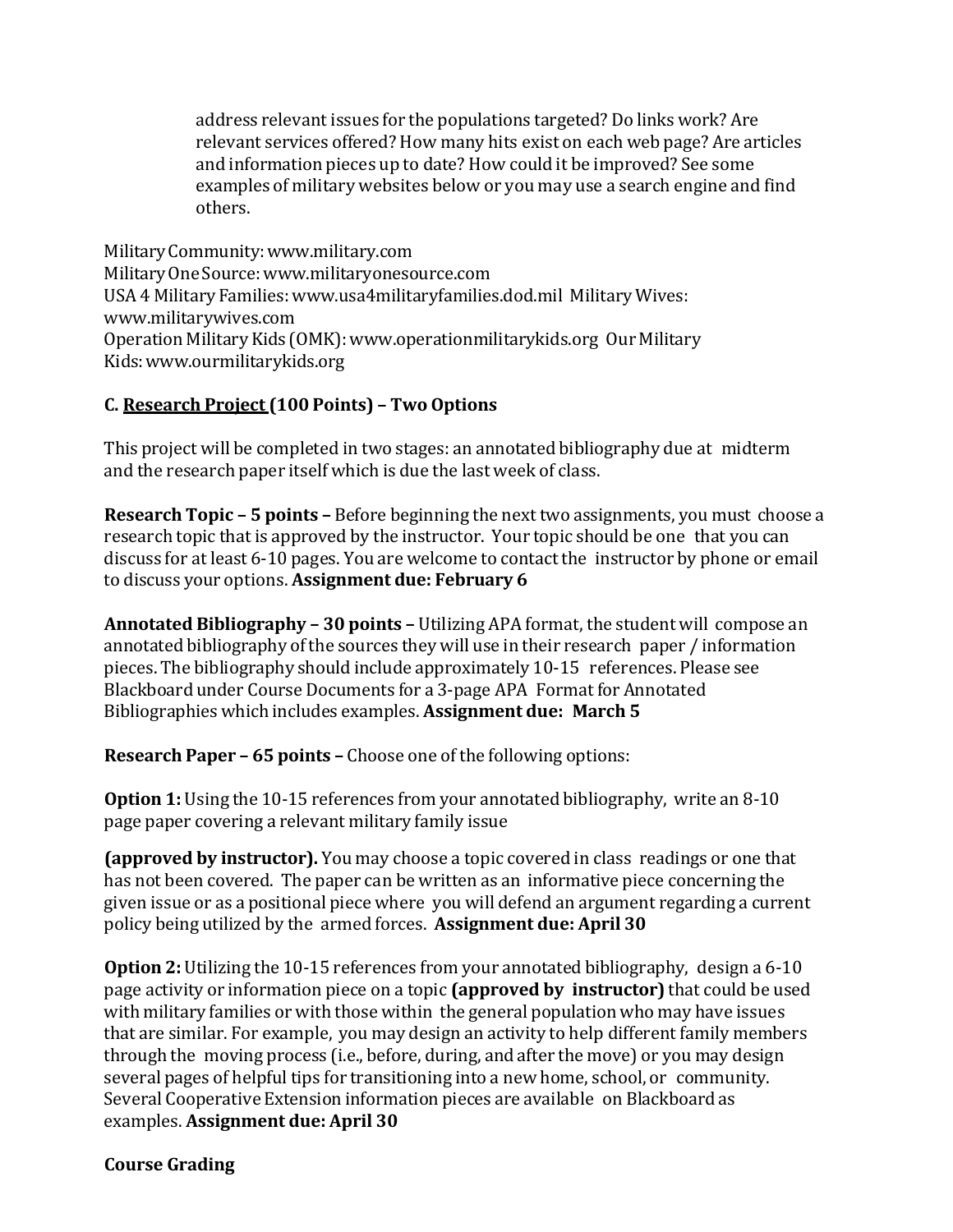Grading scale for graduate students 90- $100\% = A$  $81 - 89\% = B$  $71 - 79\% = C$ Below  $70% = F$ 

# **Course Policies:**

# **Submission of Assignments:**

Students are expected to submit assignments online via Blackboard. In the rare even that Blackboard is unavailable, students should submit their assignments via email to the instructor at  $l$ <sub>aura.frey@uky.edu.</sub> Late assignments will be docked 20% of the final grade for each 24-hour period past the due date for which they are late.

# **AttendancePolicy.**

Because of the online nature of this course, no attendance will be taken. However, your involvement and participation in the course will be monitored through your weekly discussion posts.

# **Excused Absences: (The following policies apply to events that result in late assignments.)**

Students need to notify the professor of absences prior to class when possible. S.R. 5.2.4.2 defines the following as acceptable reasons for excused absences:  $(a)$  serious illness,  $(b)$ illness or death of family member, (c) University-related trips, (d) major religious holidays, and (e) other circumstances found to fit "reasonable cause for nonattendance" by the professor. 

Students anticipating an absence for a major religious holiday are responsible for notifying

the instructor in writing of anticipated absences due to their observance of such holidays no later than the last day in the semester to add a class. Information regarding dates of major religious holidays may be obtained through the religious liaison, Mr. Jake Karnes (859‐257‐2754). 

Students are expected to withdraw from the class if more than 20% of the classes scheduled for the semester are missed (excused or unexcused) per university policy.

# **Verification of Absences:**

Students may be asked to verify their absences in order for them to be considered excused. Senate Rule 5.2.4.2 states that faculty have the right to request "appropriate verification" when students claim an excused absence because of illness or death in the family. Appropriate notification of absences due to university-related trips is required prior to the absence. 

# **Academic Integrity:**

Per university policy, students shall not plagiarize, cheat, or falsify or misuse academic records. Students are expected to adhere to University policy on cheating and plagiarism in all courses. The minimum penalty for a first offense is a zero on the assignment on which the offense occurred. If the offense is considered severe or the student has other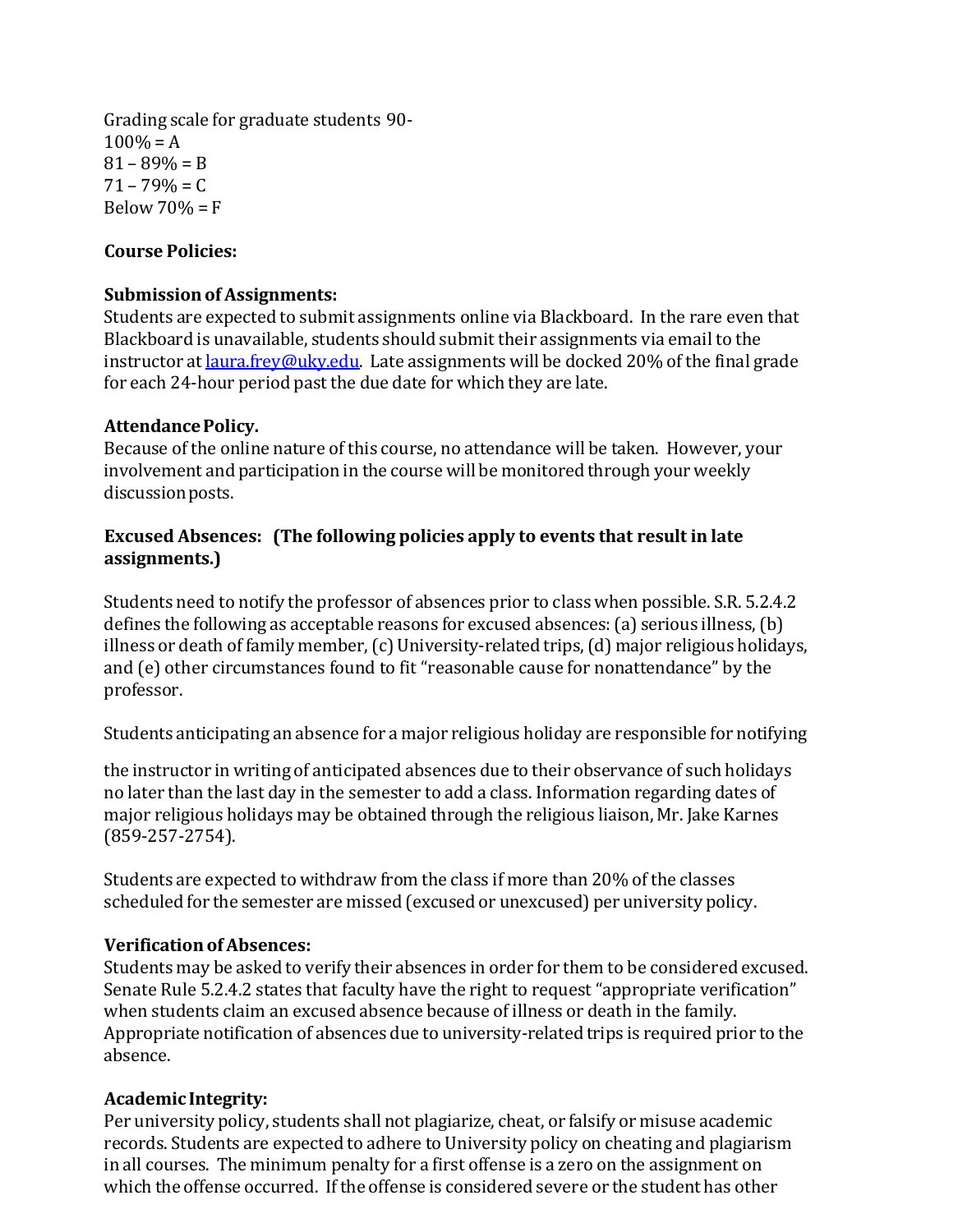academic offenses on their record, more serious penalties, up to suspension from the university may be imposed.

Plagiarism and cheating are serious breaches of academic conduct. Each student is advised to become familiar with the various forms of academic dishonesty as explained in the Code of Student Rights and Responsibilities. Complete information can be found at the following website: http://www.uky.edu/Ombud. A plea of ignorance is not acceptable as a defense against the charge of academic dishonesty. It is important that you review this information as all ideas borrowed from others need to be properly credited.

# Part II of *Student Rights and Responsibilities* (available online

http://www.uky.edu/StudentAffairs/Code/part2.html) states that all academic work, written or otherwise, submitted by students to their instructors or other academic supervisors, is expected to be the result of their own thought, research, or self-expression. In cases where students feel unsure about the question of plagiarism involving their own work, they are obliged to consult their instructors on the matter before submission.

When students submit work purporting to be their own, but which in any way borrows ideas, organization, wording or anything else from another source without appropriate acknowledgement of the fact, the students are guilty of plagiarism. Plagiarism includes reproducing someone else's work, whether it be a published article, chapter of a book, a paper from a friend or some file, or something similar to this. Plagiarism also includes the practice of employing or allowing another person to alter or revise the work which a student submits as his/her own, whoever that other person may be.

Students may discuss assignments among themselves or with an instructor or tutor, but when the actual work is done, it must be done by the student, and the student alone. When a student's assignment involves research in outside sources of information, the student must carefully acknowledge exactly what, where and how he/she employed them. If the words of someone else are used, the student must put quotation marks around the passage in question and add an appropriate indication of its origin. Making simple changes while leaving the organization, content and phraseology intact is plagiaristic. However, nothing in these Rules shall apply to those ideas which are so generally and freely circulated as to be a part of the public domain (Section 6.3.1).

**Please note:** Any assignment you turn in may be submitted to an electronic database to check for plagiarism. 

# **Accommodations due to disability:**

If you have a documented disability that requires academic accommodations, please see me as soon as possible during scheduled office hours. In order to receive accommodations in this course, you must provide me with a Letter of Accommodation from the Disability Resource Center (Room 2, Alumni Gym, 257-2754, email address: jkarnes@email.uky.edu) for coordination of campus disability services available to students with disabilities.

# **BLACKBOARDANDEMAIL SUPPORT**

Feel free to email me with questions or issues you have regarding the course material. I will make every attempt to return your emails within a 24-hour period if I receive them prior to weekends. Computer technical issues should be resolved with trained Blackboard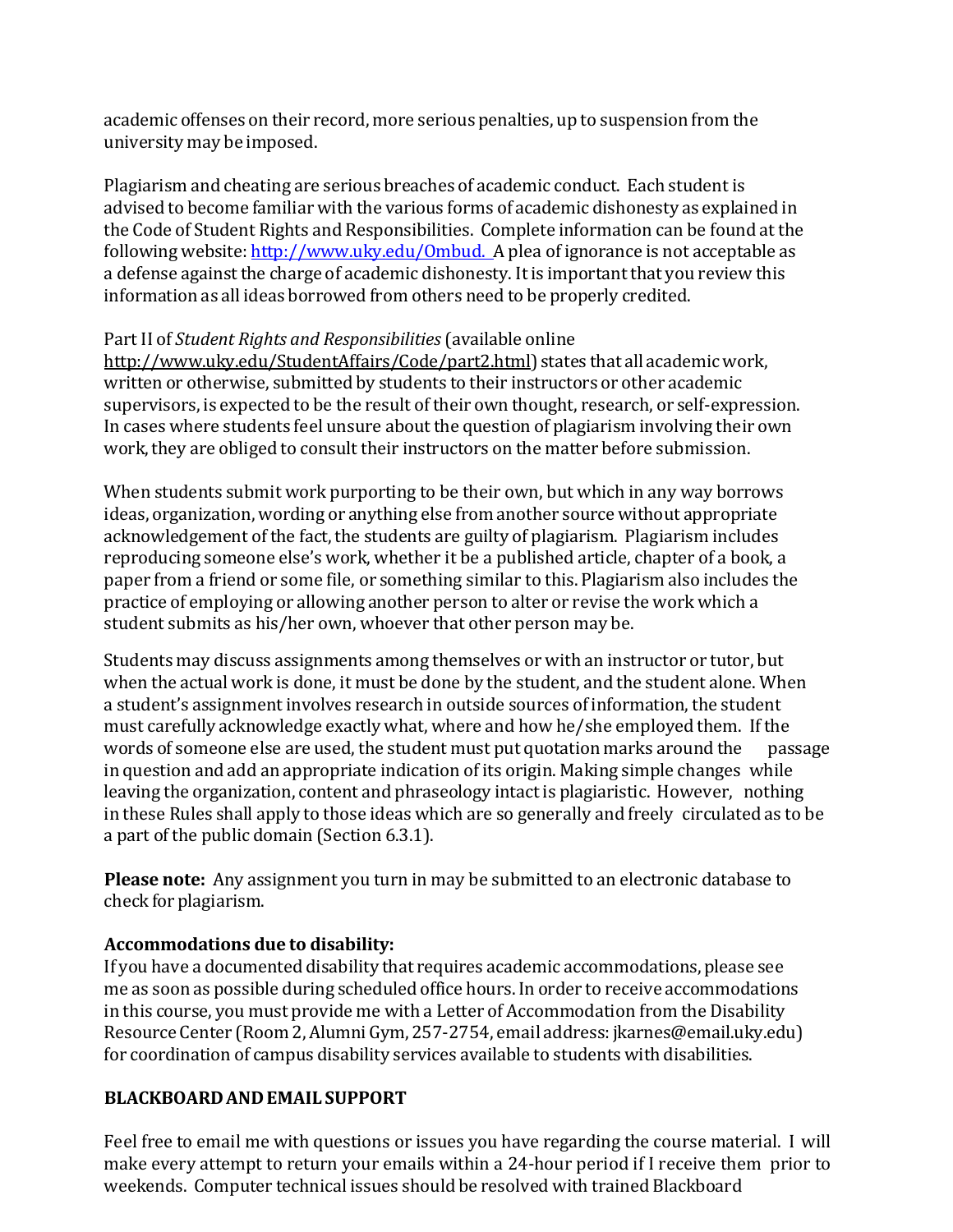personnel. Blackboard technicians are available by phone at 859-257-1300 or by email at helpdesk@uky.edu. 

# **Temporary Course Schedule**

| <b>DATE</b>       | <b>TOPIC</b>                               | <b>READING</b>                 |  |
|-------------------|--------------------------------------------|--------------------------------|--|
| Week 1            | Introduction                               | Get to know Blackboard.        |  |
| January 11        |                                            |                                |  |
| <b>Week 2</b>     | Introduction to Military Culture - Part I  | Families Under Fire - Ch. 12;  |  |
| January 16        |                                            | Video: Tony Dotson             |  |
| Week 3            | Introduction to Military Culture - Part II | MW & R - Ch. 1;                |  |
| January 23        |                                            | Booth - pp. 1-22;              |  |
| Week 4            | <b>Theoretical Perspectives</b>            | VanBreda - all                 |  |
| January 30        |                                            | VPA - all                      |  |
|                   |                                            | McDonald - all                 |  |
| Week <sub>5</sub> | <b>Military Issues for Spouses</b>         | MW & R- Ch. 2, 4               |  |
| February 6        | <b>Research Topics Due for Approval</b>    |                                |  |
| Week 6            | Impact of Military Life on Young Children  | MW & R - Ch. 7, 8, 9           |  |
| February          |                                            |                                |  |
| 13                |                                            |                                |  |
| Week 7            | Impact of Military Life on Adolescents     | MW & R - Ch 12                 |  |
| February          |                                            | Huebner & Mancini - all        |  |
| 20                |                                            |                                |  |
| Week 8            | Major Challenges in the Military           | Pincus (all)                   |  |
| February          |                                            | Johnson et al. (your choice)   |  |
| 27                |                                            | Video: Major Jesse Hedge &     |  |
|                   |                                            | Pamela                         |  |
| Week 9            | Impact of Combat, Trauma, and Injury       | MW & R - Ch. 11, 13;           |  |
| March 5           | <b>Anonymous Feedback</b>                  | <b>Annotated Bibliography</b>  |  |
|                   |                                            | due                            |  |
| Week 10           | <b>SPRING BREAK</b>                        | <b>SPRING BREAK</b>            |  |
| March 12          |                                            |                                |  |
| Week 11           | Special Issues: Reserve and Guard          | MW & R - Ch. 3                 |  |
| March 19          |                                            | Griffith (all)                 |  |
|                   |                                            | Burnett-Zeigler (all)          |  |
| Week 12           | Special Issues: Women in the Military      | MW & R - Ch. 17;               |  |
| March 26          |                                            | McManimon - all                |  |
|                   |                                            | Video: Candace Terry           |  |
| Week 13           | Special Issues: Single Service-members     | MW & R - Ch.15, 16             |  |
| April 9           |                                            |                                |  |
| Week 14           | Special Issues: Retirement from Service    | Taylor (all);                  |  |
| April 16          |                                            |                                |  |
| Week 15           | Formal and Informal Support Services       | Bourg & Segal (all);           |  |
| April 23          |                                            | Booth et al. Ch. 7-8;          |  |
|                   |                                            | NGA - all                      |  |
|                   |                                            | Video: Barbara Slater          |  |
|                   |                                            | <b>Learning Activities due</b> |  |
| Week 16           | <b>Anonymous Feedback</b>                  | <b>Research Paper due</b>      |  |
| April 30          |                                            |                                |  |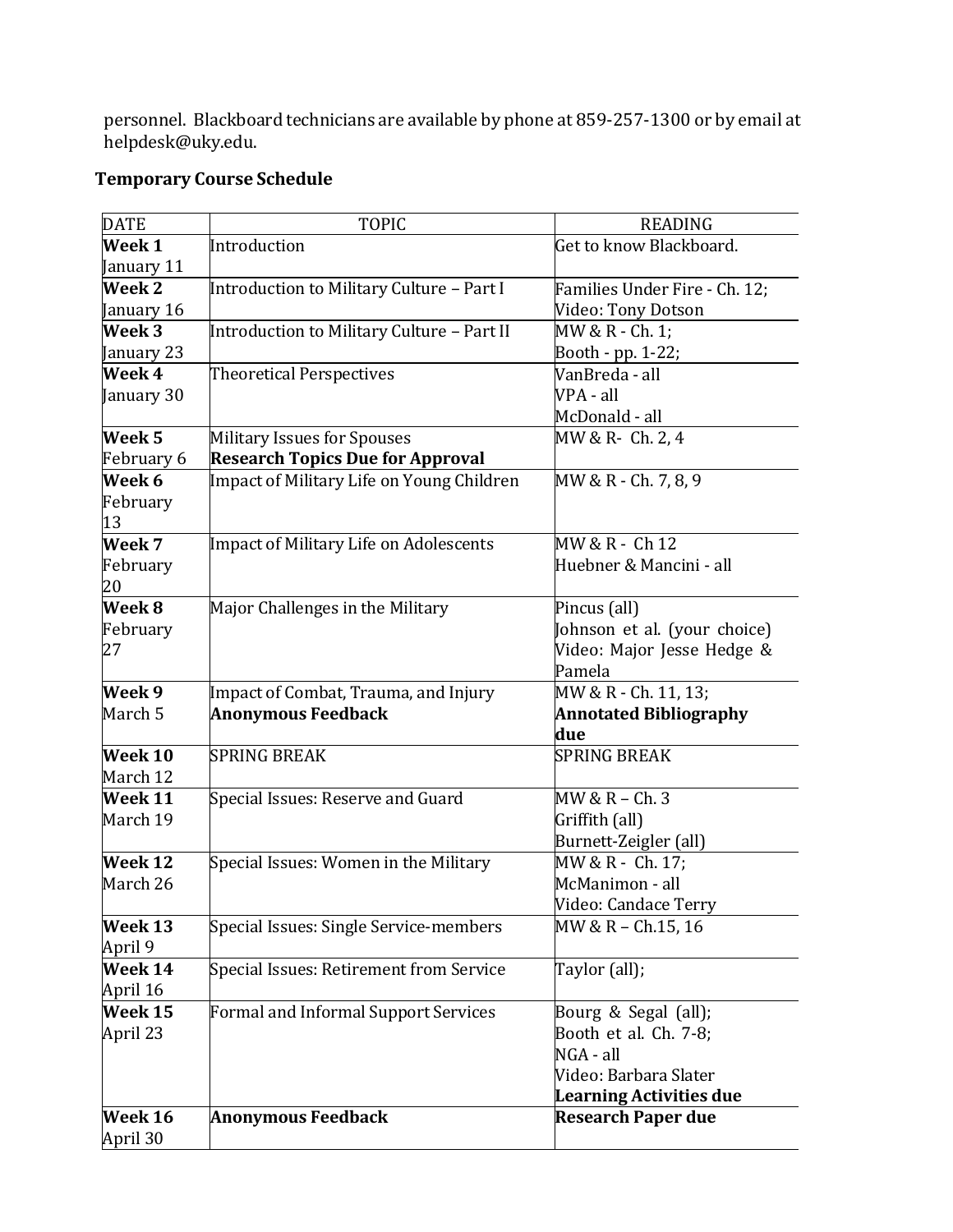Booth et al., (2007). *What We Know About Army Families: 2007 Update.* Retrieved from http://www.mwrbrandcentral.com/HOMEPAGE/Graphics/Research/whatweknow 2007.pdf

Bourg, C. & Segal, M.W. (1999). The impact of family supportive policies and practices on organizational commitment to the Army, *Armed Forces & Society*, 25(4), 633-652. Retrieved from http://web.ebscohost.com.ezproxy.uky.edu/ehost/pdfviewer/pdfviewer?vid=3&hi d=13&sid=c9393ab5‐7567‐458e‐bad2‐57299a4d0496%40sessionmgr11

Burnett-Zeigler, I., Valendstein, M., Ilgen, M., Blow, A. J., Gorman, L. A., & Zivin, K. (2011). Civilian employment among recently returning Afghanistan and Iraq National Guard veterans. *Military Medicine, 176,* 639‐646. Retrieved from http://web.ebscohost.com.ezproxy.uky.edu/ehost/pdfviewer/pdfviewer?vid=4&hi d=13&sid=7dae627d‐fd9e‐4c2e‐9198‐0255eb158bb1%40sessionmgr10

Everson, R. B., & Figley, C. R. (2011). *Families under fire: Systemic therapy with military families.* New York, NY: Taylor & Francis Group. **In E‐Reserves on Blackboard.**

Griffith, J. (2011). Reserve identities: What are they? and do they matter? An empirical examination. *Armed Forces & Society, 37,* 619‐635. Retrieved from http://afs.sagepub.com.ezproxy.uky.edu/content/37/4/619.full.pdf+html

Huebner, A. J., & Mancini, J. A. (2005). *Adjustments among adolescentsin military families when a parent is deployed: A final report submitted to the Military Family Research Institute and the Department of Defense Quality of Life Office.* Falls Church, Virginia: Virginia Tech, Department of Human Development. Retrieved from

http://www.juvenilecouncil.gov/materials/june\_8\_2007/MFRI%20final%20report %20JUNE%202005.pdf

Johnson, S. J., Sherman, M. D., Hoffman, J. S., Johnson, P.L., Lochman, J. E., Magee, T. N., & Riggs, D. (2007). *The psychological needs of U.S. military service‐members and their families:* A *preliminary report.* Prepared by the American Psychological Association, Presidential Task Force on Military Deployment Services for Youth, Families, and Service-members. Retrieved from http://www.ptsd.ne.gov/publications/military- deployment-task-forcereport.pdf

McDonald, L. (nd). Hill's theory of family stress and buffer factors: Build the protective factor of social relationships and positive perception with multi-family groups. Retrieved from http://cecp.air.org/vc/presentations/2selective/3lmcdon/HILL'S\_FAMILY\_STRESS THEORY\_AND\_FAST.htm

McManimon, S. (2009). Facts About Women in the U.S. Military. AFSC National Youth and Militarism Program . Retrieved from: http://www.cyberspacei.com/jesusi/focus/co/cows/afsc/youthmill/women.htm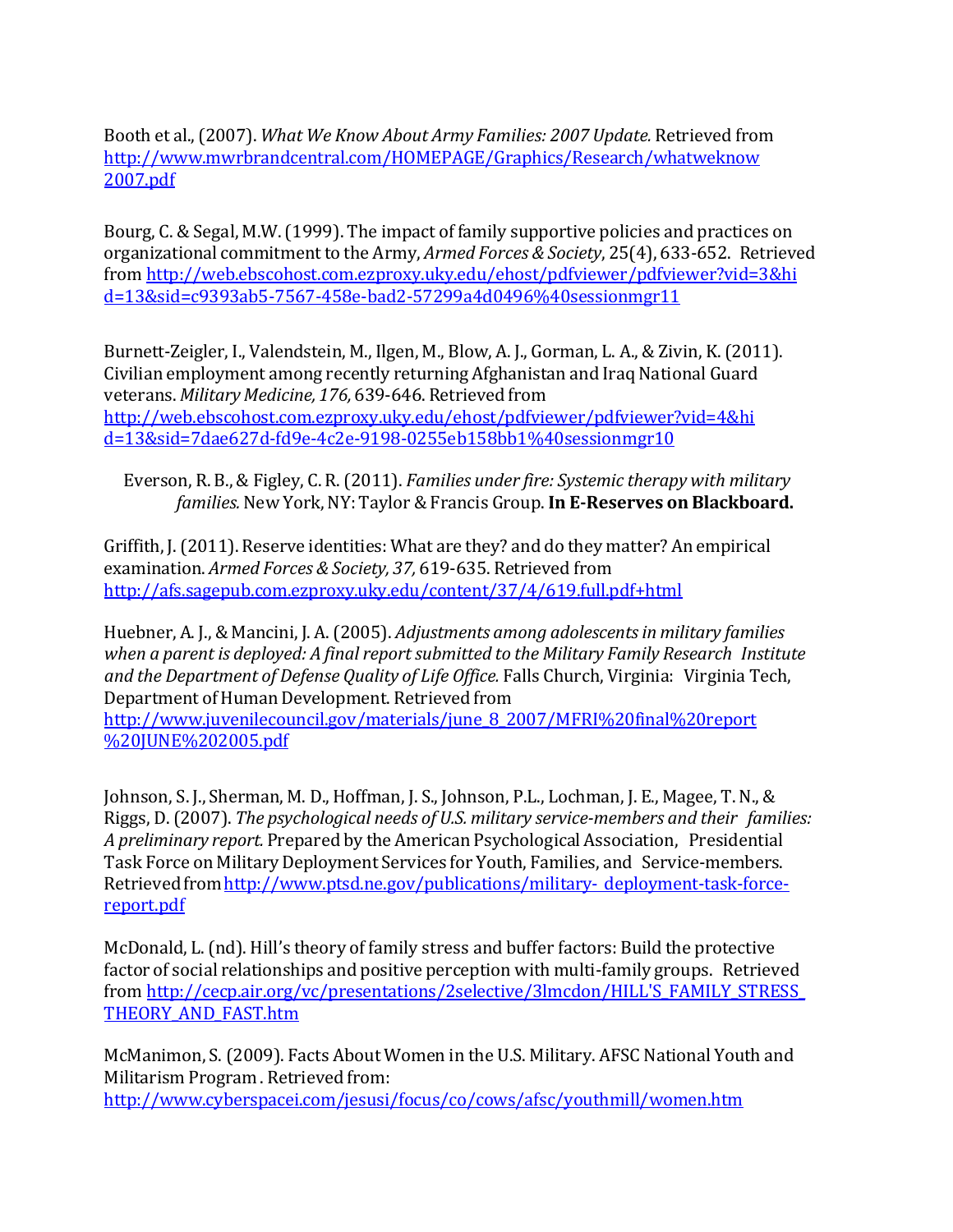National Governors Association. (2004). *State supportfor National Guard and regular military members and their families.* Office of the Deputy Under Secretary of Defense, Military Community and Family Policy. Retrieved from http://www.nga.org/files/live/sites/NGA/files/pdf/072104REPORTNATIONALGUARD SUPPORT.pdf;jsessionid=F3708957627A5407FD8FFBD138A70823

Pincus, S. H., House, R., Christenson, J., & Adler, L. E. (2005). The emotional cycle of deployment: A military family perspective. Retrieved from http://hooah4health.com/deployment/familymatters/emotionalcycle2.htm

Taylor, M. A. Shultz, K. S., Spiegel, P. E., Morrison, R. F., & Greene, J. (2007). Occupational attachment and met expectations as predictors of retirement adjustment of Naval officers. *Journal of Applied Social Psychology, 37,* 1697‐1725. Retrieved from http://onlinelibrary.wiley.com.ezproxy.uky.edu/doi/10.1111/j.1559- 1816.2007.00234.x/pdf

Van Breda, A.D. (2001). *Resilience theory: A literature review*. Pretoria, South Africa: South African Military Health Service. Retrieved from http://www.vanbreda.org/adrian/resilience.htm

Violence Prevention Alliance (2010). *The ecological framework. Examples of risk factors at each level.* Retrieved from http://www.who.int/violenceprevention/approach/ecology/en/index.html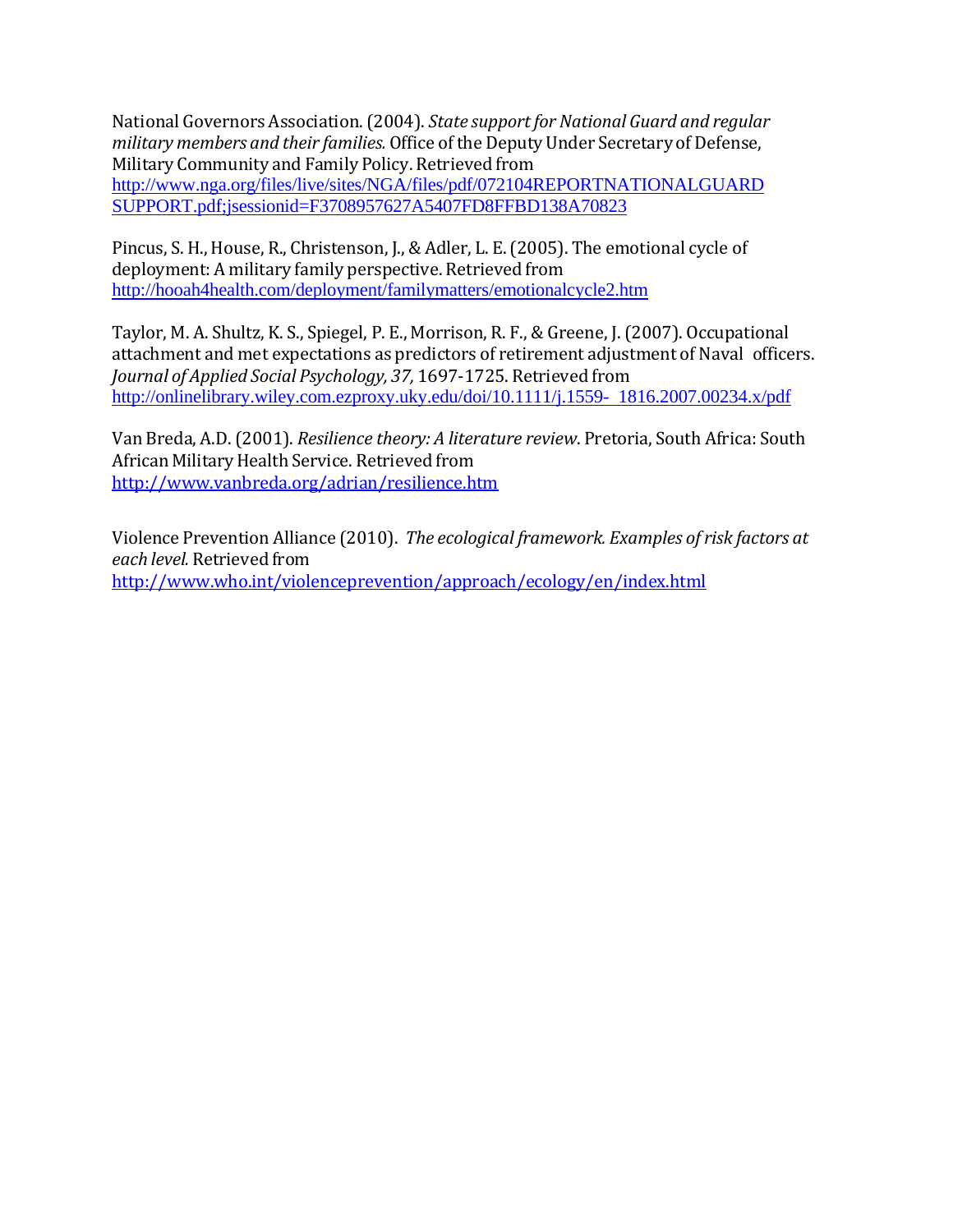Appendix IV

# **Approved Electives for Military Certificate**

# **Social Work**

#### **SW 642 PSYCHOLOGICAL ASPECTS OF HUMAN AGING. (3)**

Description and explanation of behavior, socialization and personality differentiation during the postmaturation developmental period: emotional aspects of aging; perception; intelligence; learning; motivation; normal and abnormal behavior; sexuality; life style. Prereq:SW 620 or equivalent, or consent of instructor.

#### **SW 627 COLLABORATIVE PRACTICE: SUBSTANCE ABUSE, MENTAL HEALTH AND SOCIAL SERVICE. (3)**

This course provides students with critical knowledge about substance abuse and mental health problems experienced by families. A variety of subjects related to substance use disorders and mental health problems will be discussed such as screening, assessment, case management, and referral services. Collaborative practice with substance abuse, mental health service providers, social services, and other providers is addressed. Prereq: Completion of a baccalaureate degree.

#### **SW 626 FORENSIC MENTAL HEALTH: EVALUATION AND TREATMENT. (2-3)**

An intensive analysis and study of forensic mental health including court evaluation, courtroom testimony and treatment of the

victim.Students who wish to take this course for three credits will be expected to make an in-depth study of a specific content area. Lecture, two hours; laboratory (only for those taking the course for three hours), two hours per week. Prereq: Knowledge of behavior and personality theory is highly recommended.

#### **SW 618 SOCIAL WORK PRACTICE WITH GAY AND LESBIAN PEOPLE. (2-3)**

This course is designed to expand the knowledge and understanding of students about the theory and dynamics of homophobia, heterosexism, and homonegativity. The effects of living with prejudice and discrimination among the gay and lesbian support systems available. Micro and macro social work intervention strategies will be studied as they relate to overall themes. Prereq: SW 600or 601or consent of instructor

#### **SW 617 FAMILY VIOLENCE: SOCIAL WORK INTERVENTIONS.**

#### **(2-3)**

The development of a knowledge based framework for understanding, preventing and intervening in family violence as seen in child, spouse and elder abuse.

#### **SW 603 SOCIAL WORK PRACTICE WITH CHILDREN AND YOUTH. (2)**

Study and analysis of developmental crises and problems of children and youth. Emphasis upon social work strategies of intervention for prevention, amelioration or resolution. Prereq: SW 600 or 601 or consent of instructor.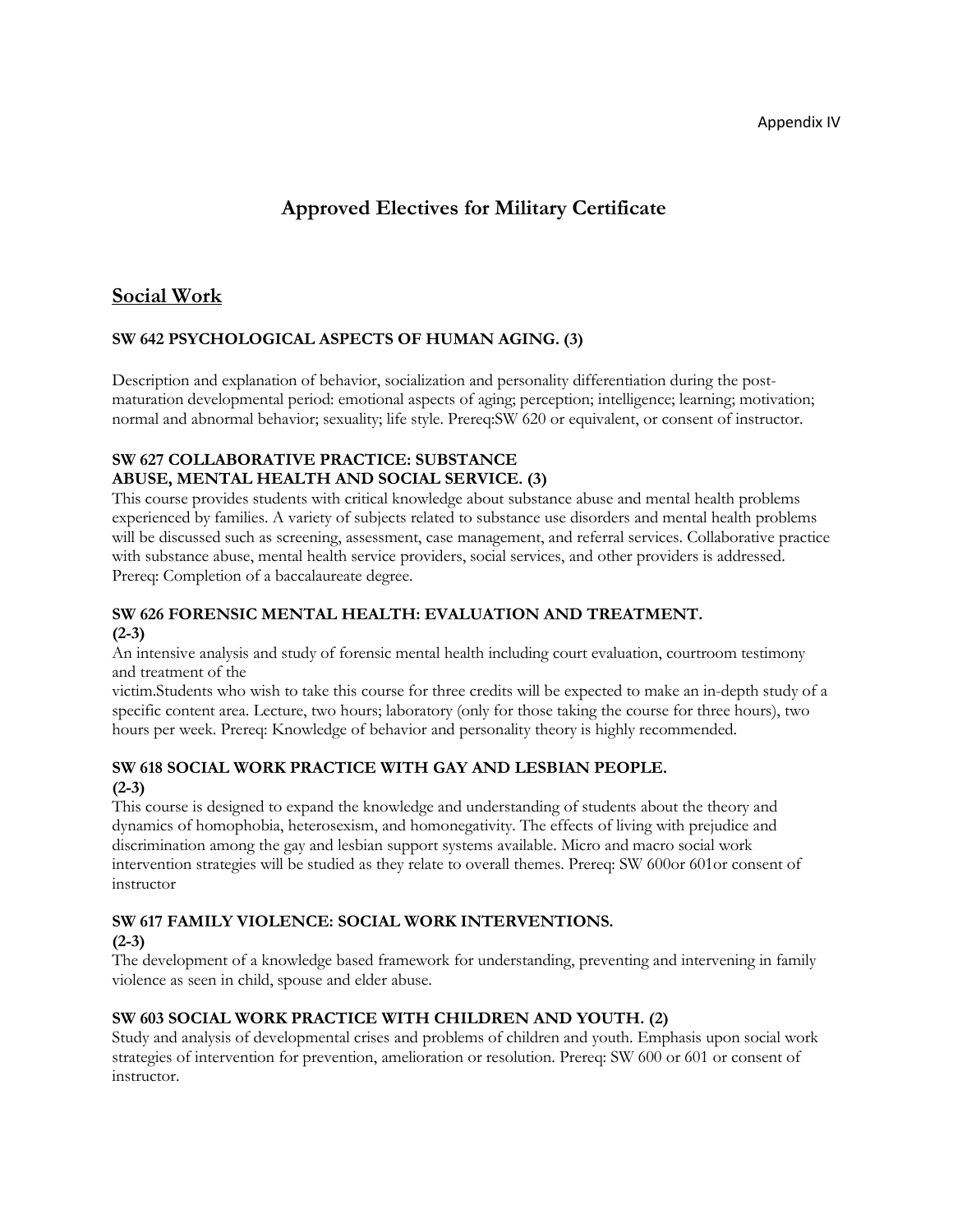#### **SW 606 SEMINAR IN CRIMINAL JUSTICE PROCESSES**. (2)

Criminal justice processes are studied and evaluated emphasizing system aims, theories of criminality and societal reaction, the consequences and costs to offenders and to society of current policies to control and prevent crime. Traditional and innovativecommunity and institutional programs for adult and juvenile offenders will be examined.

# **SW 611 SOCIAL WORK PRACTICE IN MENTAL**

#### **HEALTH. (2-3)**

Description, analysis, and examination of social work practice in the mental health service delivery system, with particular emphasis on social work interventions and roles.

#### **SW 612 SEMINAR ON SOCIAL WORK PRACTICE WITH WOMEN. (2-3)**

This seminar focuses on the special problems and practice strategies relevant to selected groups of women served by social work.

#### **SW 505 CHILD WELFARE**

#### **SERVICES. (2-3)**

This course provides a comprehensive introduction to child abuse and neglect, including historical perspectives, indicators of maltreatment, theories about its etiology, and effective interventions on the micro and macro levels. Students will learn about child protective policies and services, and the social worker's roles and responsibilities.

#### **SW 510 MENTAL HEALTH KNOWLEDGE FOR THE SOCIAL PROFESSIONS. (2-3)**

An analysis of personality development, behavior patterns, and social structural factors with special reference to mental health, its service delivery system, and implications for practice in the social professions.

# **Family Sciences**

#### **FAM 502 FAMILIES AND CHILDREN UNDER STRESS (3).**

An investigation of the stressors and crises experienced by families and their members and their efforts to cope with them. Special attention is given to prevention, management and enrichment strategies. Implications for practitioners will be drawn from conceptual frameworks and recent research.

#### **FAM 688 FAMILIES IN CRISIS (3)**

An examination of non-normative, crisis events experienced by families and appropriate clinical interventions. Both transitional and situational crisis events will be explored along with typical family dynamics. Emphasis will be placed on intervention strategies for clinicians.

#### **FAM 553 PARENT-CHILD REL ACROSS THE LIFECYCLE**

Exploration of the parenting process from a lifespans perspective. Current theory and research, with childrearing application, will be emphasized. Emphasis will be on parent education methods and the changing parental role over the life cycle.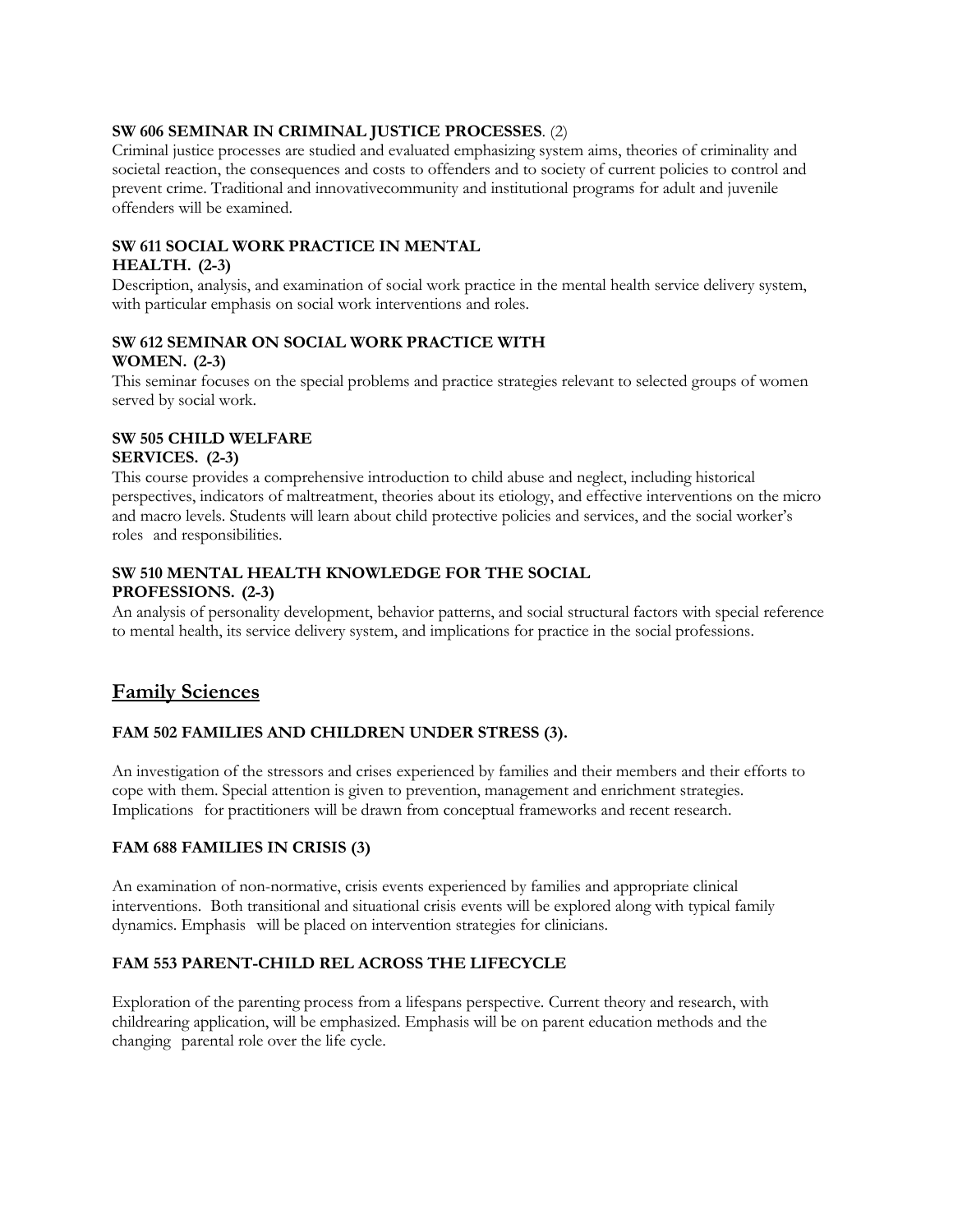#### **FAM 585 AGING AND ENVIRONMENT**

 Experience of environment. Physiological, psychological and social changes are related to adjustment urban and rural community environments, special housing for the elderly, and long-term care environments.

#### **FAM 601 SYSTEMIC FAMILY DEVELOPENT**

An advanced exploration of normal family functioning from family systems theory and family development/life cycle perspectives. The diversity among normal families due to various contextual factors (e.g., ethnic/cultural/gender/family structure/ and historical factors) will be examined. Recent theory development and research pertaining to the study of families, as well as critiques of this work, will be included.

#### **FAM 686 THEORY/METHODS IN MARRIAGE & FAMILY THERAPY**

A survey of theories and methods used in marriage and family therapy. Designed to provide students with a knowledge of the theoretical bases for marriage and family therapy, including an introduction to procedures used to assess, diagnose and treat marriage and family dysfunctions.

#### **FAM 687 TREATMENT MODALITIES IN MARRIAGE/FAMILY THERAPY**

The primary systemic modalities in marriage and family therapy are presented both in theory and in case study analysis. The presenting problem, history of the problem, family history, identification of dysfunctional dynamics, goals, plan of treatment, and outcome/evaluation are emphasized in each modality. Procedures of assessment, diagnosis, and intervention specifically applicable to each modality are emphasized together with techniques common to both systemic and nonsystemic modalities. Research relevant to outcome/evaluation of each modality is also emphasized. Students are expected to observe marriage and family therapy and to serve as beginning level co-therapists with more advanced students under faculty supervision.

# **Gerontology**

#### **GRN 600 A STUDY OF THE OLDER PERSON**

This will be a didactic/experiential course designed to give the student an overview of the effects of the aging process on the individual person. Didactic lectures will focus on the psychological, social and biological impact of aging. The experiential component will consist of having the students interact with healthy elderly individuals from Donovan Scholars Program, the Sanders-Brown subject registry, and individuals suffering from diseases related to aging.

#### **GRN 610 PSYCHOLOGY OF AGING**

This is a graduate level seminar on the psychology of aging. The course will focus on many of the major topics and theories relevant to understanding the aging process. It focuses on health behaviors, sensation and perception, cognitive abilities, personality, social interactions, motivation and emotion, psychological disorders, end of life issues, and successful aging. The course examines the topics above from a normal aging perspective, atypical aging, successful aging, and demonstrates the interrelationships between the topics to address the aging individual. The course will also focus on the methods used to conduct psychological research with an aging population.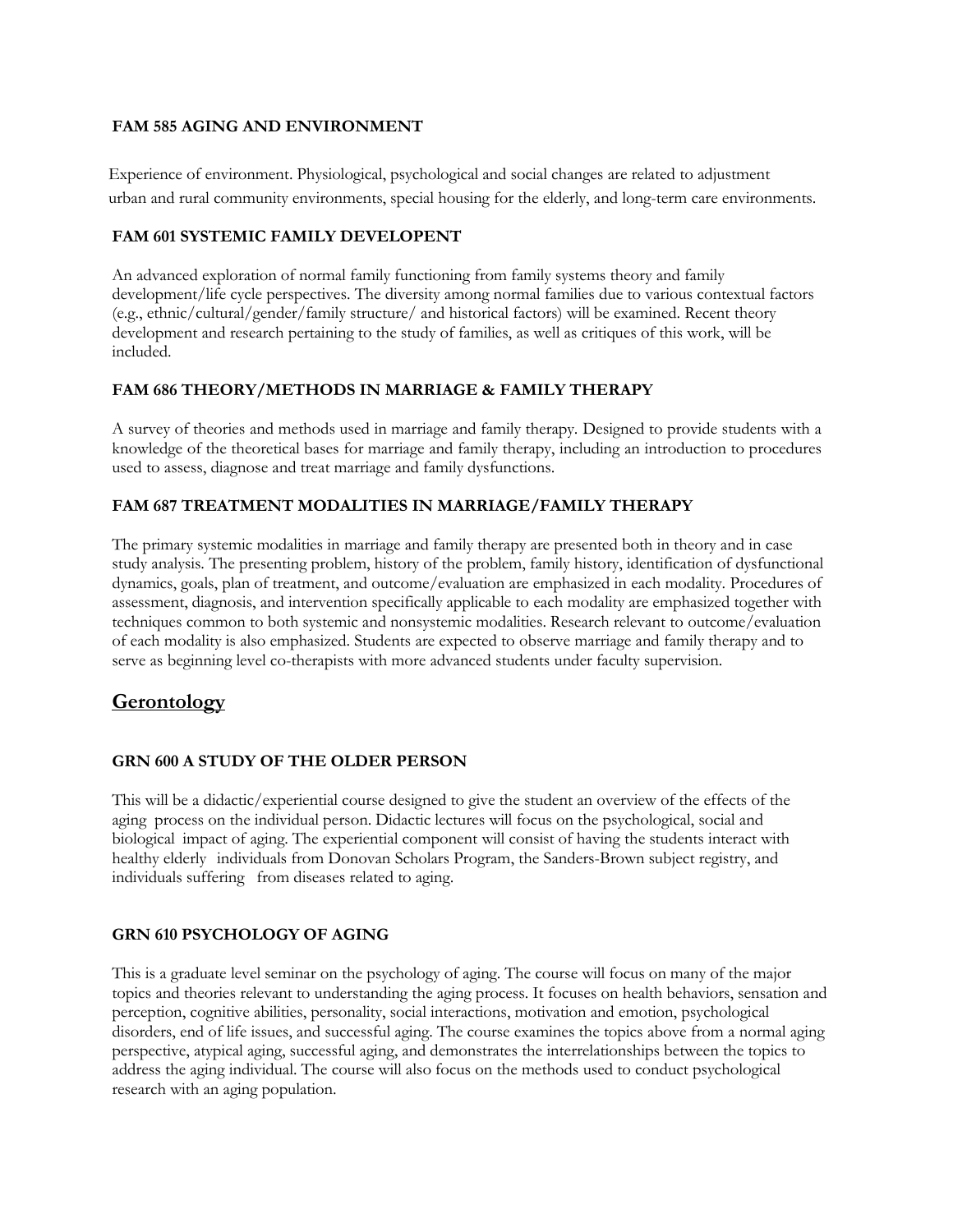#### **GRN 772 AGING AND THE LIFE COURSE**

This seminar will establish a common foundation of knowledge through examinations of traditional "life courses" influencing individuals as they age through time, including household and family, education and work, and housing. This foundation will be built upon using critical examinations of such themes as gender roles, spatial experience, cognitive change and memory, and structural effects on life trajectories. Emphasis will be placed on surveys of existing literature and on integrating various life course elements within social and behavioral theory.

# **Psychology**

#### **PSY 622 PROSEMINAR IN PESONALITY**

Investigation and current developments in the area of personality.

#### **626 Survey of Health Psychology**

A survey of the field of health psychology. It will explore the ways in which social and psychological research contribute to an understanding of health and illness behavior.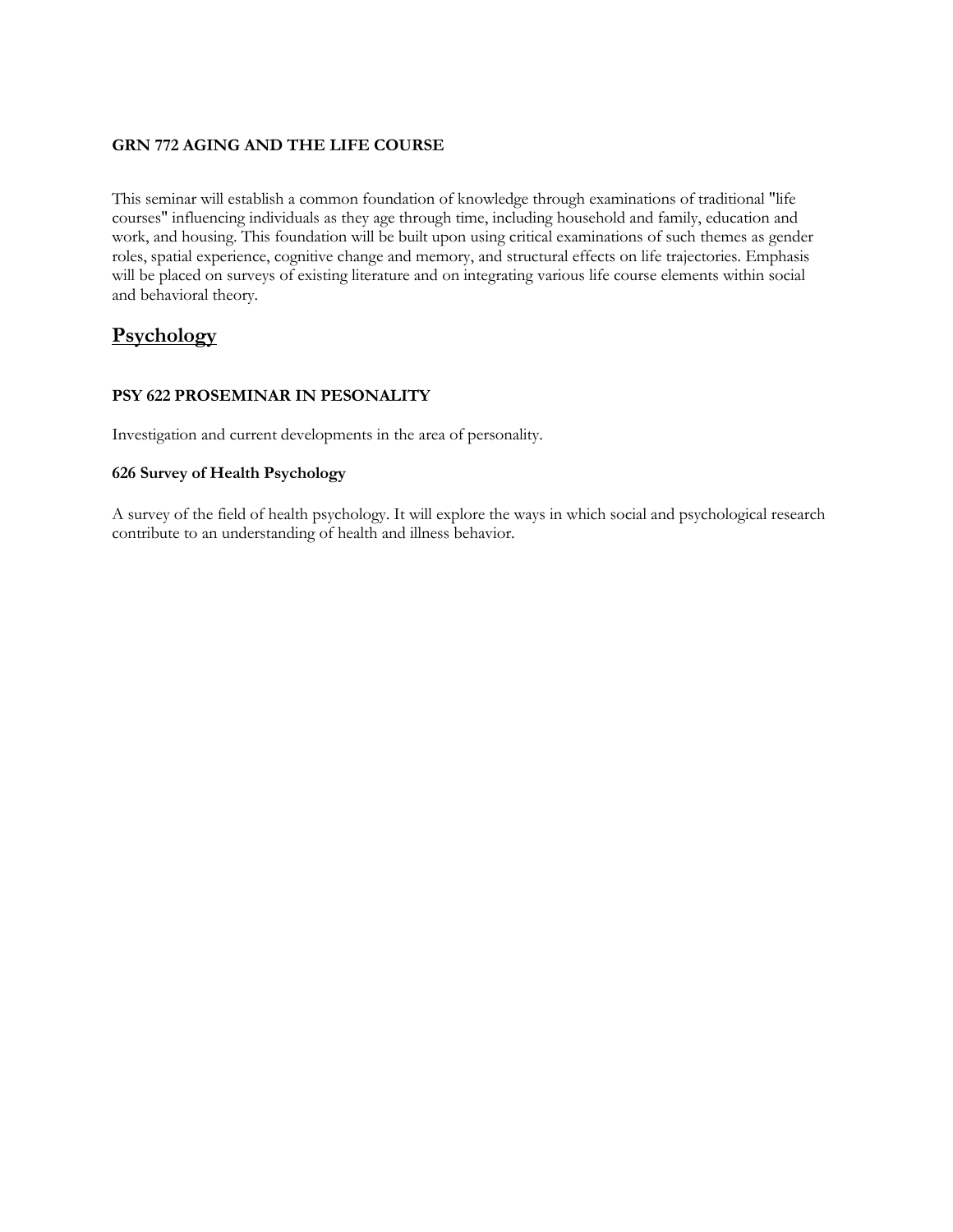# UNIVERSITY OF KENTUCKY

 $l_{a_1}$ 

# **Memo**

Ronald Jay Werner-Wilson, Ph.D. From: Department Chair

Date: 4/30/2014

Support for Certificate in Military Behavioral Health Re:

Department of Family Sciences

College of Agriculture 315 Funkhouser Building Lexington, KY 40506-0054  $(859)$  257-7750 Fax: (859) 257-3212 www.uky.edu

I am writing to enthusiastically support the proposed Certificate in Military Behavioral Health. The Family Sciences Department will participate as an affiliate unit. Our department offers FS 759 - Working with Military Families; students in the certificate program will be permitted to take other courses in our department as needed.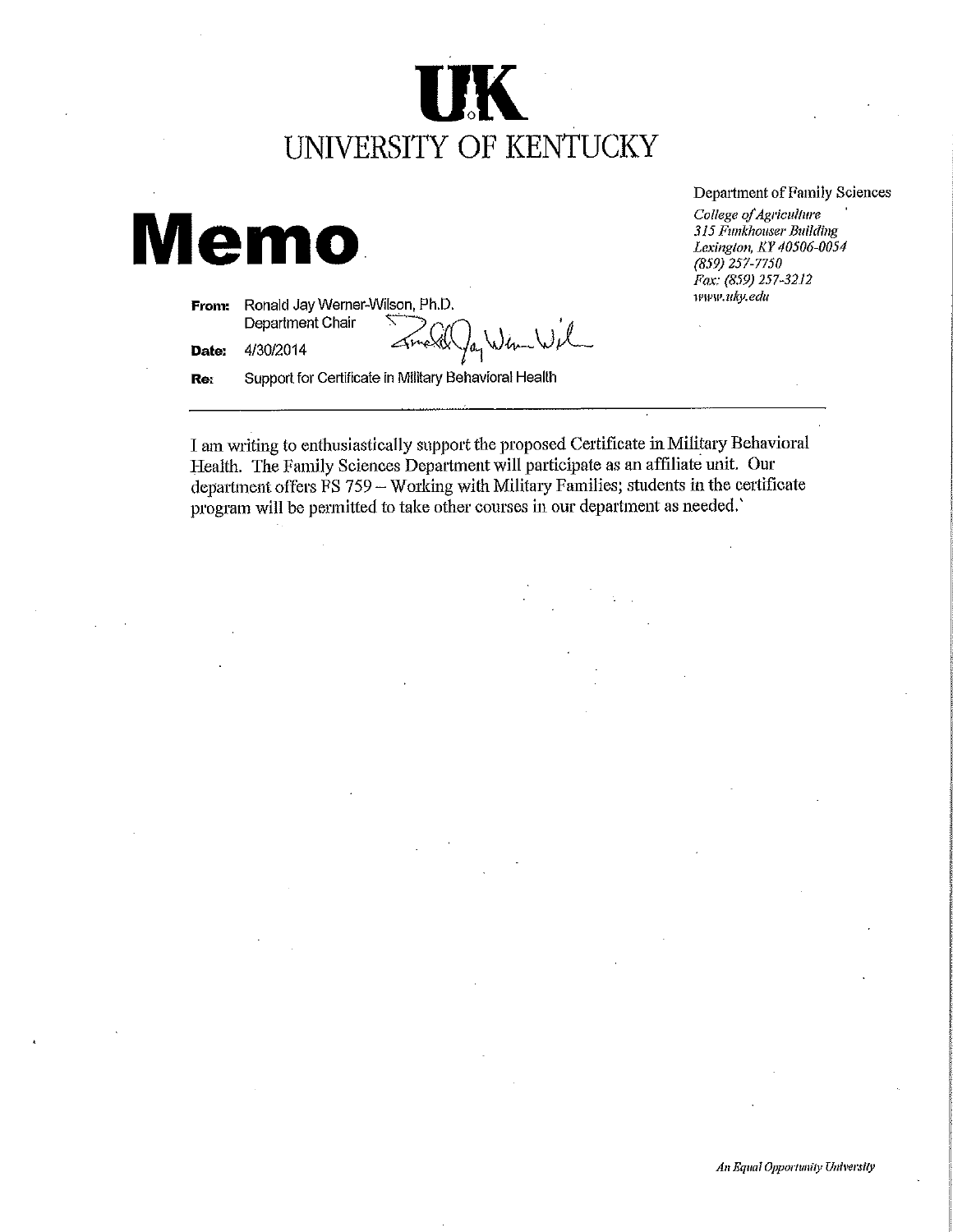

John F. Watkins, PhD geg173@uky.edu

University of Kentucky Graduate Center for Gerontology 740 S. Limestone, J523 Kentucky Clinic Lexington, KY 40536-859-218-0240 (fax) 859-323-5747

#### **MEMORANDUM**

| TO:      | Dean of the Graduate School<br>106 Gillis Building<br>Lexington, KY 40506-0033 |
|----------|--------------------------------------------------------------------------------|
| FROM:    | John F. Watkins<br><b>Graduate Center for Gerontology</b>                      |
| SUBJECT: | Support for New Graduate Certificate in Military Behavioral Health             |
| DATE:    | April 23, 2014                                                                 |
|          |                                                                                |

On behalf of the Graduate Center for Gerontology, I am pleased to offer our support of the implementation of the graduate certificate in Military Behavioral Health, to be housed in the College of Social Work. Our program will allow access of certificate students to our graduate courses, with the exception of our Ph.D. core seminars. Students from outside the Gerontology Department may take our courses on a space-available basis.

Sincerely,

John F. Watkins, Ph.D. Professor Director of Graduate Studies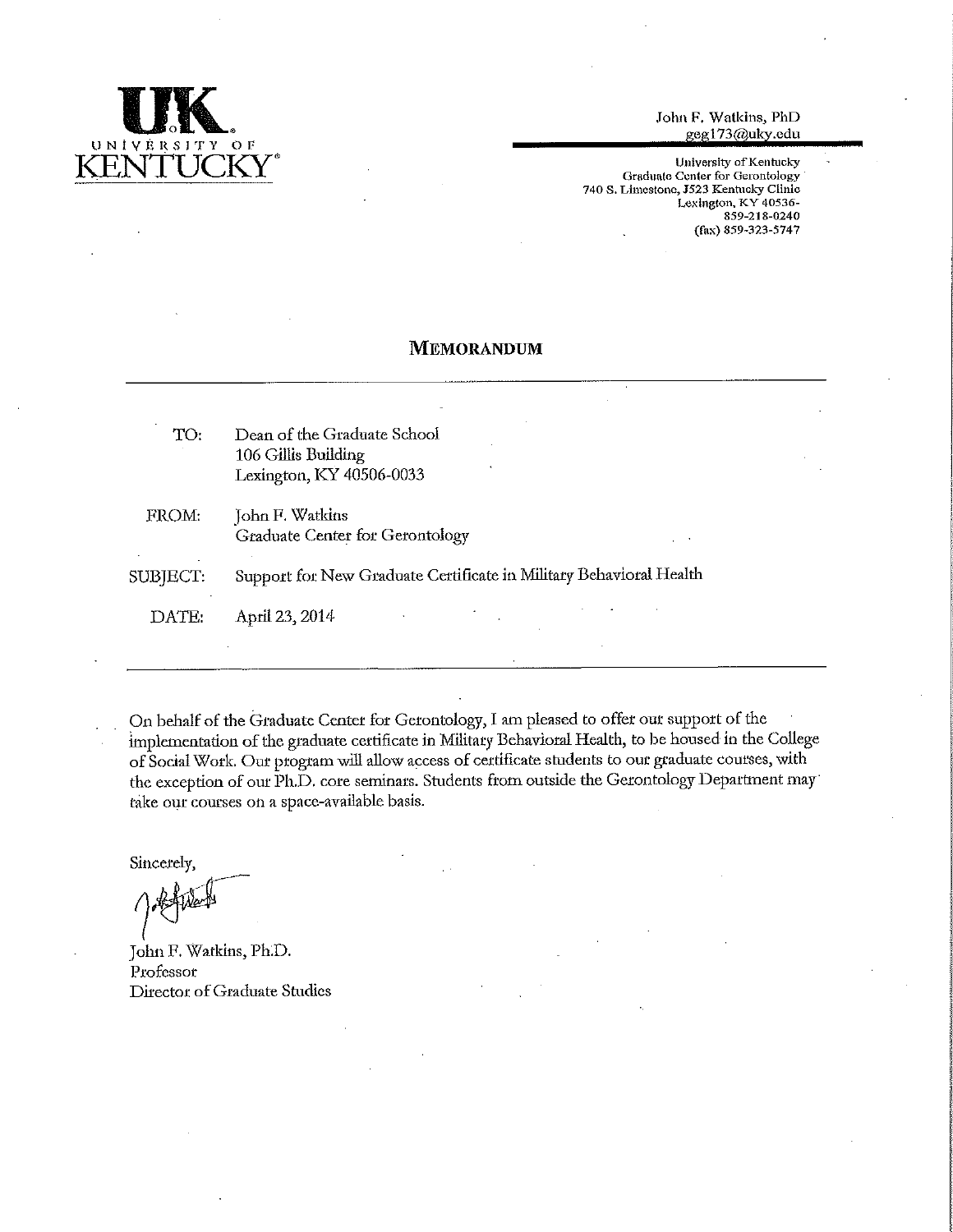

College of Education Department of Special Education and Rehabilitation Counseling 229 Taylor Education Building Lexington, KY 40506-0001  $(859)$  257-4713 Fax: (859) 257-1325 www.uky.edu

- TO: Dean of the Graduate School 106 Gillis Building Lexington, KY 40506-0033
- FROM: Ralph M. Crystal Wallace Charles Hill Professor of Rehabilitation Education Department of Early Childhood, Special Education, and Rehabilitation Counseling 224 Taylor Education Building 0001
- Support for New Graduate Certificate in Military Behavioral Health SUBJECT:

DATE: April 28, 2014

The Rehabilitation Counseling Program faculty endorses and fully supports the implementation of the graduate certificate in Military Behavioral Health to be housed in the College of Social Work. Our department will allow access to the following graduate courses for students who have been admitted into this certificate program:

> RC 515 Medical and Psychosocial Aspects of Disabilities I; RC 516 Medical and Psychosocial Aspects of Disabilities II; and RC 540 Chemical Dependency in Rehabilitation Counseling.

Students from outside the Department of Early Childhood, Special Education, and Rehabilitation Counseling, enrolled in the Military Behavioral Health Certificate, may take these courses on a space-available basis.

Professor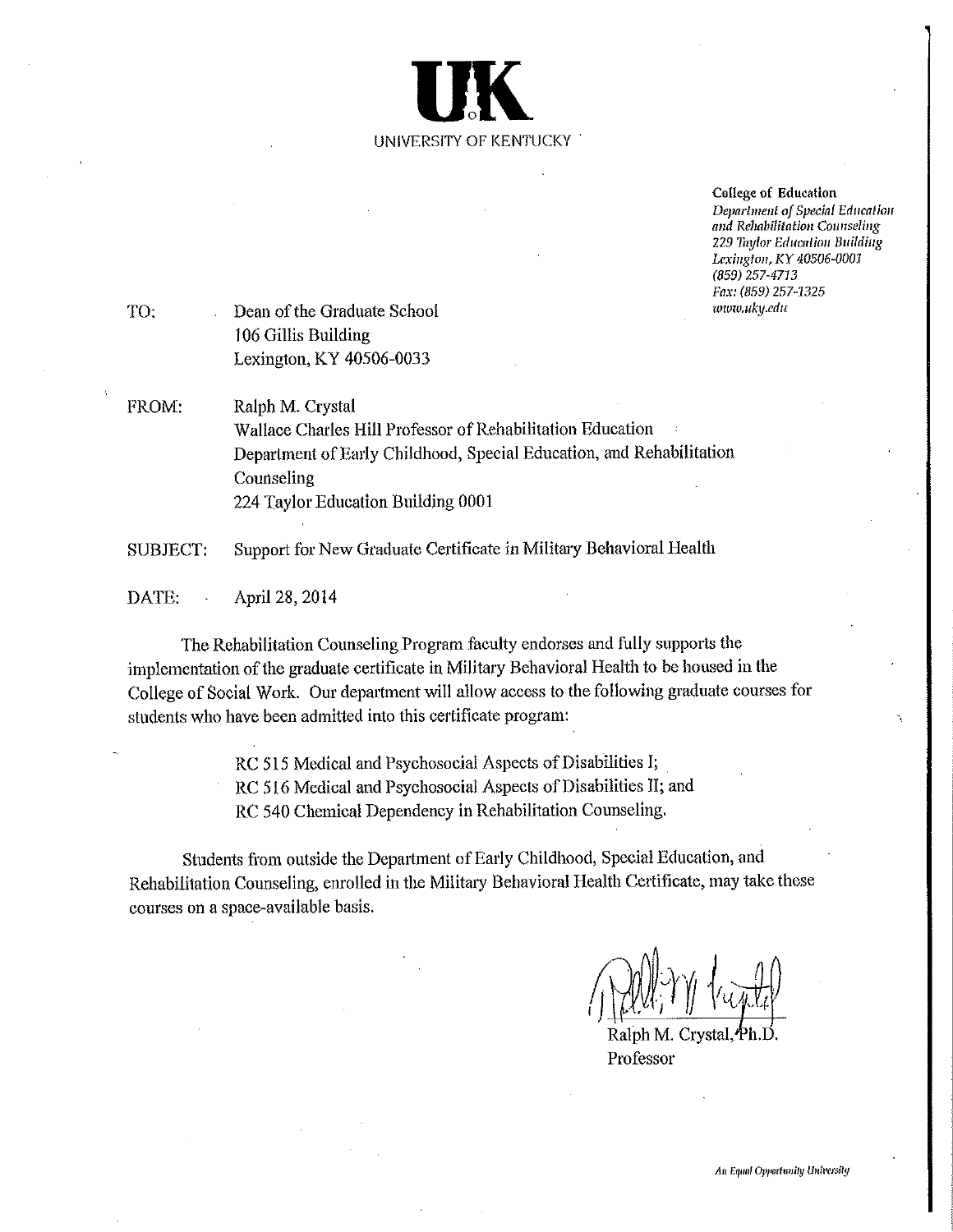

College of Social Work

Office of the Dean 619 Patterson Office Tower Lexington, KY 40506-0027

859 257-6654 fax 859 323-1030

www.uky.edu/SocialWork/

#### October 6, 2014

Susan Carvalho, Interim Dean and Associate Provost University of Kentucky The Graduate School 106 Gillis Building Lexington, KY 40506

Dear Dean Carvalho,

I support the implementation of the Interdisciplinary Graduate Certificate in Military Behavioral Health, to be housed within the College of Social Work. The college will provide material support in the form of one course release per year for the certificate director and funding for a part-time instructor to teach the newly implemented course, Guided Independent Seminar in Military Social Work, to be offered once per academic year.

James<sup>®</sup>. "Ike" Adams, Jr. Dean and Dorothy A. Miller Professor in Social Work Education

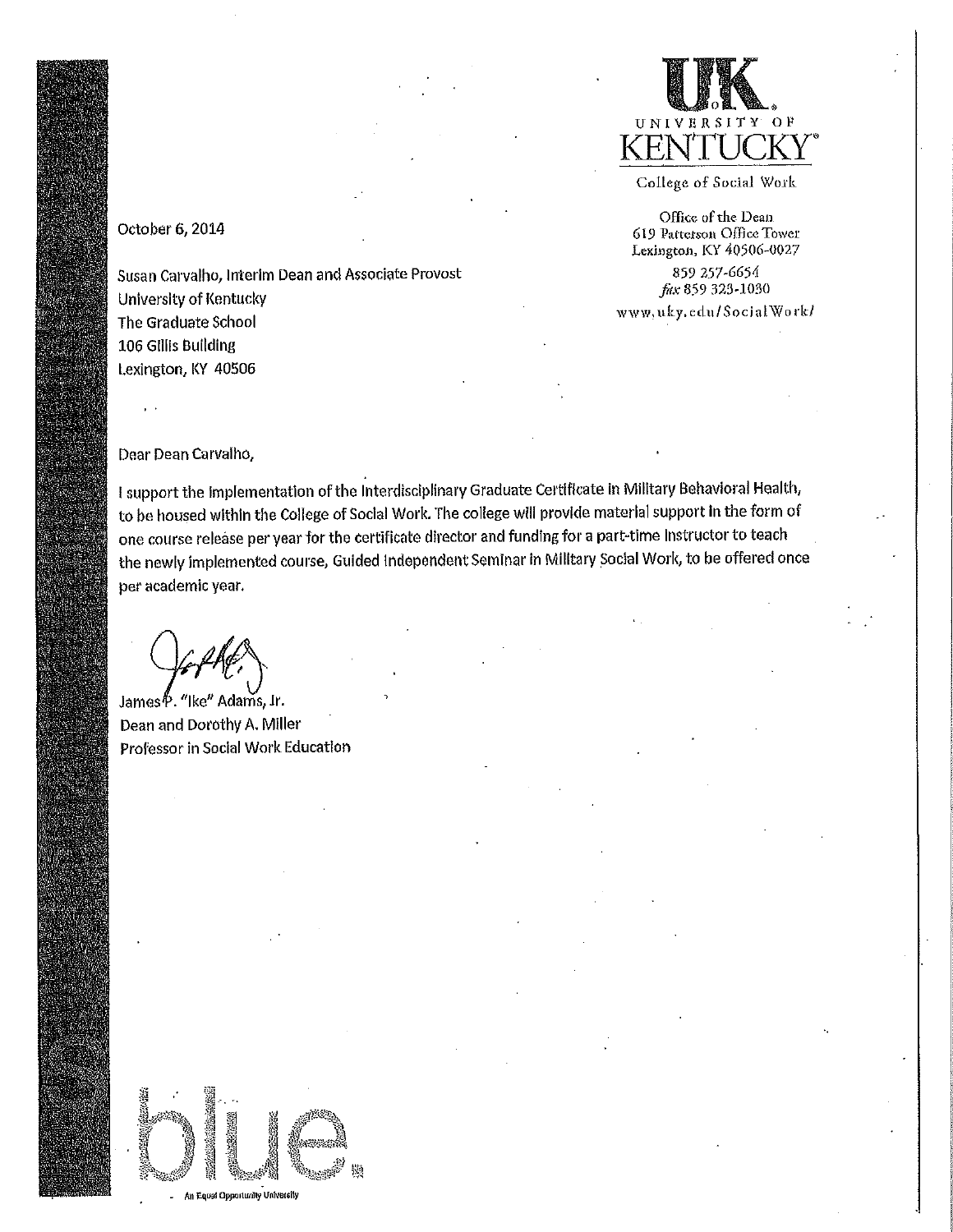

TO: Dean of the Graduate School 106 Gillis Building Lexington, KY 40506-0033

Vergrans Resource Center 124 W.D. Funkhouser Building Lexington, KY 40506-0054 859 257 1148 fax 859 257-3823 www.uky.edu

**FROM:** Anthony G. Dotson Director, Veterans Resource Center 124 Funkhouser Building

**SUBJECT:** Support for New Graduate Certificate in Military Behavioral Health

DATE: April 29, 2014

The Veterans Resource Center fully supports the implementation of the graduate certificate in Military Behavioral Health to be housed in the College of Social Work. My office will bring to bear all applicable resources both internal and external to the campus. I am honored to serve on its steering committee as well as a guest lecturer on military culture as needed. I will also help promote participation among our student veteran population both local and national as well as the many veteran service providers in the state of Kentucky.

I am excited to see this initiative nearing fruition and very much look forward to promoting it among my contemporaries.

Sincerely,

Anthony G, Dotso Director, Veteraris Resource Center

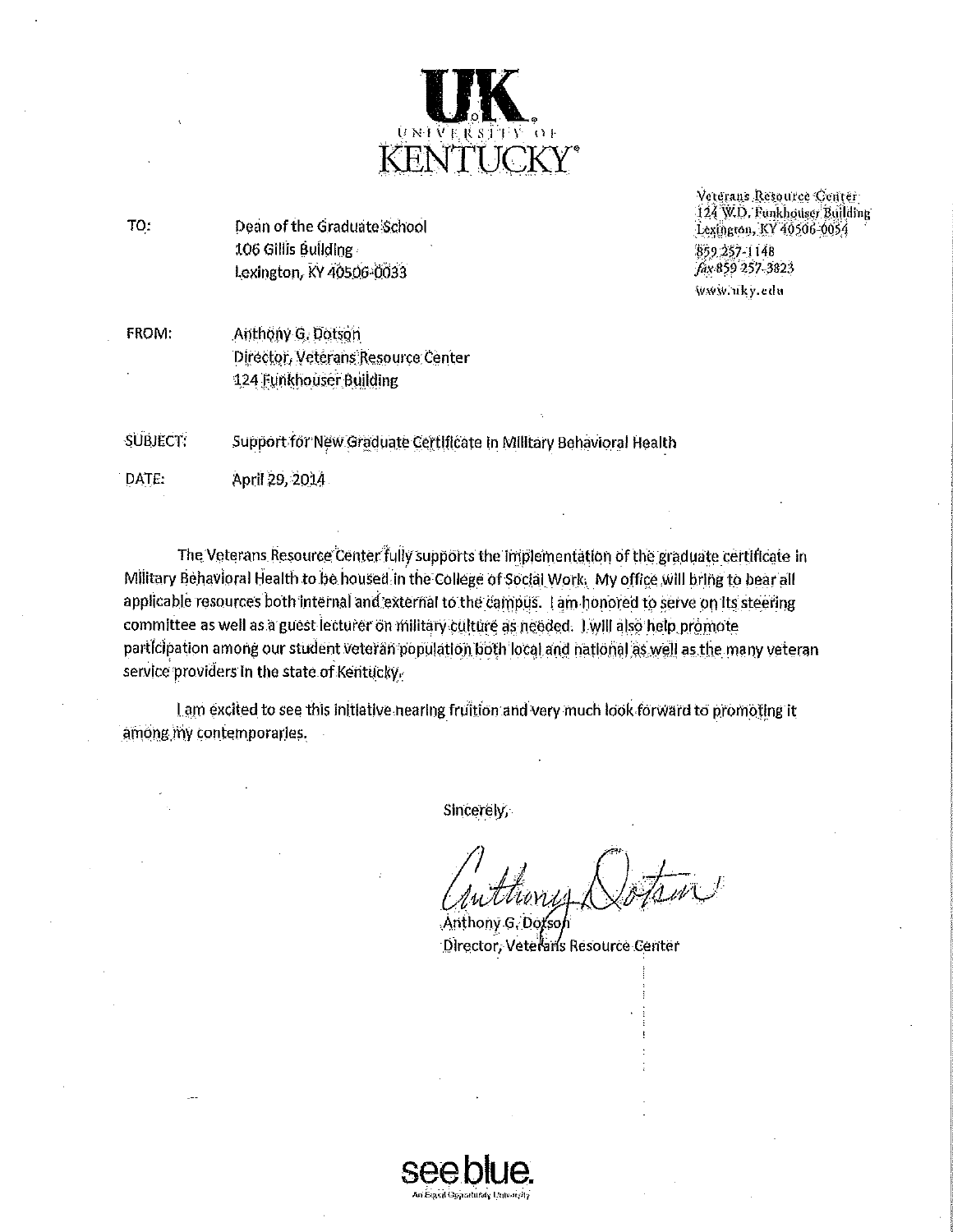

#### **Graduate Template** [Military Behavioral Health (CIP\_\_)] **Certificate Course Curriculum**

#### CERTIFICATE DEGREE REQUIREMENTS: (At Least 12 Credit Hours)

### PROGRAM CORE REQUIREMENTS (9 credit hours): Note: These are courses required of all students in the degree program

| $\overline{\mathbf{3}}$<br>530<br>This course provides an overview of social work practice with military<br>Responding to<br><b>New</b><br>Military and<br>members, veterans, and military families. Students will learn to<br>Veteran<br>appreciate the unique experiences and stresses of military members<br>and their families, and resultant implications for helping professionals<br>Populations<br>serving this population. Topics to be covered include: (a) Warfare's<br>historical role in shaping public policy (b)the military as a distinct<br>subculture of American society, (c) common psychosocial problems<br>and stresses experienced by military members, veterans, and military<br>families, (d)a survey of evidenced-based treatments for common<br>psychopathologies and psychosocial problems experienced by this<br>population, (e) an overview of systems of care serving this population,<br>including the roles of social workers within these systems, and special<br>ethical considerations for social workers serving military and veteran<br>populations.<br><b>SW 738</b><br>Participation in SW 780 requires critical thinking and reflection<br>$\overline{\mathbf{3}}$<br>Independent<br><b>New</b><br>regarding relevant material, conceptualization of an independent study<br>Work with<br>project and the development of an electronic portfolio which addresses<br>Military<br>each learning outcome. Students will meet with the course instructor<br>Populations<br>and/or other certificate-seeking students via electronic resources such<br>as Echo 360, Adobe Connect, or Skype.<br>$\overline{\mathbf{3}}$<br><b>FAM 759</b><br><b>Special Topics:</b><br>Working with<br>This course provides an overview of military work-and-family conn<br><b>Military Families</b><br>familiarity with the challenges unique to military individuals and<br>available to address them. Topics to be covered include (1) theoretical a<br>the impact of military work on individuals and families; (2) der<br>organizational demands on military service personnel and their famil | Prefix &<br><b>Number</b> | <b>Course Title</b> | <b>Course Description</b>                                             | <b>Credit</b><br><b>Hours</b> | <b>Existing</b><br>or New<br>Course |
|-------------------------------------------------------------------------------------------------------------------------------------------------------------------------------------------------------------------------------------------------------------------------------------------------------------------------------------------------------------------------------------------------------------------------------------------------------------------------------------------------------------------------------------------------------------------------------------------------------------------------------------------------------------------------------------------------------------------------------------------------------------------------------------------------------------------------------------------------------------------------------------------------------------------------------------------------------------------------------------------------------------------------------------------------------------------------------------------------------------------------------------------------------------------------------------------------------------------------------------------------------------------------------------------------------------------------------------------------------------------------------------------------------------------------------------------------------------------------------------------------------------------------------------------------------------------------------------------------------------------------------------------------------------------------------------------------------------------------------------------------------------------------------------------------------------------------------------------------------------------------------------------------------------------------------------------------------------------------------------------------------------------------------------------------------------------------------------------------------------------------|---------------------------|---------------------|-----------------------------------------------------------------------|-------------------------------|-------------------------------------|
|                                                                                                                                                                                                                                                                                                                                                                                                                                                                                                                                                                                                                                                                                                                                                                                                                                                                                                                                                                                                                                                                                                                                                                                                                                                                                                                                                                                                                                                                                                                                                                                                                                                                                                                                                                                                                                                                                                                                                                                                                                                                                                                         |                           |                     |                                                                       |                               |                                     |
|                                                                                                                                                                                                                                                                                                                                                                                                                                                                                                                                                                                                                                                                                                                                                                                                                                                                                                                                                                                                                                                                                                                                                                                                                                                                                                                                                                                                                                                                                                                                                                                                                                                                                                                                                                                                                                                                                                                                                                                                                                                                                                                         |                           |                     |                                                                       |                               |                                     |
| policy in the military, including formal and informal support structur<br>serving military families.                                                                                                                                                                                                                                                                                                                                                                                                                                                                                                                                                                                                                                                                                                                                                                                                                                                                                                                                                                                                                                                                                                                                                                                                                                                                                                                                                                                                                                                                                                                                                                                                                                                                                                                                                                                                                                                                                                                                                                                                                    |                           |                     | outcomes for children and adolescents and the roles and challenges of |                               | <b>Existing</b>                     |

Note: Specified electives for the program and for each of the concentration/specialty; they are organized as groups of elective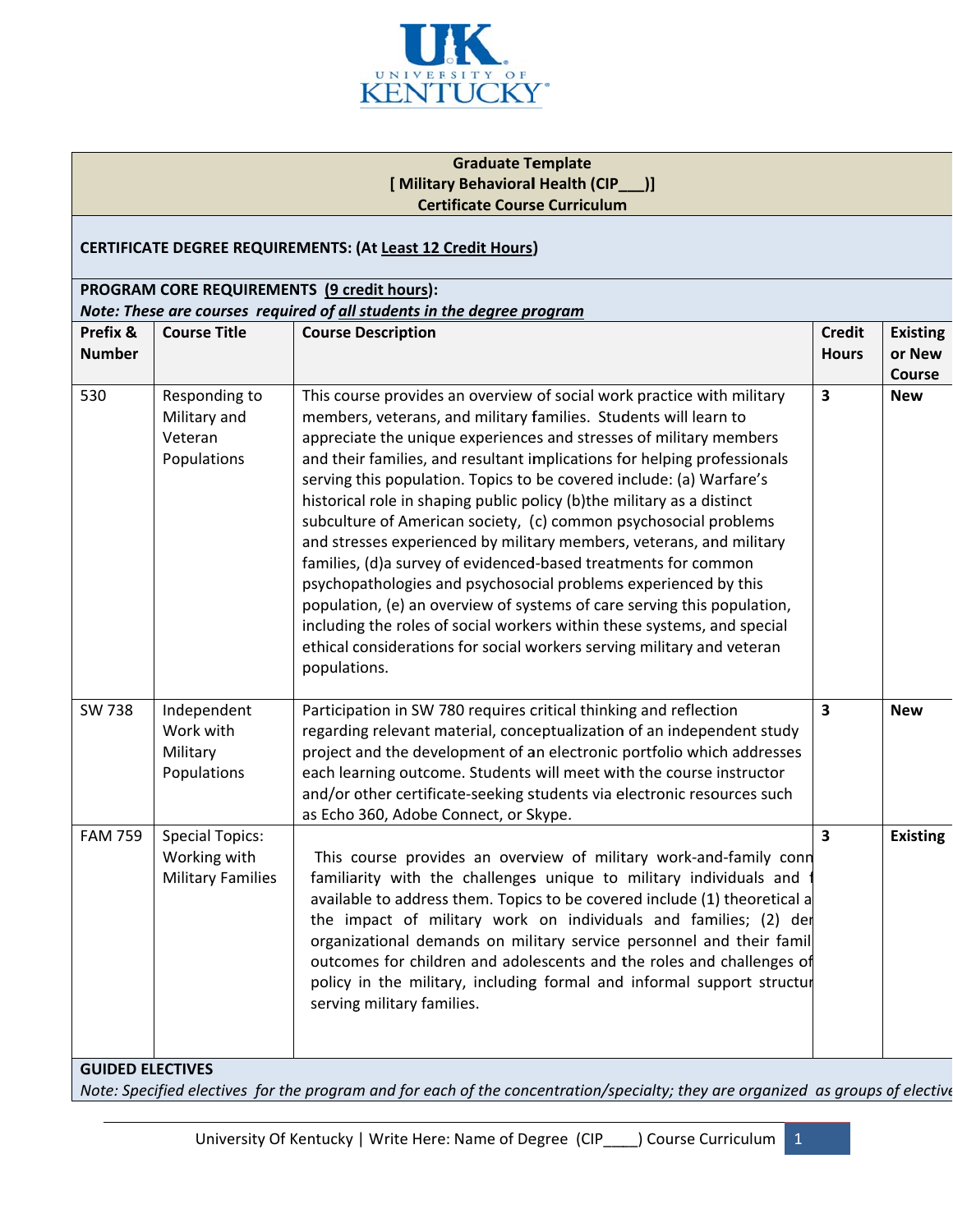

| courses, from which a student chooses one (or two, or three, etc.).            |                                               |                           |                |                        |  |
|--------------------------------------------------------------------------------|-----------------------------------------------|---------------------------|----------------|------------------------|--|
| Program Elective Requirements: (At least 3 credit hours from the selected list |                                               |                           |                |                        |  |
|                                                                                | Note: Required of All students in the program |                           |                |                        |  |
| Prefix &                                                                       | <b>Course Title</b>                           | <b>Course Description</b> | <b>Credit</b>  | <b>Existing or New</b> |  |
| Number                                                                         |                                               |                           | <b>Hours</b>   | <b>Course</b>          |  |
| SW 642                                                                         | PSYCHOLOGICAL ASPECTS                         |                           | 3              | existing               |  |
|                                                                                | OF HUMAN AGING                                |                           |                |                        |  |
| SW 627                                                                         | <b>COLLABORATIVE PRACTICE:</b>                |                           | $\overline{3}$ | existing               |  |
|                                                                                | <b>SUBSTANCE</b>                              |                           |                |                        |  |
|                                                                                | ABUSE, MENTAL HEALTH                          |                           |                |                        |  |
|                                                                                | AND SOCIAL SERVICE                            |                           |                |                        |  |
| SW 626                                                                         | <b>FORENSIC MENTAL HEALTH:</b>                |                           | $2 - 3$        | existing               |  |
|                                                                                | <b>EVALUATION AND</b>                         |                           |                |                        |  |
|                                                                                | TREATMENT.                                    |                           |                |                        |  |
| SW 618                                                                         | SOCIAL WORK PRACTICE                          |                           | $2 - 3$        | existing               |  |
|                                                                                | <b>WITH GAY AND LESBIAN</b>                   |                           |                |                        |  |
|                                                                                | PEOPLE.                                       |                           |                |                        |  |
| SW 617                                                                         | <b>FAMILY VIOLENCE: SOCIAL</b>                |                           | $2 - 3$        | existing               |  |
|                                                                                | WORK INTERVENTIONS.                           |                           |                |                        |  |
| SW 603                                                                         | SOCIAL WORK PRACTICE                          |                           | $\overline{2}$ | existing               |  |
|                                                                                | WITH CHILDREN AND                             |                           |                |                        |  |
|                                                                                | YOUTH.                                        |                           |                |                        |  |
| SW 606                                                                         | SEMINAR IN CRIMINAL                           |                           | $2^{\circ}$    | existing               |  |
|                                                                                | <b>JUSTICE PROCESSES</b>                      |                           |                |                        |  |
| SW 611                                                                         | SOCIAL WORK PRACTICE IN                       |                           | $2 - 3$        | existing               |  |
|                                                                                | <b>MENTAL HEALTH</b>                          |                           |                |                        |  |
| SW 612                                                                         | SEMINAR ON SOCIAL WORK                        |                           | $2 - 3$        | existing               |  |
|                                                                                | PRACTICE WITH WOMEN.                          |                           |                |                        |  |
| SW 505                                                                         | <b>CHILD WELFARE SERVICES</b>                 |                           | $2 - 3$        | existing               |  |
| <b>FAM 502</b>                                                                 | <b>FAMILIES AND CHILDREN</b>                  |                           | $\overline{3}$ | existing               |  |
|                                                                                | <b>UNDER STRESS</b>                           |                           |                |                        |  |
| <b>FAM 688</b>                                                                 | <b>FAMILIES IN CRISIS</b>                     |                           | $\overline{3}$ | existing               |  |
| <b>FAM 553</b>                                                                 | PARENT-CHILD REL ACROSS                       |                           | ?????          | existing               |  |
|                                                                                | THE LIFECYCLE                                 |                           |                |                        |  |
| <b>FAM 585</b>                                                                 | AGING AND ENVIRONMENT                         |                           | ?????          | existing               |  |
| <b>FAM 601</b>                                                                 | SYSTEMIC FAMILY                               |                           | ????           | existing               |  |
|                                                                                | <b>DEVELOPENT</b>                             |                           |                |                        |  |
| <b>FAM 686</b>                                                                 | THEORY/METHODS IN                             |                           | ????           | existing               |  |
|                                                                                | <b>MARRIAGE &amp; FAMILY</b>                  |                           |                |                        |  |
|                                                                                | <b>THERAPY</b>                                |                           |                |                        |  |
| <b>FAM 687</b>                                                                 | TREATMENT MODALITIES IN                       |                           | ????           | existing               |  |
|                                                                                | MARRIAGE/FAMILY                               |                           |                |                        |  |
|                                                                                | <b>THERAPY</b>                                |                           |                |                        |  |